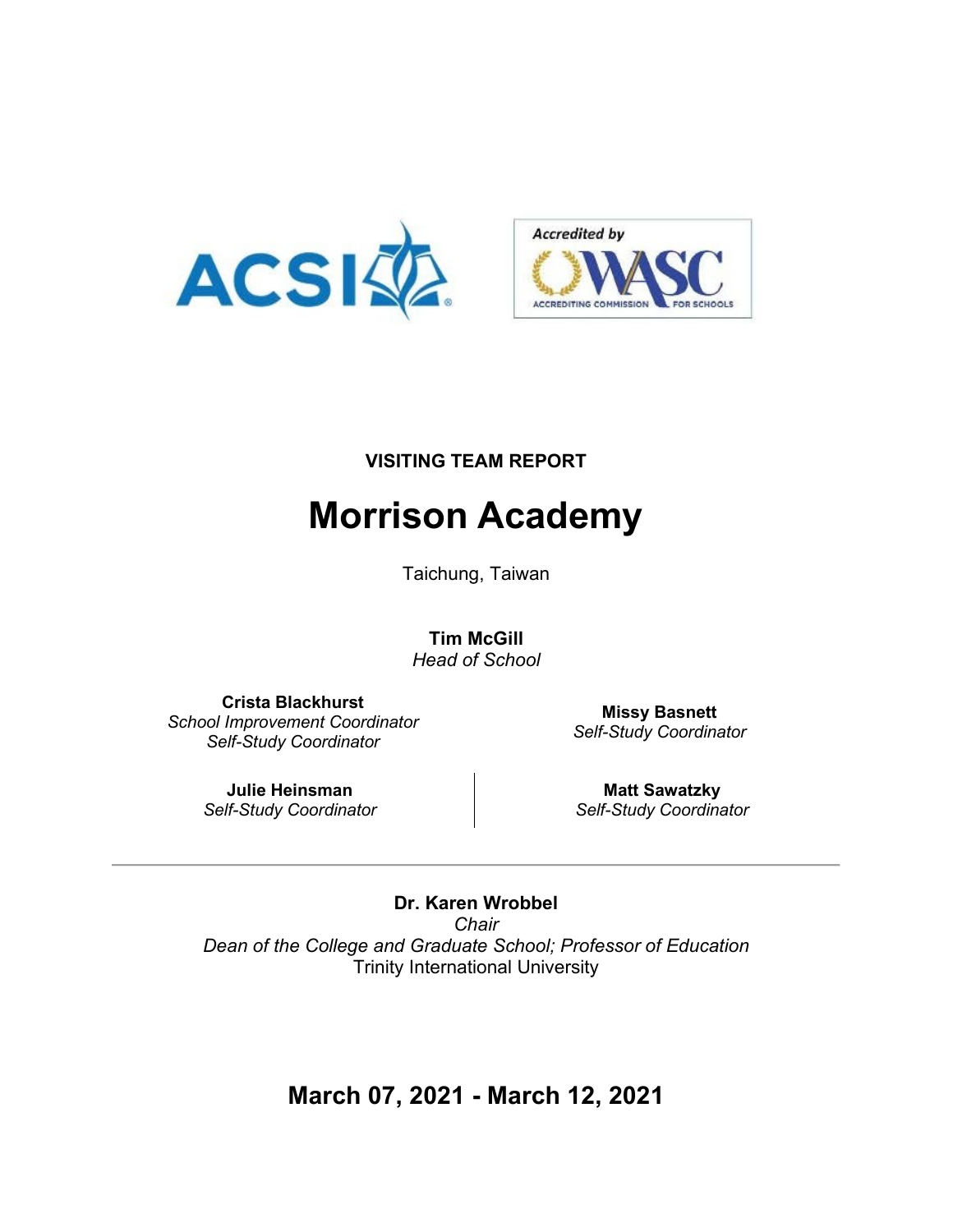# **Table of Contents - Visiting Team Report**

School Demographics Table

Intro to the Visiting Team Report

Regional Association Information Page

Self-Study Committees Table

ACSI REACH Standards

Introduction to the Visit:

- Intro to the Visit
- Significant Changes
- Response to Major Recommendations
- Summary Assessment of Compliance to Critical Indicators

School Profile Review:

- Historical Overview
- Mission, Vision, and Future Goals
- Demographic Portrait
- Achievement of Academic Expected Student Outcomes
- Achievement of Non-academic Expected Student Outcomes

Standards and Indicators (Standards 1 - 8):

- Indicator Compliance Ratings
- Standard Overview
- Commendations
- Recommendations
- Adherence to the Standards

Major Commendations

Major Recommendations

Final Narratives:

- Summary of Self-Study Process
- Conclusion Summary
- Statement of Appreciation to the School

Next Steps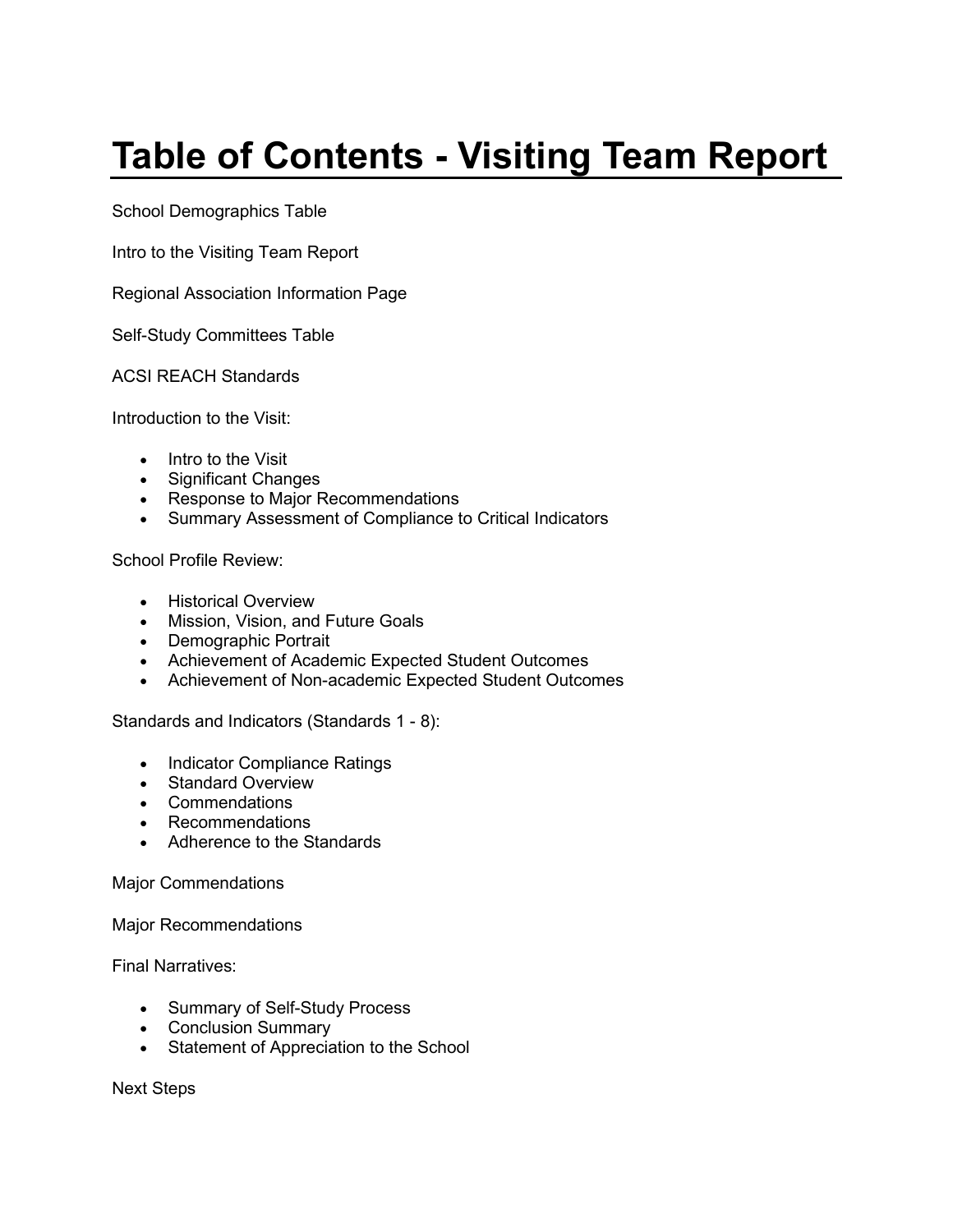# **School's Demographics**

#### **School's Demographics**

|                                        | <b>Information</b>       |
|----------------------------------------|--------------------------|
| <b>School Name</b>                     | <b>Morrison Academy</b>  |
| <b>Address 1</b>                       | 216 Si Ping Road         |
| City                                   | Taichung                 |
| <b>Country</b>                         | <b>Taiwan ROC</b>        |
| <b>Postal Code</b>                     | 40679                    |
| <b>Phone</b>                           | 886-4-2297-3927 Ext. 101 |
| <b>Head of School</b>                  | Mr. Tim McGill           |
| <b>Contact Information</b>             | mcgillt@mca.org.tw       |
| <b>Dual accreditation</b>              | <b>WASC</b>              |
| <b>School Website</b>                  | mca.org.tw               |
| <b>Grades Accredited</b>               | $K-12$                   |
| <b>Enrollment in accredited grades</b> | 982                      |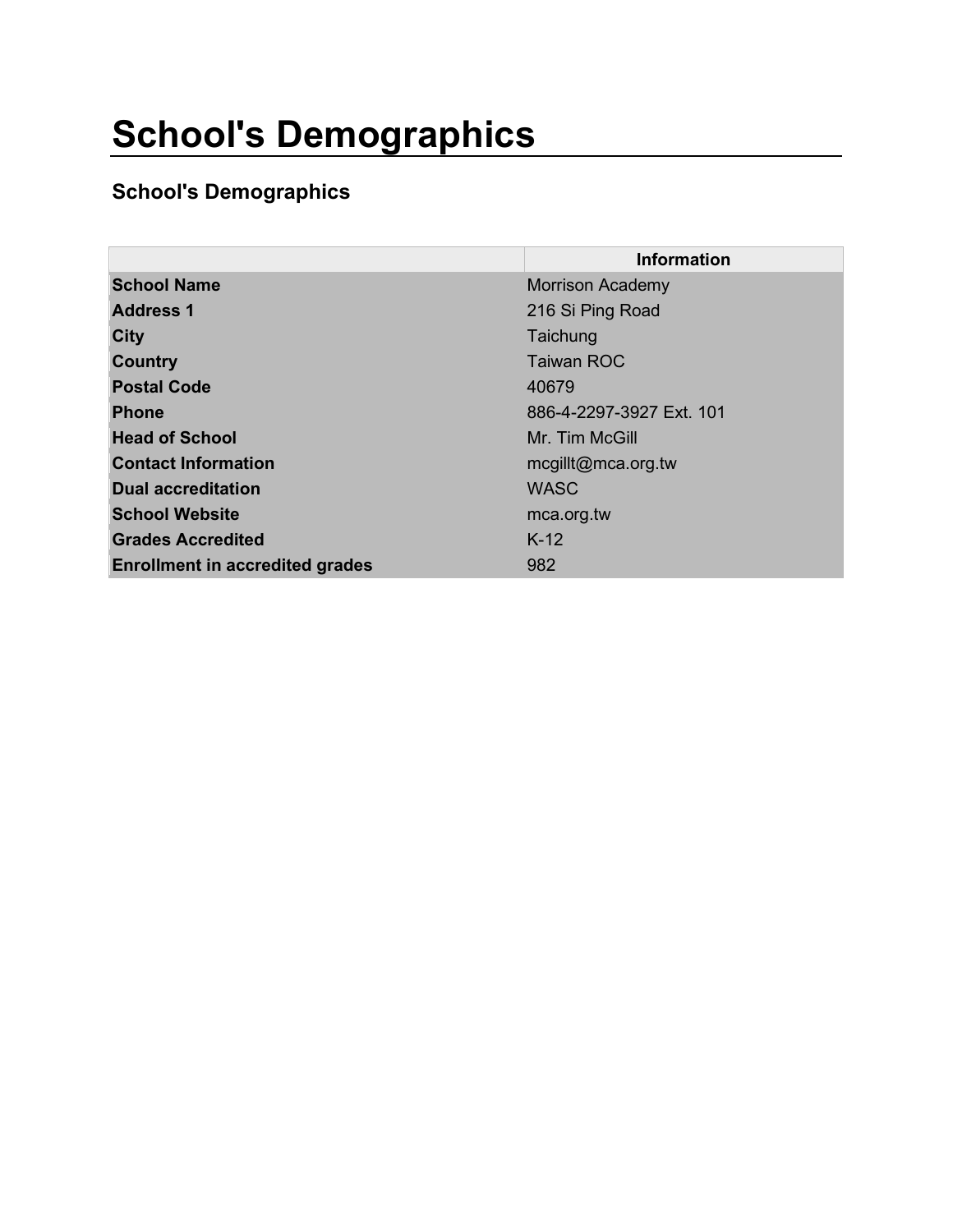# **Introduction to the Visiting Team Report**

Accreditation is what all good educational organizations seek in order to validate their quality and to verify that they are striving for excellence. It requires a strong, pervasive, and continuous commitment as well as a demonstrated capacity to maintain quality expectations as defined by the established standards. Typically, accreditation stretches the organization and infuses change into it.

The process of accreditation involves three significant elements:

1. Intensive, program-wide, self-assessment, analysis, and improvement planning

2. External consultation, review, validation, and insights shared from a group of visiting colleagues

3. Ongoing accountability for improvement through annual reporting and reaccreditation

In order to become or continue to be accredited by ACSI, a school must meet foundational requirements. Compliance with all the standards of ACSI accreditation is required for the duration of the term of accreditation. A school is determined to be in compliance with a standard when all the critical indicators are shown to be met and the majority of other indicators are determined to be demonstrated at an acceptable level as well. Within each standard area, the school must commit to coming into compliance with all indicators and the standard as a whole, but there may be indicator areas (other than critical indicators) that are determined to be in partial compliance and therefore are areas for the school to commit to continuous improvement.

ACSI accreditation is a highly effective way for a Christian school to evaluate itself in light of its unique educational mission. An authentic Christian school excels in all areas of 1) academic thinking, 2) skills for life and living, 3) biblical worldview development, 4) personal character and spiritual formation. The self-study process guides a school to evaluate and reflect on all that it does in light of this distinctive four-pronged mission.

The Visiting Team Review provides the school with a thorough review of their own selfassessment work, concentrating on validating their identification of strengths, areas to improve, and development of appropriate goals for the continuous school improvement plan. Both the school's self-assessment and the visiting team's analysis are measured against the school's own mission, vision, and expected student outcomes as well as defined accreditation standards of the accrediting organizations by which the school has chosen to become accredited. In order to ensure consistency from one school to another, rubrics have been developed to describe what compliance looks like for each indicator of each standard. Commendations and recommendations are developed when aspects of the school are either above or below the expected level of compliance for each of the indicators. Both the school and the visiting team use the ratings on the rubrics in order to identify what commendations and recommendations are most appropriate.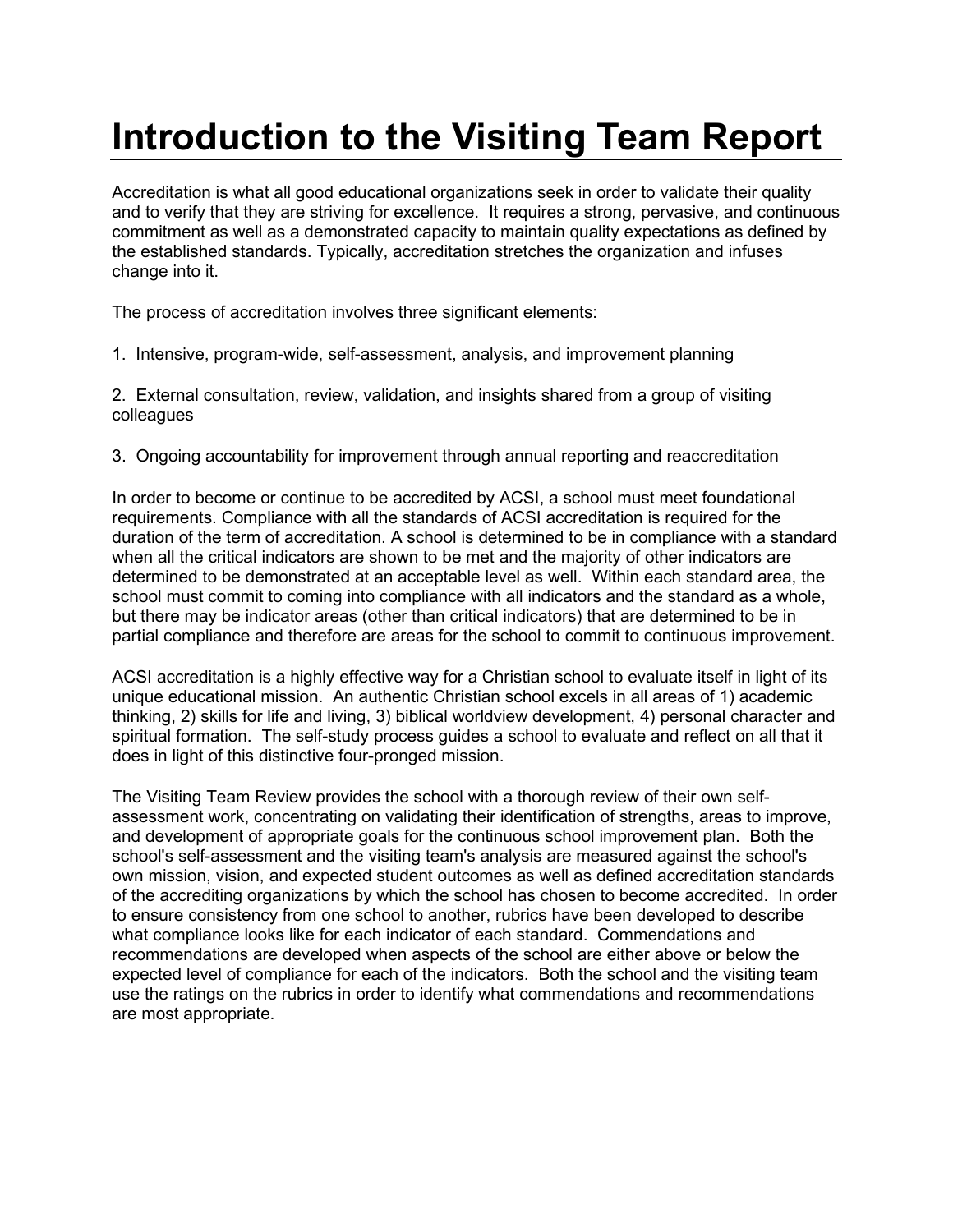#### **Report Components**

The visiting team describes the school by completing a school profile. Information is shared about the school's history, demographics, student achievement, mission, vision for the future, and other pertinent data in order to help the reader understand the context of the school during the time of the team's visit.

Also discussed are any significant changes that the school has experienced since the previous accreditation or candidacy visit. These changes may impact the school's ability to meet accreditation standards or implement the continuous school improvement plan.

If the school has been previously accredited, the visiting team assesses whether the major recommendations have been completed or should continue to be addressed in the current cycle of accreditation. If the school is in its initial accreditation, this section may be marked N/A.

In a REACH accreditation report, a number of indicators are identified as critical because they are considered of utmost importance. A visit should not occur unless all the critical indicators are met and the vast majority of other indicators are also in compliance. If a school finds that it cannot meet one of the critical indicators, the consultant and school may work together to request an exception. Upon completion of the visit, the visiting team briefly comments on the compliance of the school to the critical indicators, specifically mentioning any that were not fully met.

After the visiting team has completed its analysis, the most significant commendations and recommendations are selected as Major Commendations and Major Recommendations. **Major Commendations** are areas in which the school excels beyond other schools of similar size, resources, or make-up. These are areas which have likely contributed to increased student achievement or other identified expected student outcomes. **Major Recommendations** are areas which need to improve for the school to fully meet compliance in some area, based on the rubrics provided. These become priorities for the school to accomplish in a timely fashion. Progress on these recommendations will need to be addressed in the annual reports sent to the regional offices of ACSI. Major recommendations are expected to be incorporated into the school's improvement plan. These major recommendations may be a combination of several indicators or certain aspects of indicators. They may also come from only one aspect of an indicator when the indicator otherwise appears to be in compliance.

Recommendations and commendations that do not rise to the level of majors are important for the school to address during the period of accreditation. However, they are not considered as pressing as the majors. The school is encouraged to evaluate them and decide within each department which ones should receive attention, and in what order. There is no requirement to report on these in the annual reports or mid-term reports.

The REACH process is thought provoking in its approach, stimulating in its methods, and efficient in its procedures, both for the school and the team. The end result produces a Visiting Team Report that will assist the school in its efforts to improve student learning and organizational effectiveness.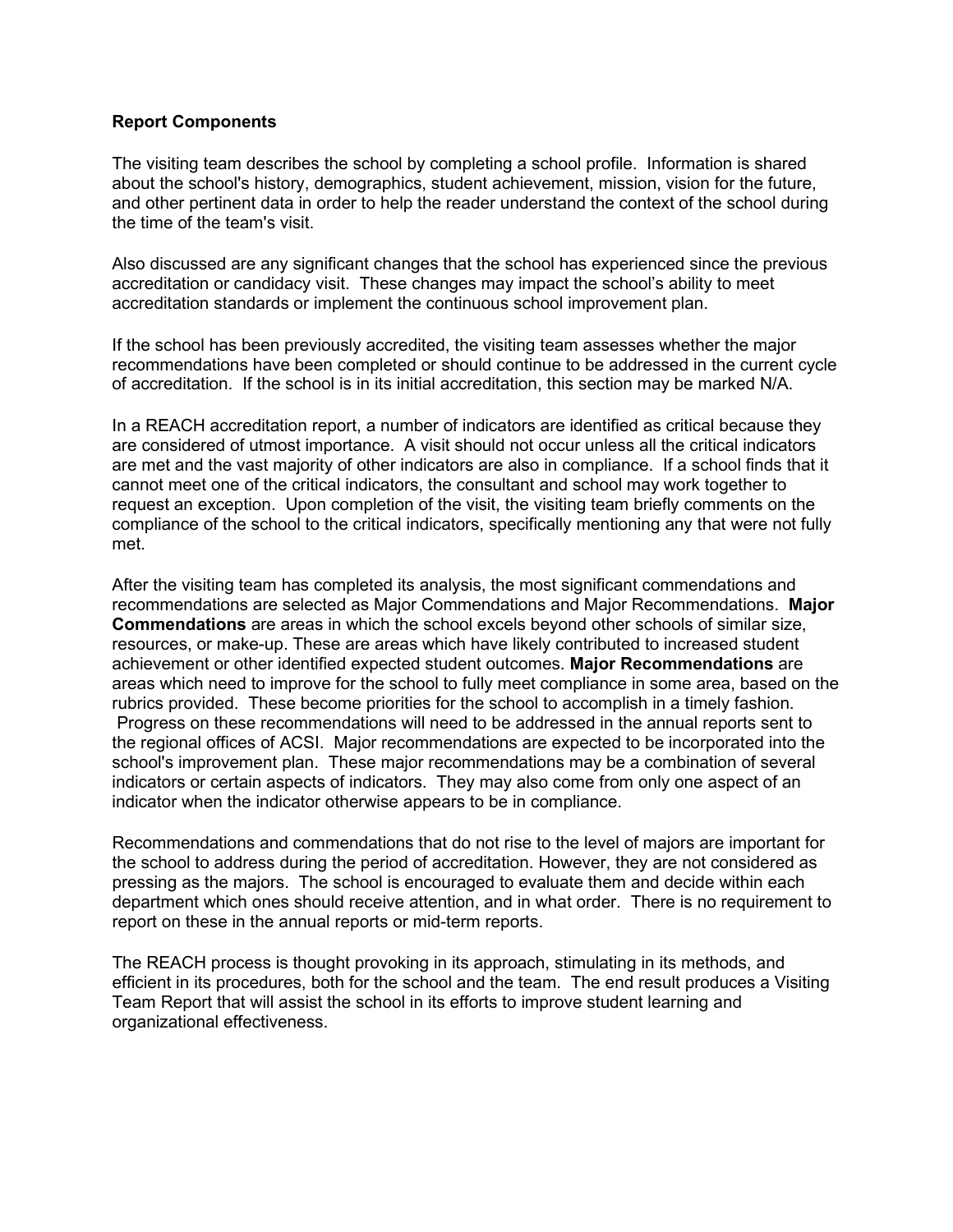# **WASC**

The Accrediting Commission for Schools, Western Association of Schools and Colleges (ACS WASC), a world-renowned accrediting association and one of the six regional accrediting agencies in the United States, works closely with the Office of Overseas Schools under the U.S. Department of State. ACS WASC provides assistance to schools worldwide, primarily in California, Hawaii, Guam, Asia, the Pacific Region, the Middle East, Africa, and Europe.

The Accrediting Commission for Schools, WASC, extends its services to over 4,600 public, independent, church-related, and proprietary pre-K–12 and adult schools, works with 18 associations in joint accreditation processes, and collaborates with other organizations such as the California Department of Education (CDE). CDE has collaborated with ACS WASC in order to align the accreditation process with the planning process for California public schools required by state and federal statues in the Single Plan for Student Achievement (SPSA) and the Local Control Accountability Plan; the *ACS WASC/CDE Focus on Learning (FOL) Joint Process Guide* is the collaborative process that helps schools identify and implement school improvement needs and supports accountability. Another example is the partnership with the University of California regarding the a-g course requirements.

The ACS WASC Commission is composed of 32 representatives from the educational organizations that it serves; this includes representatives from the Association of California School Administrators, California Department of Education, California School Boards Association, California Charter Schools, California Teachers Association, California Federation of Teachers, East Asia Regional Council of Schools, Hawaii State Department of Education, National Lutheran School Accreditation, Pacific Union Conference of Seventh-day Adventists, and the Western Catholic Educational Association.

The philosophy of the Accrediting Commission for Schools centers upon three beliefs: (1) a school's goal is successful student learning; (2) each school has a clear purpose and schoolwide student goals; and (3) a school engages in external and internal evaluations as part of continued school improvement to support student learning.

Accreditation is integral to a school's perpetual cycle of assessment, planning, implementation, monitoring, and reassessment based upon student achievement. It fosters excellence in elementary, secondary, adult, and postsecondary education by encouraging school improvement through a process of continuing evaluation and to recognize, by accreditation, schools that meet an acceptable level of quality in accordance with established criteria. In addition to its official title, WASC also means *We Are Student-Centered*.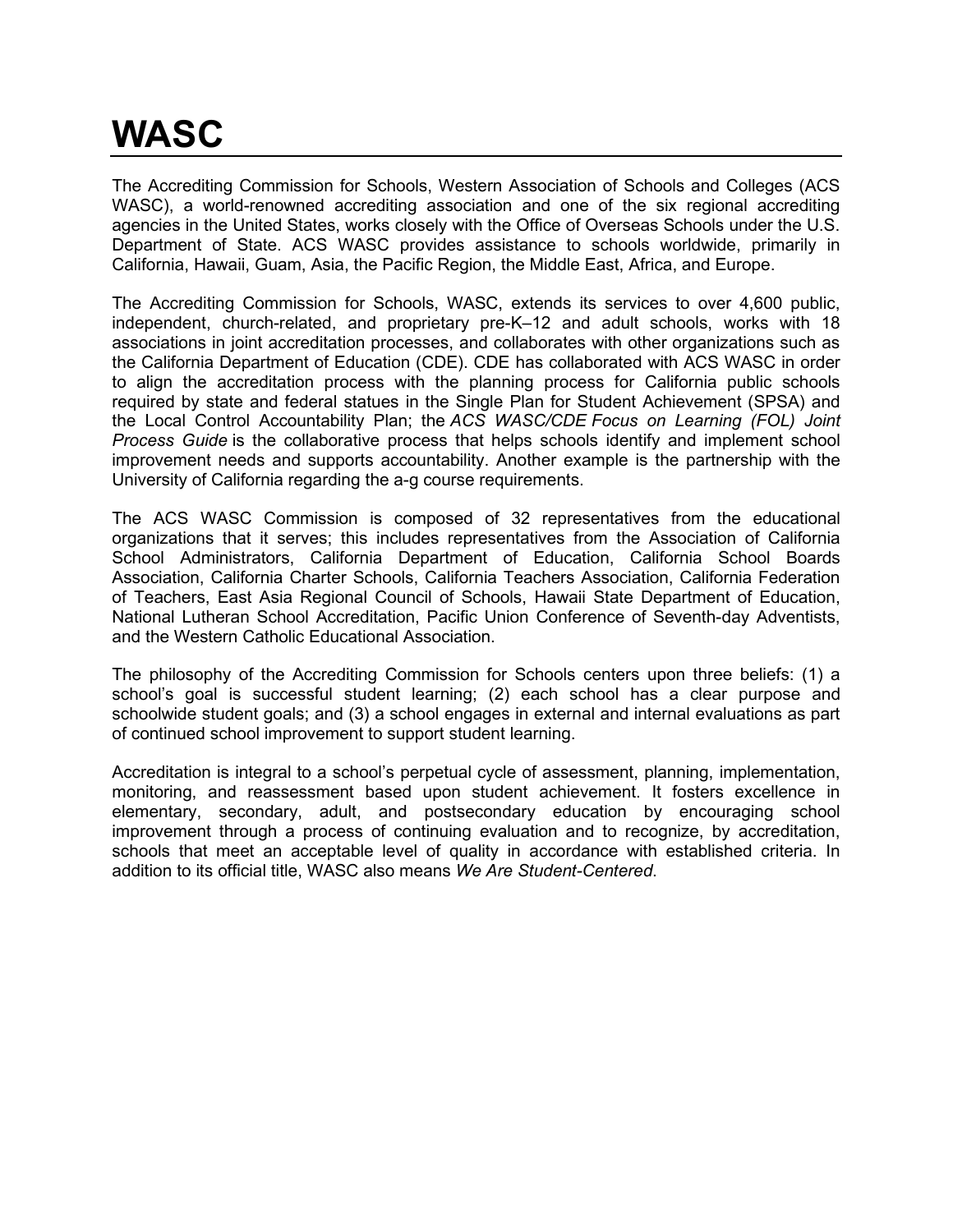# **Self-Study Committees**

#### **Self-Study Committees**

|                                     | <b>Committee Name</b>                   | <b>Committee</b><br>Chair | Person 2                       |                                |                           | Person 3   Person 4   Person 5   Person 6 |                               | Person 7                    | Person 8                 |
|-------------------------------------|-----------------------------------------|---------------------------|--------------------------------|--------------------------------|---------------------------|-------------------------------------------|-------------------------------|-----------------------------|--------------------------|
| <b>Steering</b><br><b>Committee</b> | Steering                                | <b>Tim McGill</b>         | <b>Missy</b><br><b>Basnett</b> | Crista<br><b>Blackhurst</b>    |                           |                                           |                               |                             |                          |
| <b>Committee</b><br>#1              | Standard 1                              | <b>Jeff</b><br>Sheppard   | Ann Lo                         | Kristen<br>Montgome<br>ry      | Sunnie<br><b>Gulliver</b> | Kelli<br><b>Dingus</b>                    | Joshua<br>Warren              | James<br>Taylor             | Allen<br><b>Messimer</b> |
| <b>Committee</b><br>#2              | Standard 2                              | Andrew<br>Egeler          | Susanna<br>Myburgh             | <b>Brian</b><br>VanderHa<br>ak | Scott<br>Finch            | Andy Wu                                   | Matt<br>Sawatzky              | Julie<br>Heinsman           | Jason<br>Gregg           |
| <b>Committee</b><br>#3              | Standard 3                              | Rachel<br>Sawatzky        | Paul<br>Cablish                | Grace<br>Chiou                 | Terry<br><b>McGill</b>    | Annie<br>Huang                            | Yun-Pina<br>Liu               | <b>Beth</b><br>Eckstein     | Morgan<br>Everett        |
| <b>Committee</b><br>#4              | Standard 4                              | Jenny Griffin             | Cameron<br><b>Klump</b>        | Becca<br>Cablish               | Terri<br>Payk             | Alicia<br><b>Edwards</b>                  | <b>Clive Hsu</b>              | Rhoni<br>Yang               | Keturah<br>Nipper        |
| <b>Committee</b><br>#5              | Standard 5                              | Rebecca<br>Owens          | Alice<br>Wang                  | Adrienne<br>Reugg              | Daniel<br>Nipper          | Darren Lu                                 | Larry<br><b>Dilley</b>        | Christina<br><b>Stowers</b> | Kate<br>Shaffner         |
| <b>Committee</b><br>#6              | Standard 6                              | Ryan Jacobi               | Darren<br>Portell              | Doug<br><b>Bradburn</b>        | Michael<br>Chan           | <b>Matt</b><br><b>Newkirk</b>             | <b>Bertina</b><br>Lin         | Laura<br>Joubert            | Kaylee<br>Nipper         |
| <b>Committee</b><br>#7              | Standard 7                              | Michael<br><b>Belch</b>   | Zac<br>Sawyer                  | <b>Nelson</b><br>Leung         | Jason<br>Roloff           | Darryl<br>Owens                           | <b>Shelly</b><br><b>Fusca</b> | Melonie<br>Tam              | Nathan<br>Owen           |
| <b>Committee</b><br>#8              | Standard 8                              | <b>Tim McGill</b>         | Missy<br><b>Basnett</b>        | Crista<br><b>Blackhurst</b>    |                           |                                           |                               |                             |                          |
| #9                                  | <b>Committee Surveys/Assessm</b><br>ent | <b>Cathleen Lin</b>       | Nick Su                        | Peggy<br>Wan                   | Lori<br>Lawson            | <b>Jeff Jones</b>                         | Sigrid<br><b>Skaggs</b>       | Wade<br>West                |                          |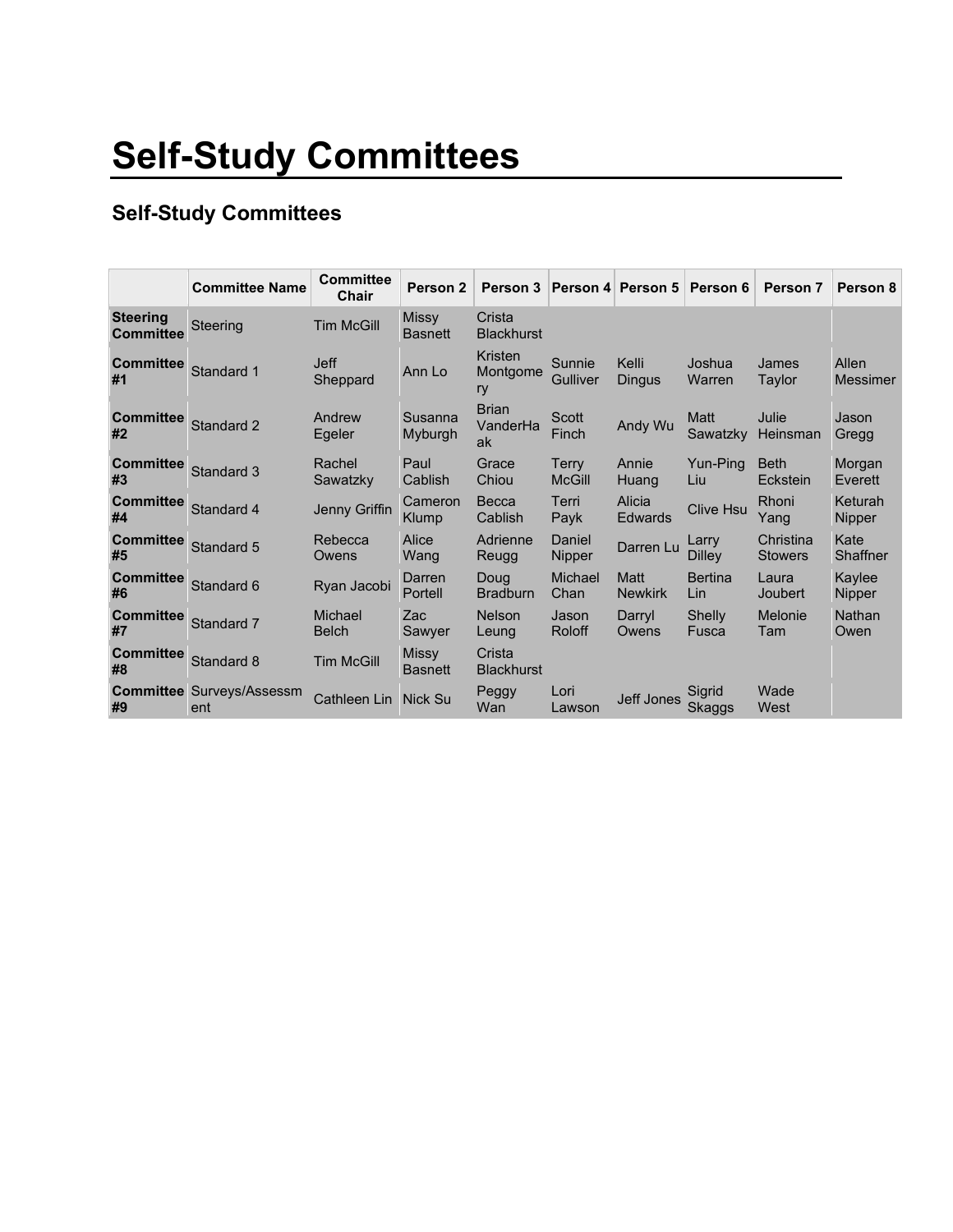# **ACSI REACH Standards**

**Standard 1** - PHILOSOPHY AND FOUNDATIONS The school has developed written statements of philosophy, vision, mission, core values, and schoolwide expected student outcomes, as well as a statement of faith. These statements are well defined, systematically reviewed and broadly implemented throughout the school. They outline the school's Christian distinctives and communicate a clear purpose and direction for school effectiveness and student growth and development.

**Standard 2** - GOVERNANCE AND EXECUTIVE LEADERSHIP The school has Christcentered governance and executive leadership that promotes effectiveness of the school and growth of the student through an established structure that contributes to an operationally and financially sound Christian educational institution. The executive leadership and governing body work in partnership to ensure the integrity, effectiveness, and reputation of the institution through the establishment of written policies and procedures. The head of school is responsible for the supervision of all operations of the school and implementation of board policies.

**Standard 3** - HOME AND COMMUNITY RELATIONS AND STUDENT SERVICES The school exists and functions as an institution of reliability and authority by exhibiting a pattern of respect, trust, accountability, and dignity to its constituents, both internally and externally. Effective communication and relationships are fostered with constituents, as well as among constituents. A wide range of strategies are used to incorporate involvement by the parents and the community. It is expected that the school meets the educational and developmental needs of the students it enrolls. Services at the appropriate levels include guidance (both academic and personal) and student activities (curricular and cocurricular). Appropriate resources and planning occur to ensure that the mission, vision, and philosophy are being carried out to meet the expected outcomes.

**Standard 4** - PERSONNEL The school hires personnel who have made a personal commitment to follow Jesus Christ and endorse the school's statement of faith. They are committed to the written philosophy, mission, vision, and core values of the school. Faculty and staff engage in ongoing professional development to improve instructional practices leading to continual growth in student learning and development of the instructional program. The executive leadership, instructional, and support staff are sufficient in number to provide for the effective delivery of quality education and are appropriately credentialed, degreed, trained, and qualified for their assigned duties.

**Standard 5** - INSTRUCTIONAL PROGRAM AND RESOURCES The instructional program consists of carefully developed, thoroughly documented, and well-executed curriculum elements that include educational philosophy, schoolwide expected student outcomes, a variety of effective instructional strategies, adequate resources, and appropriate assessments that are based on current research and quality practices. The curriculum of the school is driven by wellwritten policies and procedures. Core instructional areas include Bible, language arts (reading, English, literature, grammar, and writing), mathematics, science, and social studies/history. It is sufficiently funded, collaboratively reviewed on a regular basis, and compiled using the school's mission, vision, core values, and schoolwide expected student outcomes to ensure a biblical foundation for instruction. A method for assessing the effectiveness of learning schoolwide expected student outcomes is in place, and the results of the assessments are communicated regularly to all stakeholders.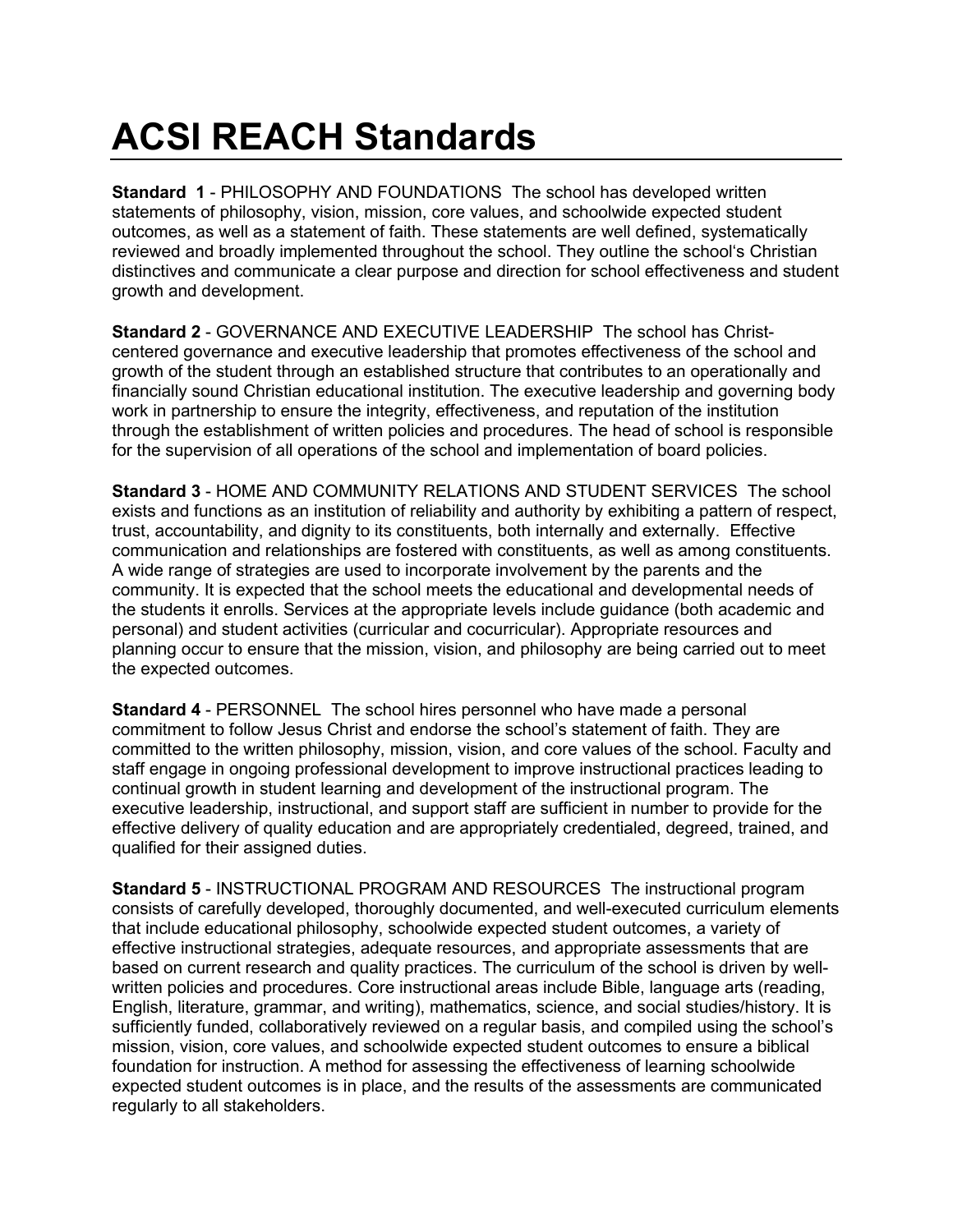Informational resources exist to carry out the mission of the school by supporting the instructional program with ample and appropriate print, media, and technology resources. Qualified staff provide effective services to student, staff, and parents.

**Standard 6** - STUDENT CARE Written policies and procedures are in place to ensure students' well-being—emotional, physical, spiritual, and academic. The school facilities (buildings and grounds) are appropriate in size, furnishings, and space to meet the stated philosophy, mission, and vision for the number and age of students served. The entire campus is a safe, healthy, and nurturing environment for teaching and learning. Safety procedures are documented and clearly understood, and they address the prevention and identification of abuse, bullying, and the presence of unwelcome guests. A relevant and thorough crisis management plan is in place, and the faculty and staff have been trained appropriately to handle various emergency situations. Regular Crisis Planning drills and practices occur to assist in preparation for crisis events. Transportation guidelines for staff and students are developed, and written policies and procedures are in place.

**Standard 7** - CHARACTER, VALUES, AND SPIRITUAL FORMATION OF STUDENTS The school shall provide for spiritual nurture and discipleship of its students with the goal of developing a biblical worldview. Spiritual nurturing of Christlike character is planned, intentional, and systematic in implementation. Mentoring and discipleship experiences are necessary components in a spiritual formation strategy. Students are given opportunities to serve others and develop a Christlike attitude toward the poor, needy, and vulnerable. A commitment to a community of faith is modeled by the faculty and emphasized to all students. Spiritual formation assessment is integral to effective and ongoing improvement of the school program.

**Standard 8** - SCHOOL IMPROVEMENT The school must, with appropriate stakeholder input, systematically develop and annually update a continuous school improvement plan (CSIP). The plan, based on the school's philosophy, mission, vision, core values, and schoolwide expected student outcomes, includes specific goals, as well as action items. The process is driven by data collection and analysis. This plan must have significant focus on how it will promote organizational growth and high achievement of schoolwide expected student outcomes. The CSIP reflects a pervasive culture of ongoing improvement and accountability. The CSIP should reflect major goals determined as priorities through the self-study process.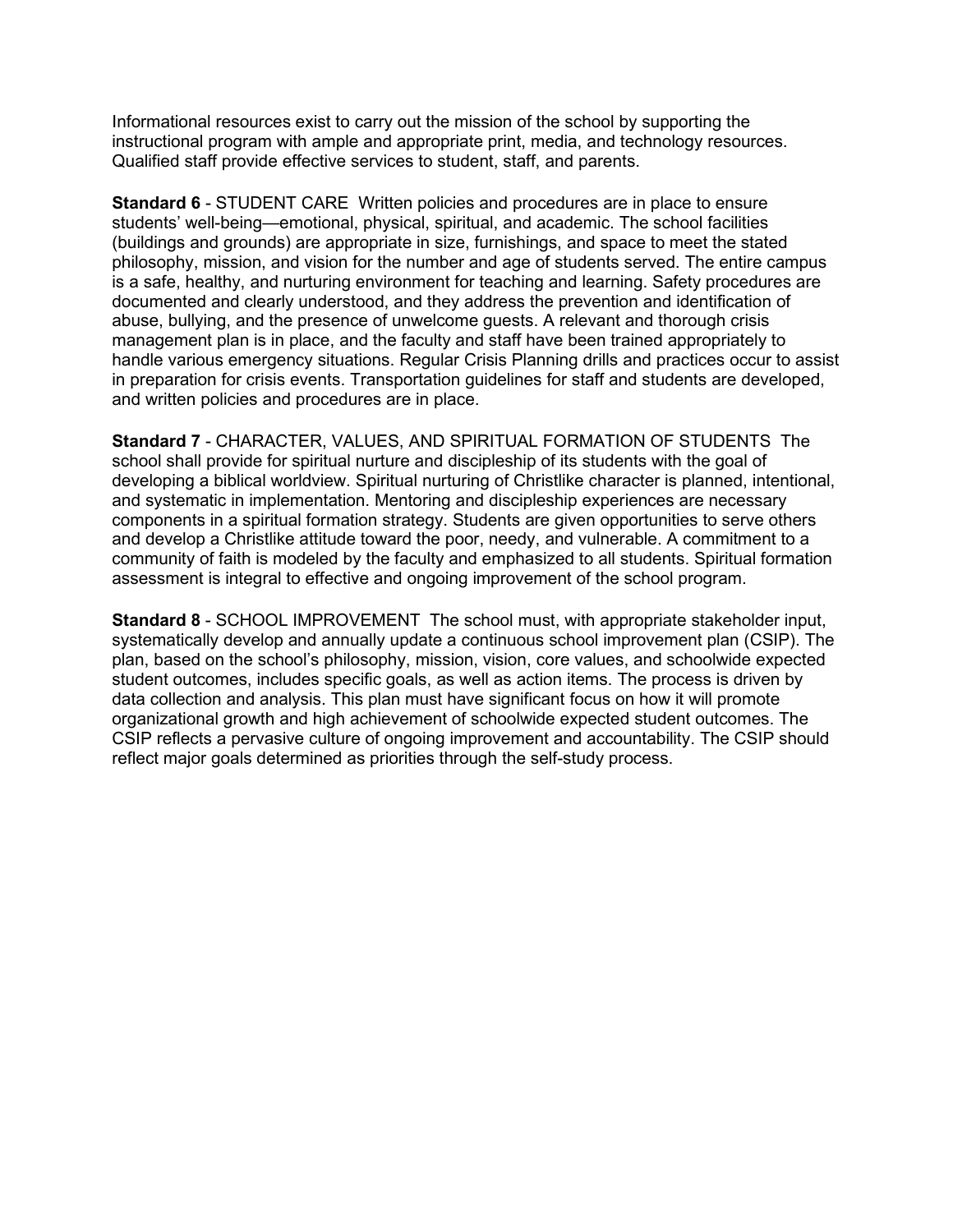# **Introduction to the Visit**

The accreditation team visit to Morrison Academy, Taiwan, was conducted March 7 - 12, 2021, by an eight-person team comprised of representatives of the Association of Christian Schools, International (ACSI) and the Western Association of Schools and Colleges (WASC). A representative of ACSI chaired the visit; one of the WASC team members served as co-chair. The visit was conducted remotely due to the coronavirus (COVID-19) pandemic and related travel restrictions. This adjustment was approved in advance by both ACSI and WASC.

During the visit, the team used information and evidence provided by the school through the self-study and accompanying documents, as well as interviews, observations, and other strategies to assess the school's compliance with accreditation standards, attainment of schoolwide learning results, alignment of program and services to the school's mission and philosophy, and commitment to continuous school improvement. School staff members used video cameras to take the team members remotely into classrooms for observations on all three campuses. This report will communicate the essential elements of the team's observations and conclusions.

Morrison Academy was first accredited by WASC in 1977 and added ACSI accreditation in the mid-1980s. The last full visit was in 2015, and a mid-term visit was conducted by representatives of ACSI and WASC in 2018. The Taiwan government's approval for the school requires that only students with a foreign (non-Taiwan) passport can attend the school. Morrison Academy offers boarding, and the boarding program is accredited with ACSI. The boarding accreditation is separate and not included in this visit.

Morrison Academy is owned and operated by Morrison Christian Association, which is registered as a non-profit corporation in New Jersey, USA, and Taiwan. Four missionary organizations (International Mission Board of the Southern Baptist Convention, One Mission Society, The Evangelical Alliance Mission, and WorldVenture) are members of the association.

# **Significant Changes**

The school has added two high schools to its system since the last accreditation visit. In 2016, Morrison Academy Taipei (MAT) added tenth grade. Grade 11 was added in 2019, and MAT moved to a new campus in December of 2019 in order to be able to serve the full range of grades, K-12. The class of 2021 will be the first graduating class from the new Taipei campus. Morrison Academy Kaohsiung (MAK) added 12th grade in 2016. The expansion of grade levels has coincided with increased human resources and personnel to appropriately serve the students. Though there is boarding available at the Taichung campus, there has been diminished need due to the three campuses offering the full range of grades.

The long-serving superintendent will transition to retirement at the end of 2020-2021 school year. A two-year plan of succession has been ongoing, and the next superintendent is an internal promotion leading to enhanced continuity through the transition especially related to the continued emphasis on school improvement plan (SIP) priorities. The transition process continues the tradition and the school's self-identified strength of, "strong capable leaders at all campuses who are in touch with the needs of the constituents."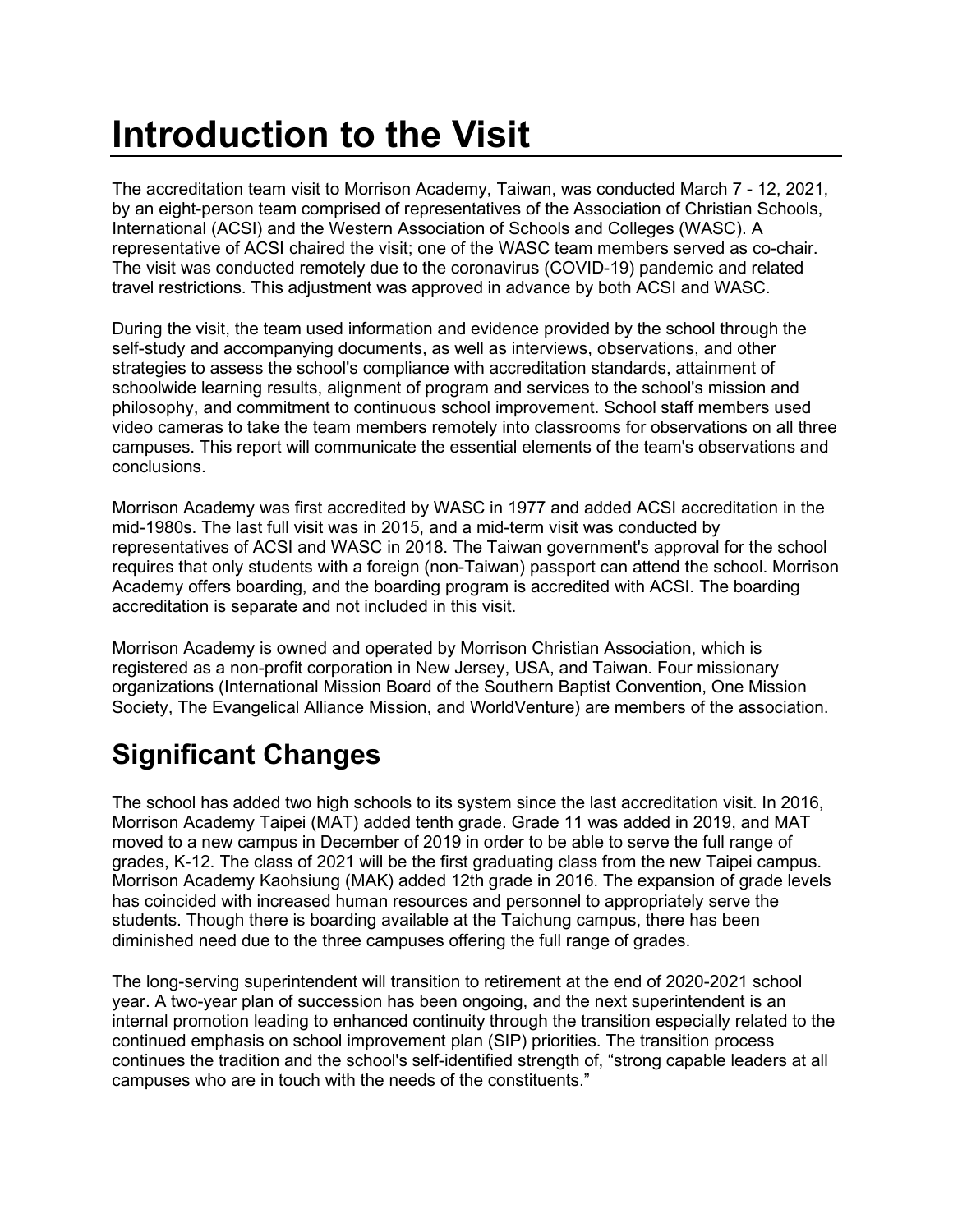Coronavirus (COVID-19) has had a limited impact on Morrison Academy. From March of 2020, the school has had a total of only four weeks of online learning. Three years ago, the Board of Trustees adopted a readiness policy so the school would be prepared if there was ever a situation or crisis where classes could not continue on campus. As a result, the school was able to quickly transition to online learning. The policy requires an annual practice day, but this was cancelled for 2020-2021 due to the readiness of all campuses. Taiwan has strict protocols in place to contain the virus, especially related to entering and exiting the country.

### **Response to Major Recommendations (for reaccreditations)**

**1. That the administration and faculty of each campus explore how to enhance the connections between students and godly mentors, resulting in a more significant whole person impact on students.**

The school reports that this is complete. The campus has explored ways to make the desired connections between students and godly mentors. The school has developed a framework for each student to be known by an adult through the advisory program. Moving forward, Morrison Academy has further goals to build on this work which will be addressed in this report. The visiting team believes, however, that the school has fulfilled the recommendation through the exploration work and implementation of advisory.

#### **Team assessment: Complete.**

#### **2. That the administration and faculty create a climate of innovation that embeds service, experiential learning, and technology integration into the curriculum, resulting in enhanced learning experiences that address the personalized learning interests and aptitudes of the whole child.**

The school reports that this is complete. Evidence supports this, as service, experiential learning, and technology are integrated into the curriculum. The Taipei campus has added a makerspace, and the Creation Station serves the elementary and middle school students in the Taichung campus. The Kaohsiung campus' Creation Lab includes 3D printers and a laser. Students are able to screen print t-shirts, build robots, code, build circuits and more. The Kaohsiung campus also has a media lab and the Tinker Lab for elementary student projects.

#### **Team assessment: Complete.**

#### **3. That the administration and faculty continue to strengthen a standards-based approach to learning that includes assessment, recording, and reporting practices that inform and support student learning.**

The school reports that this is complete. The school has fully implemented standards-based grading practices. Professional learning has placed a heavy emphasis on standards-based education in order to support faculty in the transition to the standard-based approach. A grading handbook explains this practice to parents and others who are more accustomed to letter and/or numerical grades. Through Powerschool and MasteryConnect, students, parents, and other stakeholders can see real-time formative and summative assessment results.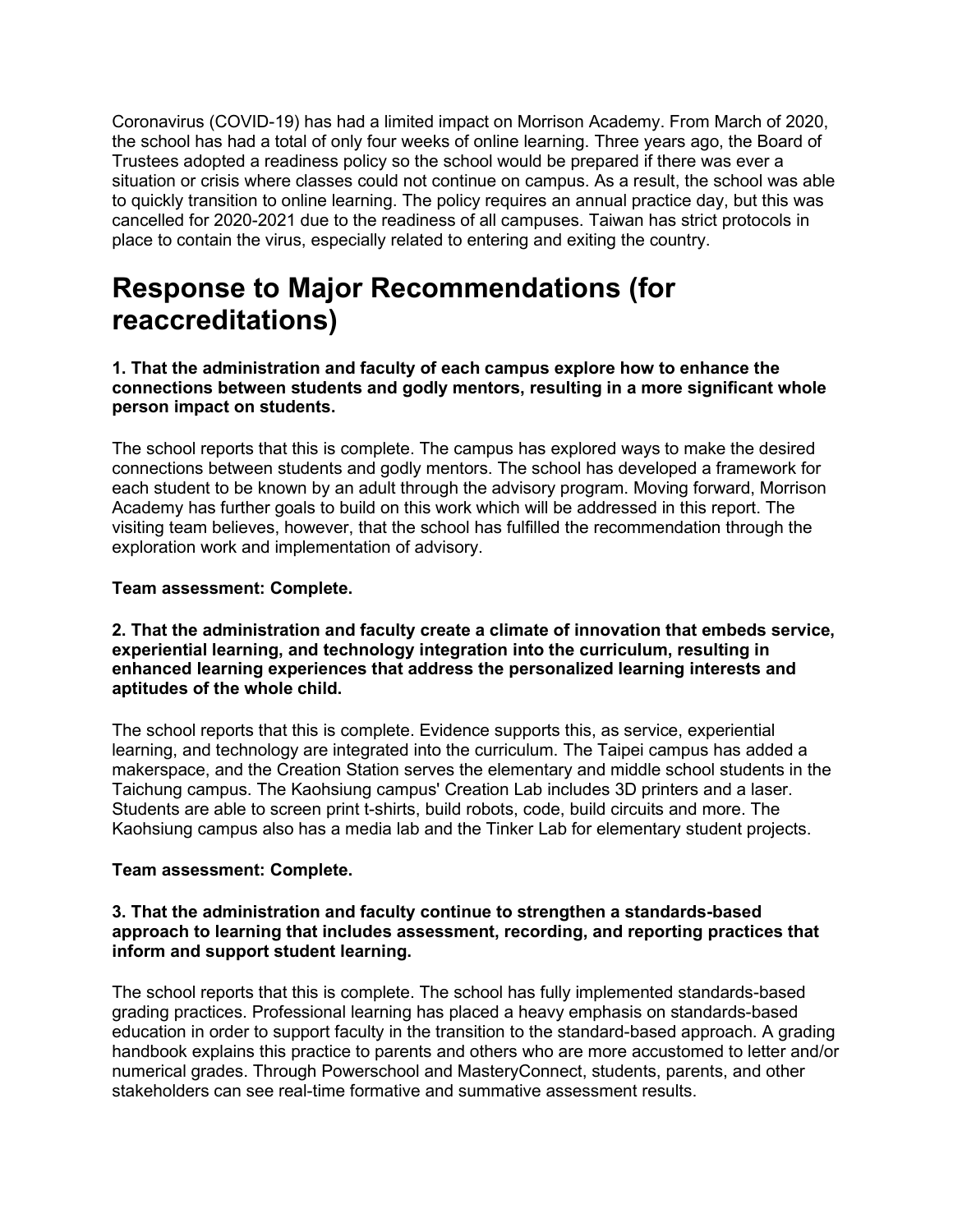**Team assessment: Complete.**

**4. That the administration expand training for teachers on all three campuses in how to more effectively analyze site-based learning data, resulting in the use of conclusions to inform learning goals and drive school improvement efforts.**

The school reports that this recommendation continues to be in progress. In the self-study, the school reports that teachers need to be better trained and equipped to analyze data, especially at the classroom level for monitoring of student progress. The visiting team has made a new major recommendation regarding analysis and use of data to inform learning goals and school improvement efforts.

**Team assessment: In progress.**

#### **Summary Assessment of Compliance to Critical Indicators**

The team identified three critical indicators that are partially compliant.

The visiting team identified concerns with indicators 5.1, 5.2, and 5.3, all related to curriculum guides. As the concerns relate to the curriculum guides, only **indicator 5.2** was rated at partial compliance, even though, without complete curriculum guides/maps, there are gaps in full compliance for indicators 5.1 and 5.3. Curriculum guides are inconsistent and do not have all of the required elements for all subjects. The visiting team located curriculum documents in multiple locations, suggesting the documents may not be readily accessible to all faculty. The visiting team was unable to verify that the instructional program is curriculum driven.

Though the school administers standardized tests and other measures, the visiting team was unable to verify analysis of survey, test and other data as listed in indicator **5.7**. The evidence provided to the team tallied counts and responses but did not demonstrate the next step of more complex analysis and decision-making to improve student learning and inform school improvement efforts. Further, the visiting team did not find evidence that all expected student outcomes (Vision for Our Learners), both academic and non-academic, are assessed by multiple measures over time, indicator **5.6**.

All other critical indicators are at the compliance level or higher.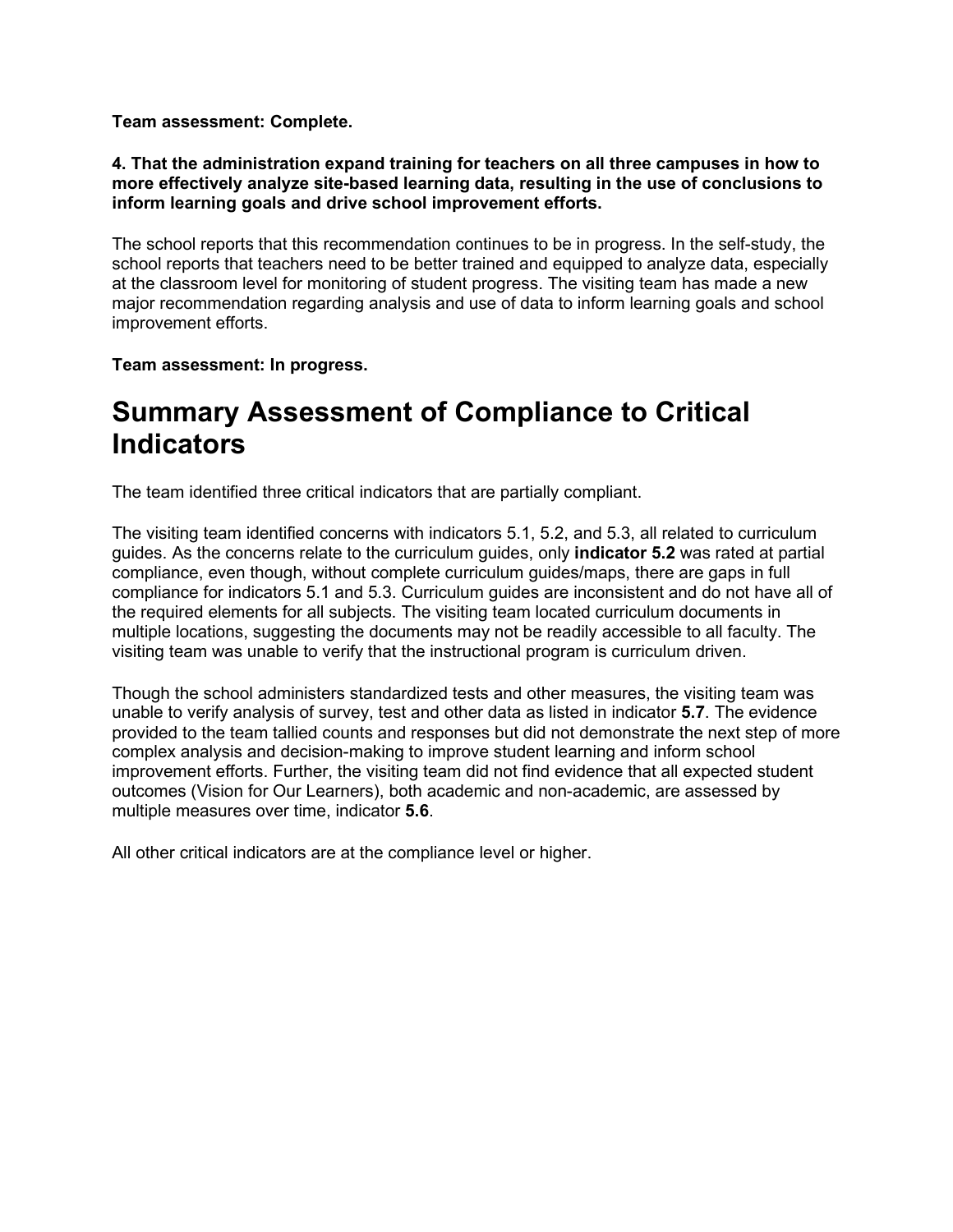# **Historical Overview**

Morrison Academy opened in Taichung in 1952, with five students as a direct result of missionaries needing an American school, based strongly on Christian values and principles. In the school's second year, the Taiwan Missionary Fellowship rented a mansion for the larger student body of 35 students which included boarding students. The school was named Morrison Academy in honor of Robert Morrison, the first "modern" missionary to China. The Taichung campus moved to a larger location in 1957 and moved again in 1972 to its present location.

In 1961, the Bethany Christian School (K-6) was established independently in Taipei by several mission organizations. It joined the Morrison system in 1967, taking the name Morrison Academy - Bethany Campus. Grades 7 - 9 were added later. In January 2020, a new Taipei campus was opened in Linkou in order to add grades 10-12. The first grade 12 class will graduate in 2021.

When the U.S. Department of Defense school closed in 1974, the Kaohsiung campus was established for grades K-8 on the outskirts of Kaohsiung. A new campus was built in 1976. In the fall of 2000, the school moved to a newly built state-of-the-art campus and added grade nine. By 2015, grades 10-12 were added. The first senior class graduated in June 2016.

Several satellite schools have been established by Morrison Academy over the years in order to meet the needs of missionary families in non-major cities. Satellite campuses have opened and closed in Taitung, Chiayi (reopened in 2018 for a third time, continues to the present), Hsinchu (1974), Chungli (1988) and Yang Mei (closed in 2002). Policy is that Morrison will consider establishing a satellite school upon written request from the missionary community if there are at least seven students, including four missionary kids, in grades K-8 in need of schooling. These small elementary schools have typically had two full-time teachers and about a dozen students. Satellite schools are closed after fulfilling the needs of the missionary community.

Morrison Academy first received WASC accreditation on June 24th, 1977. Morrison became an ACSI member in 1980 and was first accredited by ACSI in the mid-1980s. The satellite campuses have not been included in the school's accreditation because of their temporary nature. The current Chiayi satellite school is, therefore, not accredited, and is no longer listed on the school website.

### **Mission, Vision, and Future Goals**

Jesus Christ, glorifying him, and fulfilling the Great Commission are at the core of why Morrison exists. The school's vision, mission and purpose clearly articulate the school's commitment to proclaim God's truth to the world while educating the whole person. Morrison's purpose, to glorify God by meeting the educational needs of the children of Christian missionaries throughout Taiwan, has historically been and currently is ensured through close partnership with the mission agencies.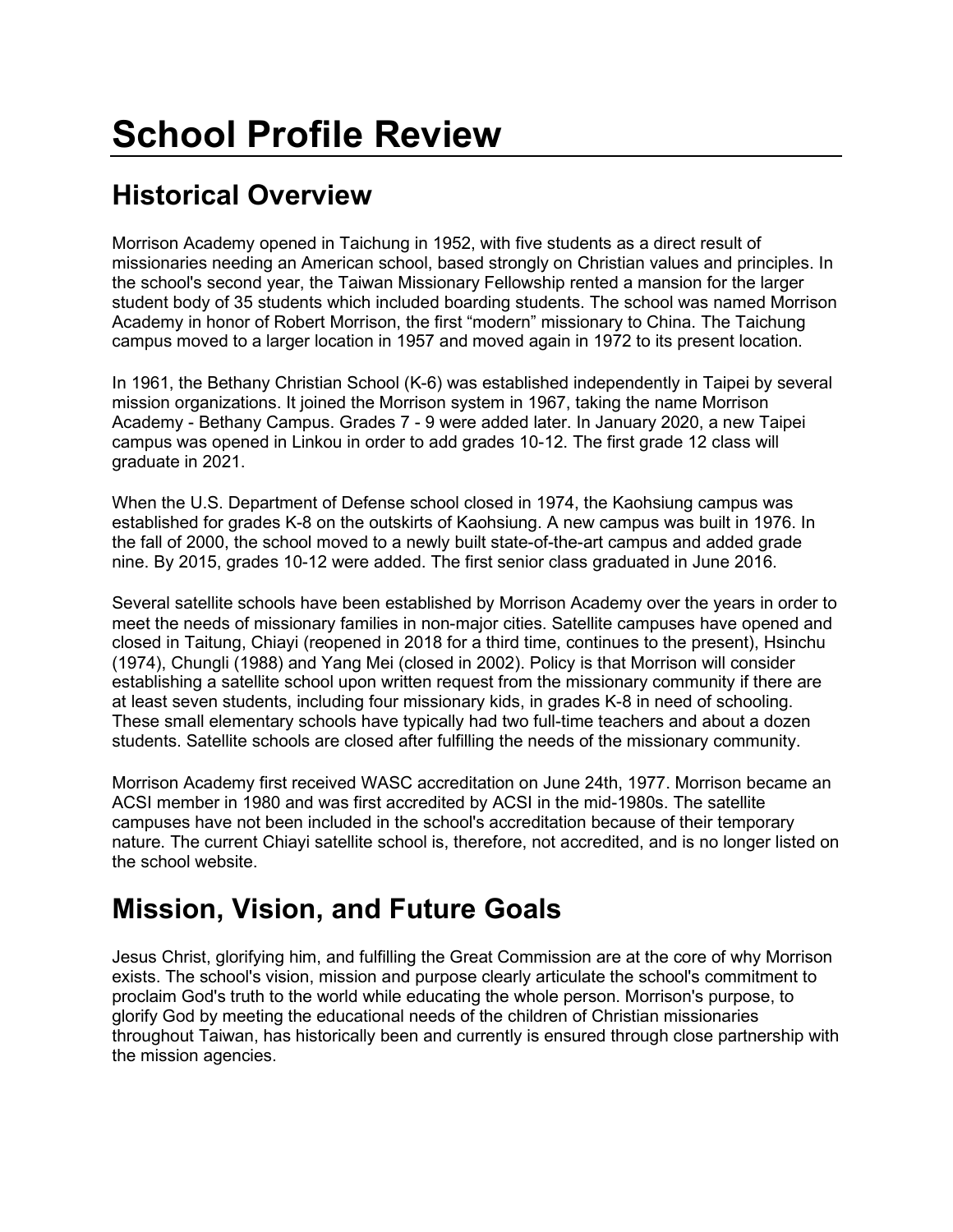Morrison's educational philosophy "is based on God's truth as revealed by the Holy Spirit in God's Word, the Bible, and in creation." To achieve this, Morrison's philosophy states that faculty must be born-again Christians who pursue a lifestyle based on biblical values. Biblical truth is woven throughout the curriculum and is embedded in instruction so that students learn Christlike character while developing academic understandings. Morrison Academy believes it is essential to partner with parents in the God-given responsibility of training their children; partnership with parents is one of the school's core values. The vision of Morrison Academy is that "every student will experience a quality, biblically-integrated education, so that each one will be equipped to impact the world dynamically for Christ."

Morrison Academy is well-poised to continue partnering with parents and mission agencies in providing a quality, biblically-integrated education. The school has experienced capable leadership, and finances are carefully stewarded. The school facilities are appropriate, and renovations and updates are scheduled for each campus on a cycle. The next planned renovation is the Taichung high school; plans are to construct new academic buildings and classrooms, and a fine arts auditorium. The visiting team believes that Morrison Academy leadership has the capacity and expertise to fulfill the future plans of the school, including the school's current plans as well as future goals such as those that may be a result of this visit.

## **Demographic Portrait**

The campuses of Morrison Academy are on the island of Taiwan, located in East Asia off the southeastern coast of China. Taiwan is slightly smaller than the U.S. states of Maryland and Delaware combined, yet the total population is over 23 million people compared to these two states' combined populations of approximately 6.9 million. Taiwan is a well-developed, modern country, ranking highly in terms of political and civil liberties, education, health care, and overall development.

At the school's founding in 1952, the initial student body included five children of missionaries. Since then, Morrison Academy has grown to nearly 1,000 students on three campuses located in Taipei, Taichung, and Kaohsiung. Each campus offers kindergarten through grade twelve and has classrooms and offices, a library, auditorium/multi-purpose room, gym, music/art rooms, makerspaces, and soccer fields. The Taipei campus is new, having just opened to students in January 2020. This visit includes the substantial change visit for WASC relative to the new campus. The ACSI substantial change was completed previously.

#### **Enrollment by Campus and Grade Level**

#### **As of Fall 2020 Taipei Taichung Kaohsiung Totals**

| K-5      | 126 | 129 | 116 | 371 |
|----------|-----|-----|-----|-----|
| 6-8      | 81  | 83  | 69  | 233 |
| $9 - 12$ | 88  | 179 | 93  | 360 |
| Total    | 295 | 391 | 278 | 964 |

As reported in the previous section, Morrison Academy's purpose is to meet the educational needs of the children of missionaries in Taiwan; about 20% of Morrison's students come from missionary homes. School ownership and governance reflects this commitment. Morrison Christian Association, a nonprofit organization of four mission agencies, owns and operates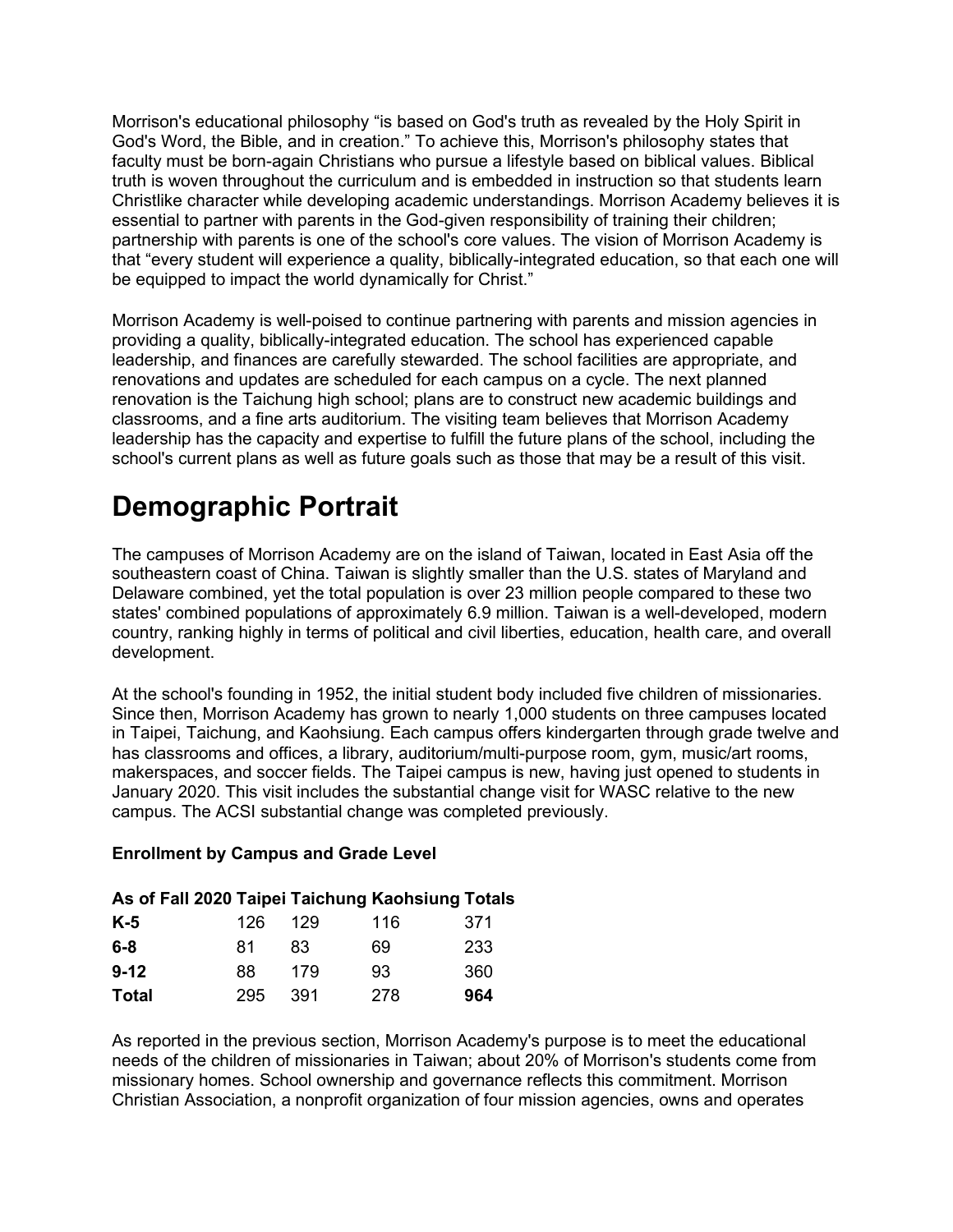Morrison Academy. However, the school does not limit enrollment to missionary students only; students who meet admissions requirements from various backgrounds may enroll. The one limitation comes from the Taiwan government, which allows only students with a foreign passport to be enrolled. Student enrollment by parent affiliation (2020/2021 data) is reported in the table below.

| <b>Student category by Parent Affiliation Percentage</b> |     | <b>MKs by campus</b>                     |
|----------------------------------------------------------|-----|------------------------------------------|
| <b>Business</b>                                          | 67% |                                          |
|                                                          |     | Kaohsiung - 40 (14% of student body)     |
| Missionary (MKs)                                         | 18% | Taichung - 72 (18% of student body)      |
|                                                          |     | <b>Taipei</b> - 81 (27% of student body) |
| <b>Christian Worker</b>                                  | 2%  |                                          |
| <b>Staff</b>                                             | 13% |                                          |

The student body welcomes students of diverse national and ethnic backgrounds. Over 30 countries are represented in the student body. More than 60% of the students are United States' citizens. Percentages of students by ethnicity are summarized below:

| <b>Ethnicity</b>   | Percentage (due to<br>rounding, total<br>exceeds 100%) |  |  |  |
|--------------------|--------------------------------------------------------|--|--|--|
| Asian              | 75%                                                    |  |  |  |
| Caucasian          | 15%                                                    |  |  |  |
| <b>Multiracial</b> | 10%                                                    |  |  |  |
| Other              | Less than 1%                                           |  |  |  |

The Morrison Academy webpage describes the education offered as a "Christian-focused, Western style education". This aligns with the school's educational philosophy, vision, and core values, though "Western style" is not emphasized in the foundational statements. Almost all Morrison Academy graduates attend university in North America.

The educational program of Morrison Academy is supported by faculty, staff, and administration. Morrison is committed to hiring and retaining quality teaching staff who share Morrison's vision and mission. The faculty has an average of eight years of teaching experience. Their commitment to the ministry of Morrison Academy is evidenced by longevity: Forty-nine percent have been at Morrison Academy for five years or longer, and 25% have been at the school ten years or longer. Teachers teach within their area of certification, with the exception of some Bible teachers. More than half of the teachers (54%) have advanced degrees. Fifty-seven percent are females and forty-three percent are males. Morrison's student-to-staff ratio of 6.5:1 helps ensure the accessibility and availability of staff members to meet student needs.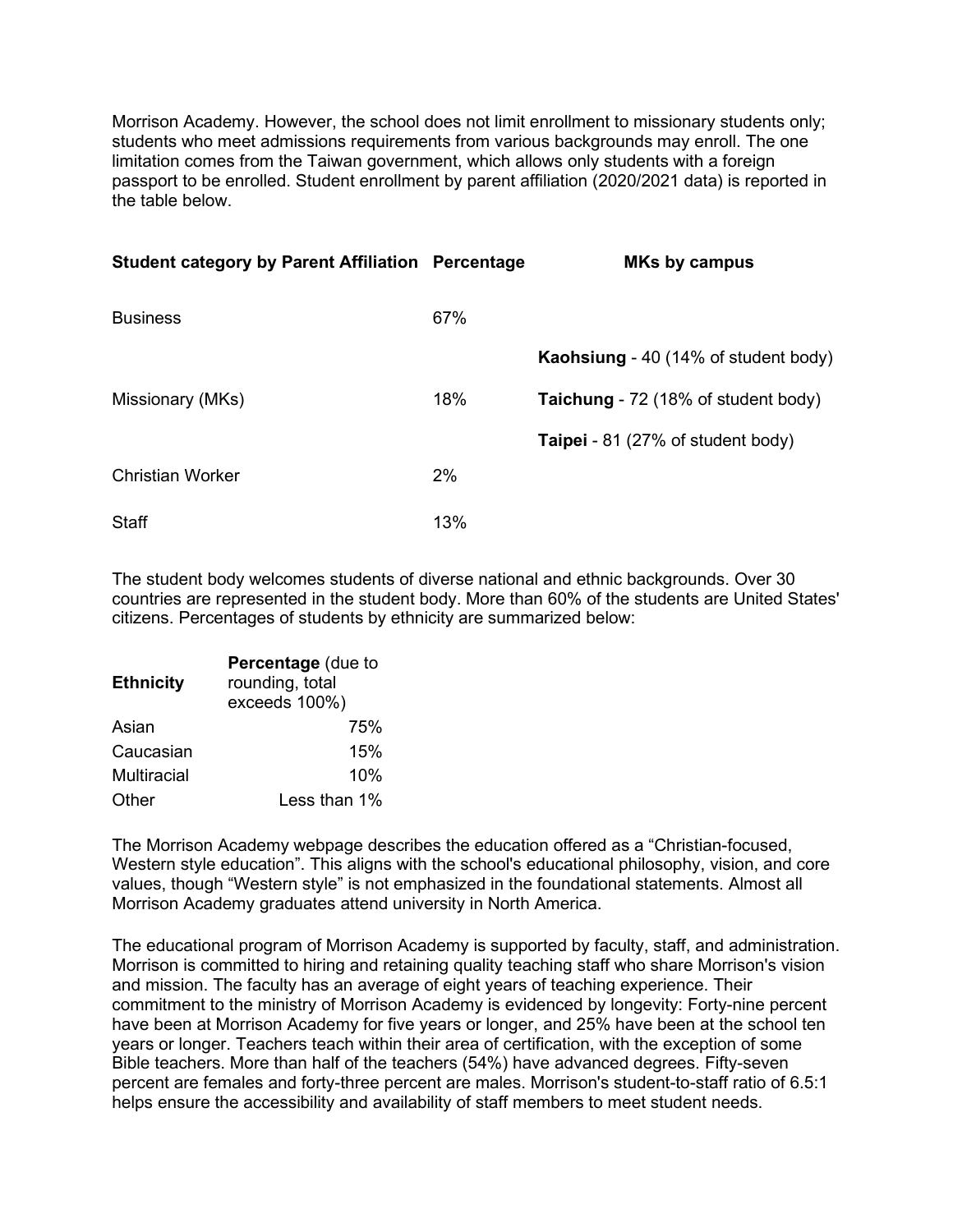Morrison Academy has intentionally identified and developed leaders within the school system. The team saw several examples of individuals who had been promoted from within or who were preparing to step into a new role, such as the principal-elect of the Taipei campus. In preparation for the retirement of the current superintendent at the end of the 2020/2021 academic year, the Board of Trustees was able to select one of these internal leaders to be the superintendent and announce that appointment two years prior to the transition. Mrs. Julie Heinsman, the principal of the Kaohsiung campus, will be the next superintendent of Morrison Academy. She has lived in Taiwan for nearly 40 years and has served in several roles over her tenure at the school. In its announcement of her appointment, the Board of Trustees highlighted her education, work experience, witness of her Christian character and charity, and "undeniable commitment" to Morrison's mission, vision, and core values.

In addition to the teaching faculty, each campus has staff positions including a general manager, administrative assistants, cashier, maintenance and custodial staff, gate/door security guards, and public relations (PR) manager. The Taichung campus has four boarding parents, a Director of Boarding, and food services staff to serve the boarding program.

Further, student services personnel support the educational mission and work directly with students. Positions at each campus include one or more guidance counselors, a part-time professional learning coach, learning specialists, English Language Learner (ELL) teacher(s), educational technology coordinator (ETC), a library/media specialist, and at least one library aide. All campuses have a part-time nurse on staff. The table below summarizes the number of students receiving special learning services by campus.

| As of Fall 2020                                           | Campus<br>Kaohsiung | # of Students<br>24 | $\%$<br>13% |
|-----------------------------------------------------------|---------------------|---------------------|-------------|
| English language learners (ELL)                           | Taichung            | 19                  | 9%          |
|                                                           | Taipei<br>Kaohsiung | 33<br>14            | 16%<br>5%   |
| <b>Students with Specialized Learning</b><br><b>Needs</b> | Taichung            | 22                  | 6%          |
|                                                           | Taipei              | 10                  | 3%          |

The school demographic information suggests that the school is positioned to achieve its goals and fulfill its purpose and vision.

#### **Achievement of Academic Expected Student Outcomes**

Morrison Academy reported on four externally-moderated standardized assessments that track student growth and development along with achievement of their academic Vision for Our Learners (VFOLs): effective communicator, critical and creative thinker, and lifelong learner.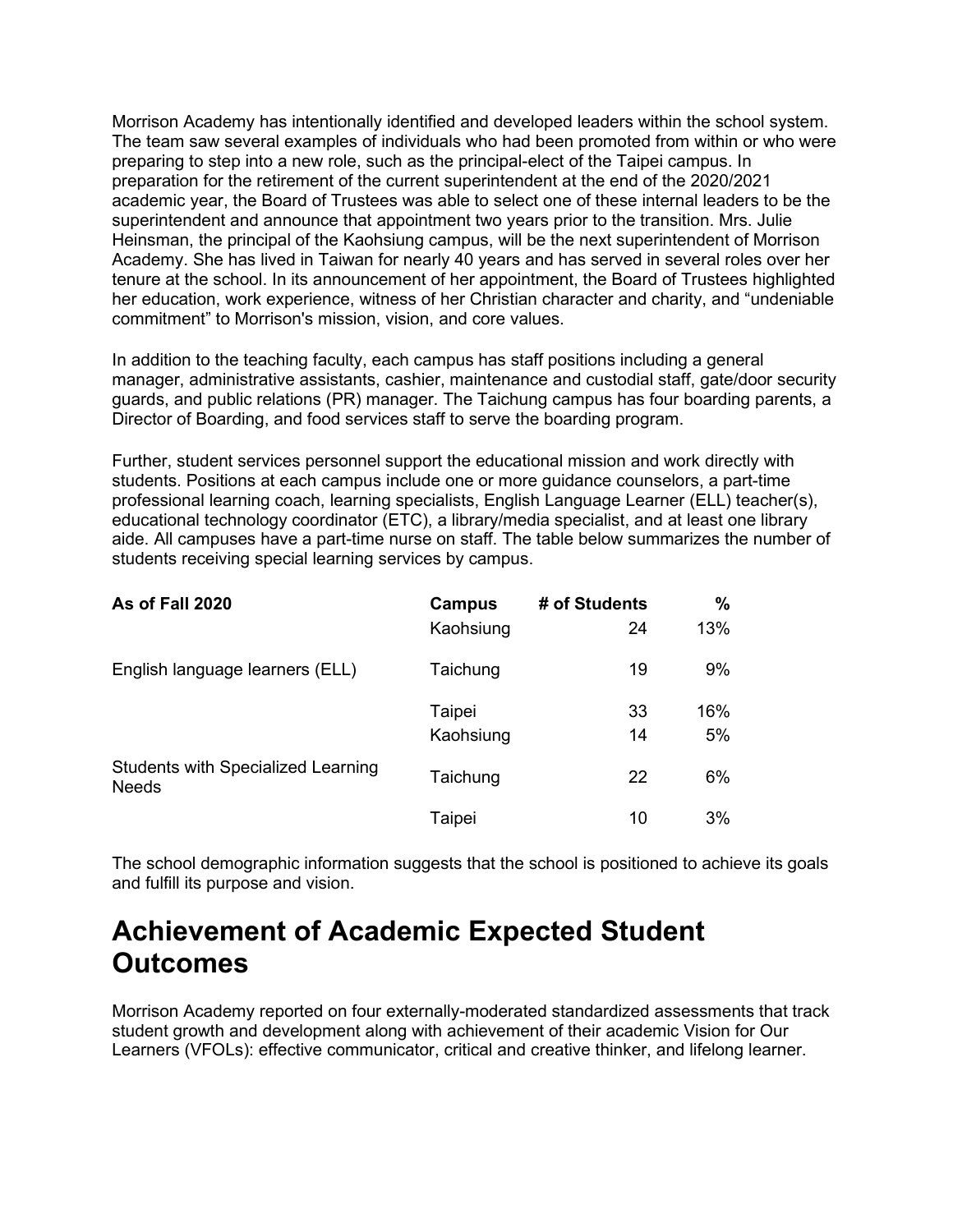#### **Measures of Academic Progress (MAP)**

Measures of Academic Progress (MAP) is an online assessment that is aligned to the Common Core standards. During 2016-2020, Morrison administered the MAP test to grades 1-10 students in reading, language usage, and mathematics. Externally, Morrison utilizes both US and East Asia Regional Council of Schools (EARCOS) MAP results as comparative standards. As is expected, the school results are significantly better than the US norms and exceed, or are comparable to, those of EARCOS schools. Internally, Morrison uses the MAP data to track overall academic growth of students with the expectation that MAP results each year will show a full year of growth in each cohort.

#### **Scholastic Aptitude Test (SAT)**

Examining the period from 2017 to 2020, Morrison students consistently achieve higher average point totals than US-based peers. The gap between these populations has increased from 180 points on average in 2017 to 237 points in 2019 (the last year for which scores were made available to the visiting team).

#### **Advanced Placement (AP)**

In all but one of the years between 2016-2019, 69-72% Morrison of students scored either a four or a five on the AP exams. The exceptional year, 2018, in which 59% of students scored either a four or a five is noted as having the fewest examination participants. During this period, at least 82% of students scored at a three or above. Excluding the outlier 2018 cohort increases this average to 92%. The team did not receive evidence of the population in AP subjects or of the ratio of examined to enrolled students in these classes.

#### **Developmental Reading Assessment (DRA)**

The DRA was administered at the beginning of the 2019-2020 school year to elementary students on all three campuses. The assessment showed that in all but one grade, at least 80% of Morrison students were reading at or above grade level. The exceptional cohort, grade three, identified 79% of students reading at or above grade level. At the beginning of the current school year, DRA results show a similar trend of overall strength with only cohort level exceptions in grade four at the Kaohsiung and Taipei campuses, and grade two at the Kaohsiung campus.

While Morrison's shared assessment data is evidence of a strong academic program, missing from the provided documentation was an indication of how these data are used to inform/improve instruction, pedagogy, or assessment. Additionally, the visiting team did not view evidence that demonstrated an explicit link between achievement in these areas and the school's expected student outcomes (VFOLs).

#### **Achievement of Non-Academic Expected Student Outcomes**

Morrison Academy has clearly articulated non-academic expected student outcomes in their Vision For Our Learners (VFOLs); these include Christ follower, moral and ethical citizen, and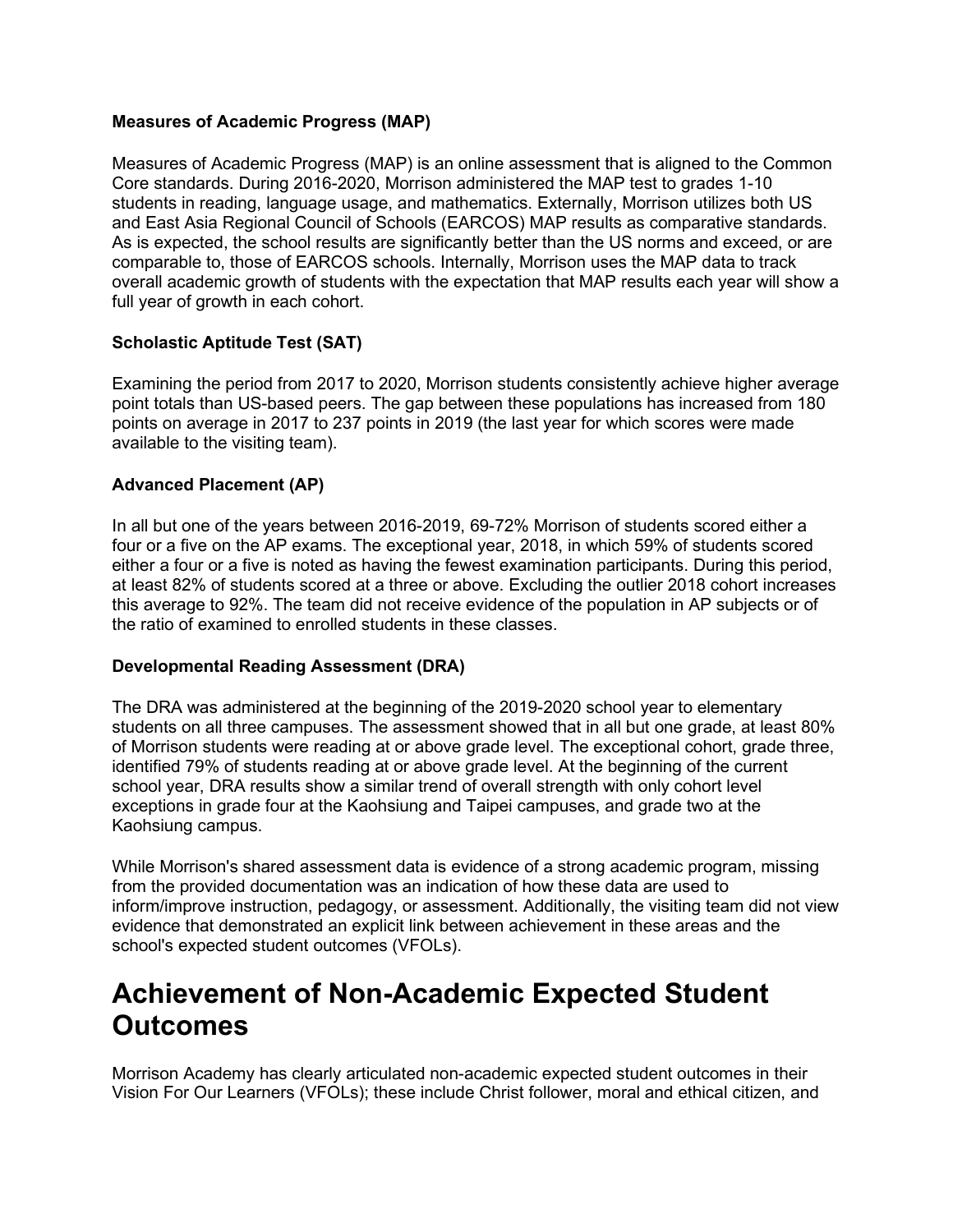wise and responsible steward. The school attempts to measure how well students are achieving these outcomes by conducting a number of surveys and assessments; data are collected and reviewed annually following the School-wide Appraisal Process.

Administered assessments include the Global Student Assessment (GSA), the fall survey, and the Campus Ethos survey. Twice each school year, students in grades 6 - 12 take the Global Student Assessment (GSA) which asks them to respond to a number of questions in four categories: worldview understanding, gospel understanding, integrated thinking, and gospel application. These data are analyzed by campus and across the Morrison system. The fall survey is given each year to students, staff, and parents, and includes several questions designed to assess how the school is doing in relation to the VFOLs. The Campus Ethos survey is completed annually by fifth, eighth and twelfth grade students.

#### **Christ Follower**

Morrison Academy utilizes the Global Student Assessment (GSA) as well as the fall survey and the Campus Ethos survey to collect data about student understandings, beliefs, and attitudes towards being a Christ follower.

Scores from the spring 2019 GSA administration indicate that 44% of students graduating in 2020 from the Taichung campus have a biblical worldview, which is higher than previous graduating classes. Additionally, there was a slight increase in the percentage of middle school students at the Taichung campus who display a biblical worldview. However, the scores for both the Kaohsiung and Taipei campuses show an overall decrease in the percentage of students with a biblical worldview. Across the Morrison system, the GSA indicates that fewer than 50% of students have a biblical worldview.

In the area of gospel understandings, all campuses have identified a disconnect between student understanding about what it means to be saved and what it means to profess belief and repentance. More students indicate they are saved than indicate they believe and have repented; they do not seem to understand these two items go hand-in-hand. Generally, a larger number of younger students identify themselves as believers but seem to question their salvation and beliefs as they get older.

Questions on the assessment also measure students' integrated thinking. While students across the Morrison system indicate they believe biblical claims and Christian teaching, the scores indicate they struggle to accept that truth exists.

Gospel application refers to a student's desire to be discipled and to make disciples. Though there does seem to be a general decrease in students' desire to be discipled and to make disciples, there are groups of students at both the Taichung and Kaohsiung campuses showing an increased desire in one or both of these areas. The scores on the Taipei campus in this area are low, but there is an increase in the number of students desiring to grow in the eighth and tenth grades.

The fall survey asks students to respond to a number of questions using a scale of one (needs significant improvement) to five (needs little or no improvement). Overall, when asked how well Morrison Academy helps them toward becoming a Christ follower, students gave the school a score of 3.74. Both teachers and parents rated the school higher in this area with the overall score from teachers at 3.88 and that of parents at 4.15. Forty-five per cent of students surveyed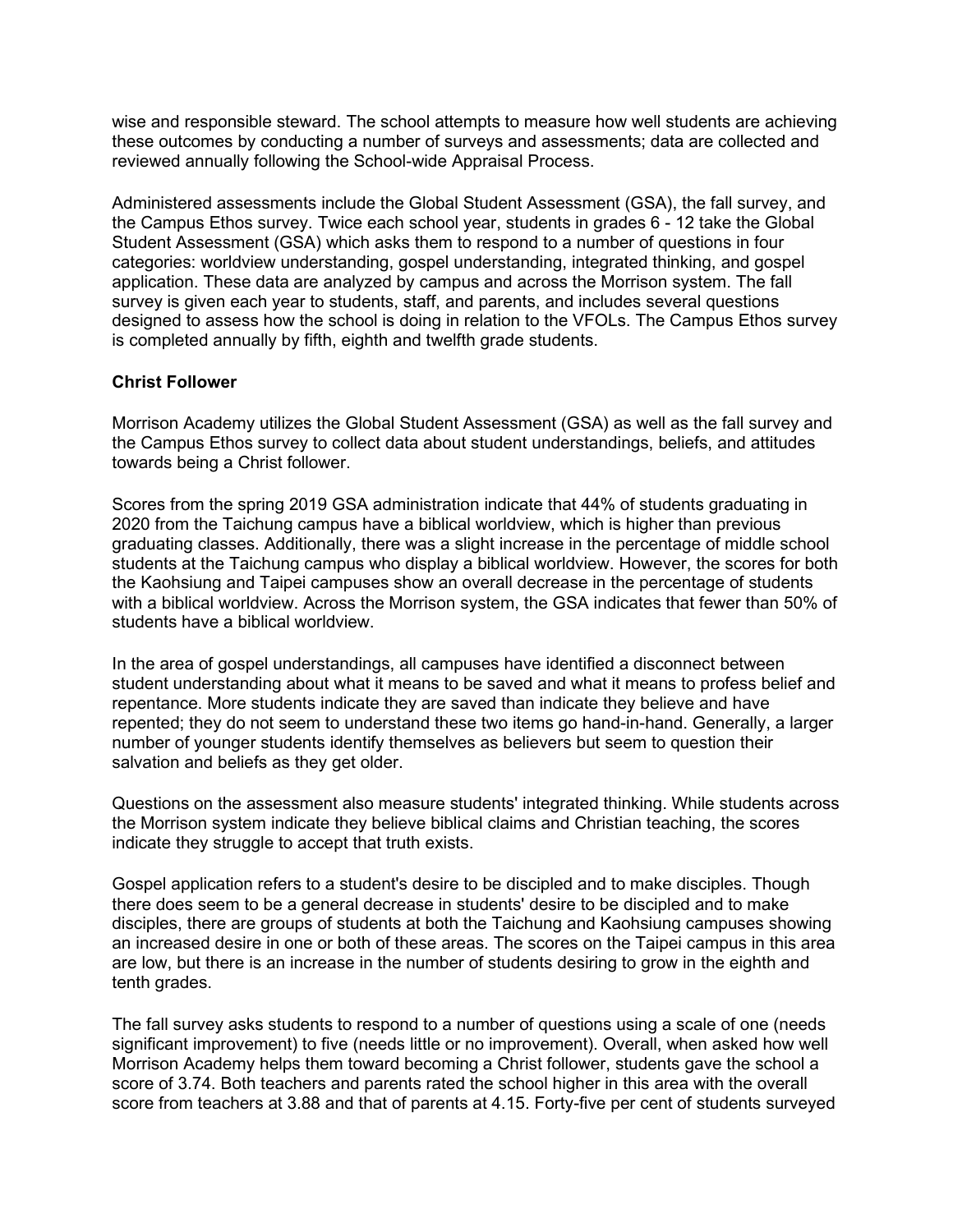indicated that the Morrison community and the experiences they have had at Morrison influenced their decision to be a Christ follower. Students identified activities and programs that most help them strengthen their faith. Middle school students at the Taipei and Kaohsiung campuses identified advisory as the most helpful while students at Taichung identified mission trips as the most helpful. High school students at Taichung and Kaohsiung identified mission trips as the most helpful while high school students at Taipei identified chapel as the most important in helping them grow spiritually.

2016-2021 Fall Survey Comparison:

#### **I believe Jesus Christ is the Son of God and that He died to save me from my sins.**

|              |       | 2020-2019-2018-2017-2016- |    |                     |
|--------------|-------|---------------------------|----|---------------------|
|              | -21 - | 20 19 18 17               |    |                     |
| Yes          |       |                           |    | 79% 76% 76% 75% 78% |
| No           | 8%    |                           | 5% | 6% 7% 5%            |
| I'm not sure | 13%   |                           |    | 19% 18% 18% 16%     |

The Campus Ethos survey asks students in fifth, eighth and twelfth grade to indicate how much they agree or disagree with statements related to their beliefs and the influence of faith and scripture over their behaviors, attitudes, and thoughts. Seven questions are regularly tracked from year to year:

- I recognize who God is and the importance of the death and resurrection of Jesus Christ.
- I apply biblical principles and values to my life.
- I accept myself as a valued creation of God.
- I make ethical decisions based on the teachings of Jesus.
- I show respect for persons regardless of their differences (for example, age, race, culture, faith, and values).
- I demonstrate self-control in my attitude and behavior.
- I believe Jesus Christ is the Son of God and that He died to save me from my sins.

#### **Moral and Ethical Citizens**

Morrison uses the fall survey to measure how well students are meeting expectations for being moral and ethical citizens. Students rated Morrison's effectiveness in helping them grow into moral and ethical citizens at 3.96 out of 5.

#### **Wise and Responsible Steward**

Student growth in the area of being a wise and responsible steward is also assessed on the fall survey. Students rated the school's effectiveness in helping them become a wise and responsible steward at 3.81 out of five.

#### **Other Assessments**

The Senior Lifestyle survey is given to twelfth graders, which asks seniors questions related to their personal sleep, entertainment, health choices, and habits. In the past, students have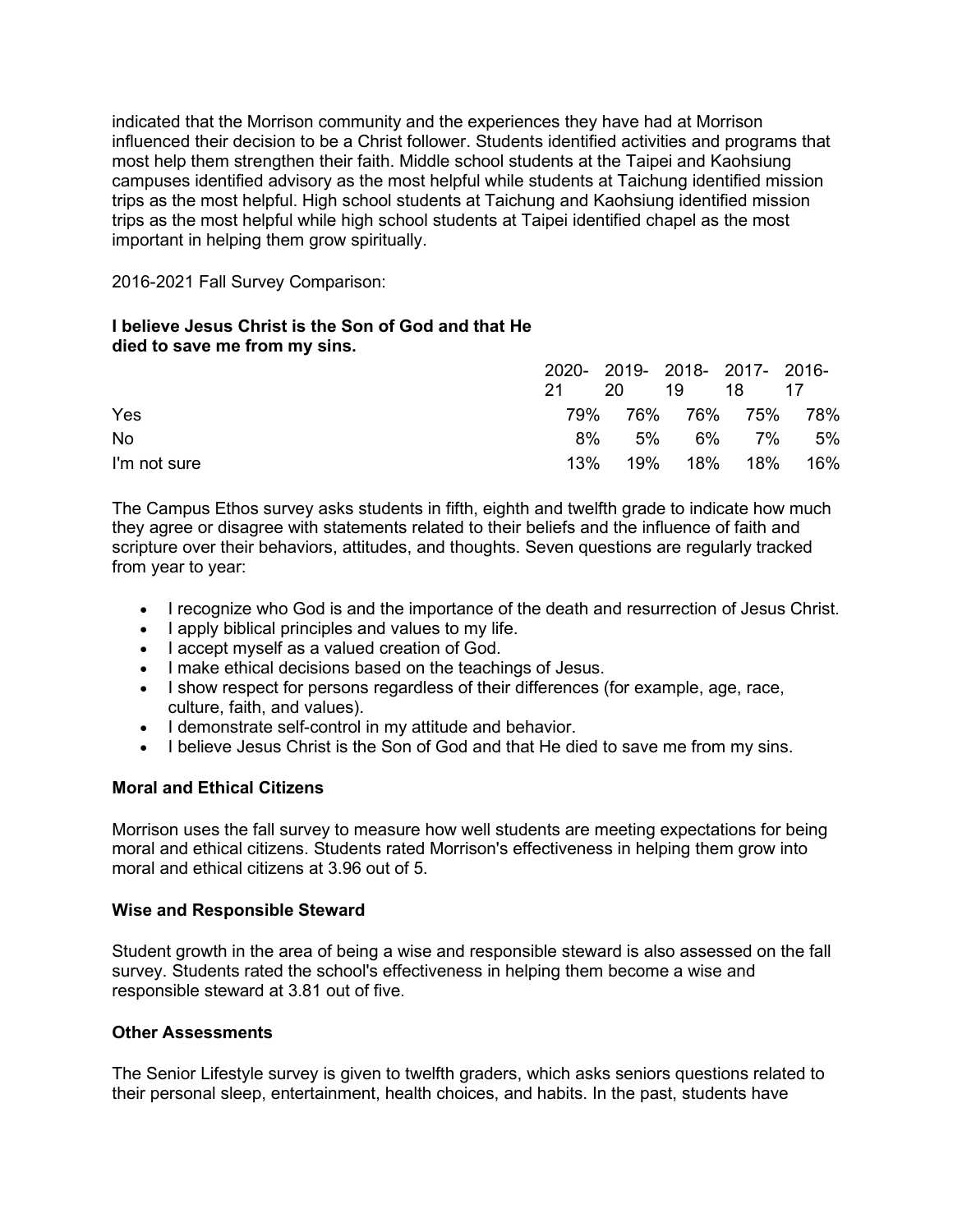written reflections about their experiences and growth on mission trips. Recently, trips have been limited due to COVID-19. While Morrison conducts numerous assessments and surveys, the amount of data collected to track each of the school's VFOLs differs considerably. Multiple assessments and surveys with numerous questions are linked to the VFOL of Christ follower. However, minimal data were presented to the team as evidence of student progress towards being a moral and ethical citizen and a wise and responsible steward. This data collected is reviewed following the School-wide Appraisal Process and is made available to teachers and staff. Evidence of data showing the progress of elementary students on non-academic expected student outcomes (VFOLs) was not made available to the visiting team.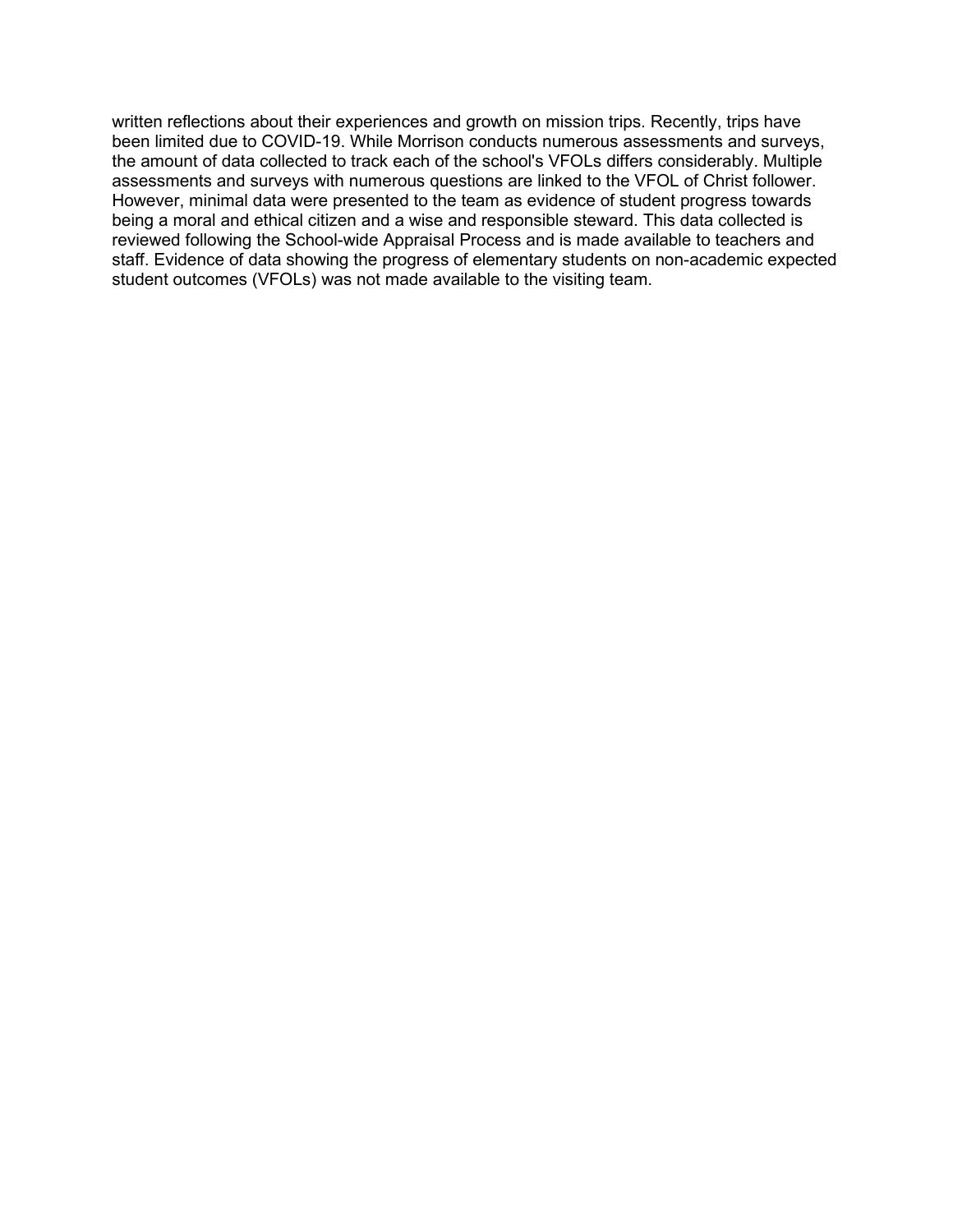# **Standard 1 - Philosophy and Foundations**

# **Indicator 1.1 (CI)**

**The statement of faith and the philosophy, mission, vision, core values, and schoolwide expected student outcome statements of the school are established and are reviewed regularly and systematically in a collaborative manner. (C)**

Compliance (C): The school has developed a statement of faith along with philosophy, mission, vision, core values, and schoolwide expected student outcome statements. The leadership of the school has developed a systematic review process for these statements, and feedback from stakeholders is considered when evaluating the statements.

### **Indicator 1.2**

**The school communicates its philosophy, mission, vision, and core values statements and schoolwide expected student outcomes to its constituents and community. (C)**

Compliance (C): The school communicates its philosophy, mission, vision, core values, and schoolwide expected student outcome statements regularly to its constituents and community for understanding and support. These foundational statements are communicated to each segment of its constituency through multiple means and methods.

## **Indicator 1.3 (CI)**

**The foundational documents are consistently applied as an integrative, coordinating, and examining device throughout all aspects of the programs, operations, and curriculum. (C)**

Exceeds Compliance (EC): Stakeholders knowledgeably discuss the foundational documents and affirm the importance of the purpose of the school.

### **Indicator 1.4**

**The executive leadership, faculty, and staff continually support the advancement of the philosophy, mission, and vision of the school. (C)**

Exceeds Compliance (EC): All staff are committed to and consistently look for opportunities to advance the philosophy, mission, and vision of the school.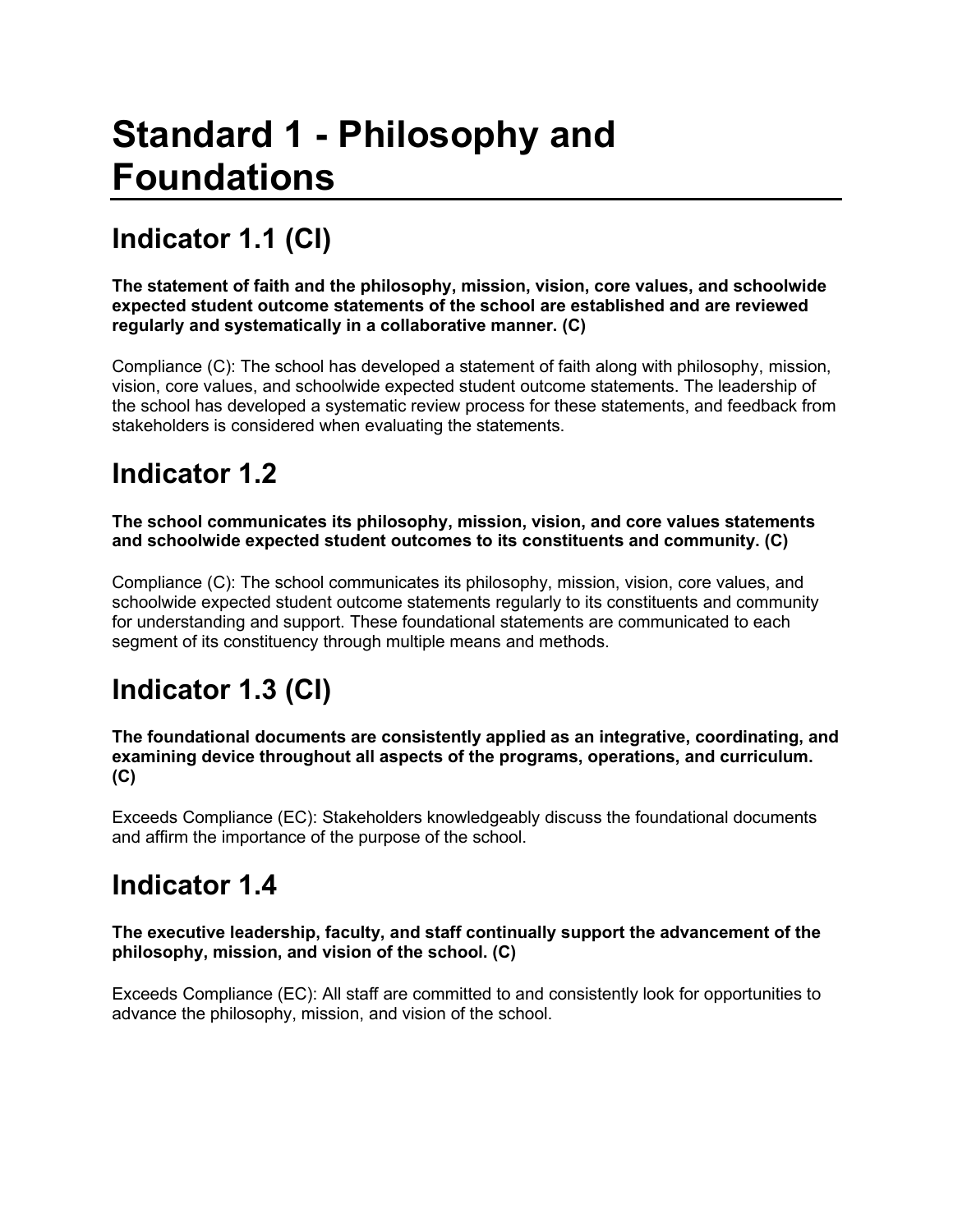### **Indicator 1.5**

#### **From a distinctively Christian perspective, all staff demonstrate a commitment to the development of the whole child—spiritually, intellectually, physically, emotionally, and socially (Luke 2:52). (C)**

Compliance (C): The school demonstrates a commitment to the development of the whole child from a distinctly Christian perspective, focusing on the following: Spiritually - growth in Christ; Intellectually - instruction/learning - moving forward - for all the students; Physically - health, nutrition, and lifelong fitness; Socially/Emotionally - wholesome interactions.

# **Standard 1 Overview**

Morrison Academy has a statement of faith (last updated 1964); statements of philosophy (2010), purpose (2019), and vision (2010); core values (2019); and expected student outcomes, called "Vision for Our Learners" (VFOL) (2017). The school reviews all but the statement of faith regularly and systematically according to an established schedule. The Board of Trustees and System Administrative Council (SAC) are responsible for this review, and constituent feedback is part of the review process. The statement of faith is delineated in the Articles of Incorporation, which specifies that the statement cannot be amended in any way. The members of Morrison Christian Association read and affirm the statement in their annual meeting.

The school's philosophy, mission, vision, core values and VFOL are communicated through various means including the school's comprehensive website, viewbook for prospective families, and campus signage. The website provides the foundational documents in English, Mandarin, and Korean. Many stakeholders evidence understanding and support of the school's mission, vision, philosophy, core values, and VFOL. The visiting team found that the foundational documents are consistently applied as integrative, coordinating, and examining devices throughout the school's programs, operations, and curriculum. Stakeholders are able to knowledgeably discuss the foundational documents and affirm the importance of the purpose of the school. Executive leadership, faculty, and staff are committed to advancing the philosophy, mission, and vision of the school, and all staff are committed to the school's vision, mission, and philosophy and seek to advance the mission, vision, and philosophy of the school.

The school demonstrates its commitment to the development of the whole person from a distinctly Christian perspective as they emphasize the spiritual, intellectual, physical, and emotional/social development of students. A broad range of activities promote learning in these areas. Assessments provide numerical results such as participation in service, student disciplinary referrals, and stakeholder perception of how well the VFOL is being fulfilled, though the visiting team was unable to verify effective analysis of the collected data for improving the effectiveness of the school's commitments.

## **Commendations**

1. The statement of faith, mission, vision, philosophy, core values, and Vision for Our Learners (expected student outcomes) are communicated to school constituents and the community in three languages, which helps to ensure that parents and other stakeholders can understand and support the school's foundational commitments. (Indicators 1.2, 1.3)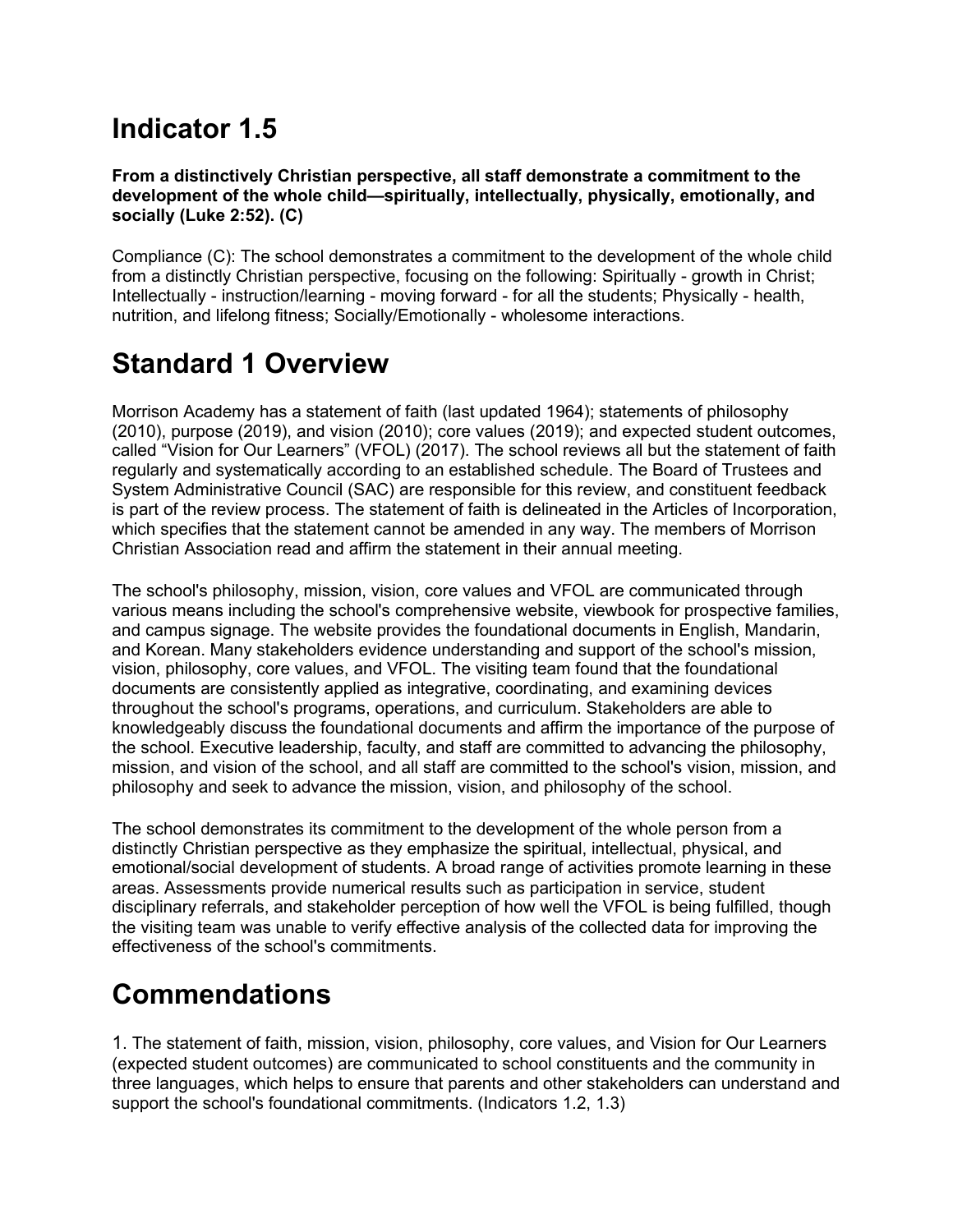The comprehensive school website clearly communicates the foundational information to parents, students, prospective families, and prospective employees. The foundational documents are provided on the school webpage in English, Chinese, and Korean. Campus signage including the lobby TVs further reinforce the school's values. Interviews with parents, students, and teachers' evidence that the stakeholders understand and support the school's values. (annual report; viewbook; website; interviews with faculty, parents, students)

### **Recommendations**

**1. Enhance assessment of the commitment to the development of the whole child from a distinctively Christian perspective to include analysis and interpretation of the raw data in order to develop the whole child from a distinctively Christian perspective. (Indicator 1.5)**

**The team confirmed that the school collects a large amount of data but was unable to verify that systematic analysis of the data is taking place. For example, evidence offered for Indicator 1.5 tracked impressive numbers of participants in service activities, though without context of whether it was required or voluntary. Principal referrals are one indicator of moral and ethical behavior, but they do not indicate positive moral and ethical behavior, only the absence of it. With the addition of analysis and interpretation to collection of data, the school will be able to discern the effectiveness of its programs and make data-informed decisions to improve, which will help Morrison Academy fulfil its commitment to the whole child. (VFOL campus data, interview with self-study Standard 1 team)**

### **Adherence to the Standard**

C (Compliant)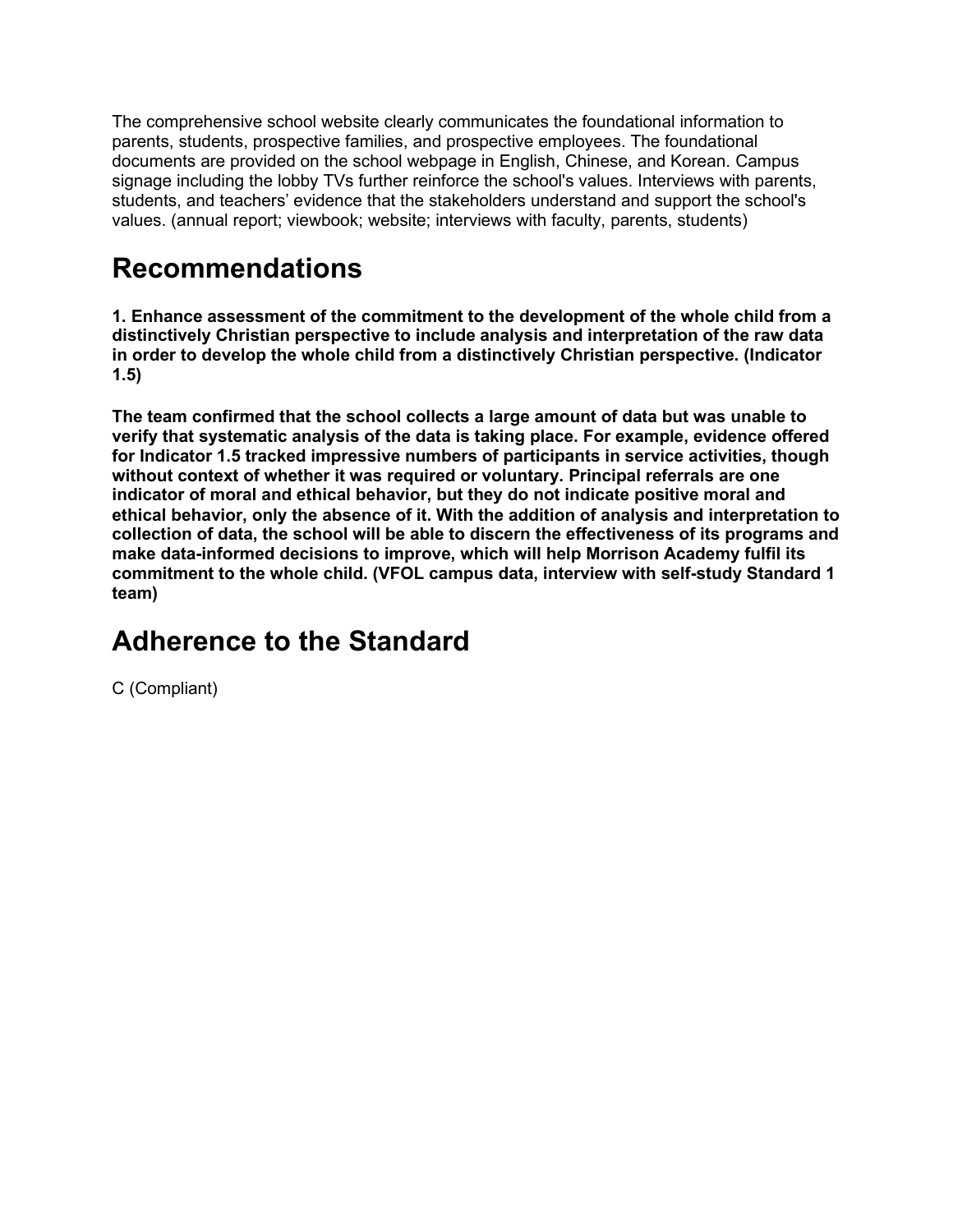# **Standard 2 - Governance and Executive Leadership**

### **Indicator 2.1**

**A governing body has been established, and its primary responsibilities include developing general school governance policy; hiring the head of school; providing direction and strategic planning; ensuring the financial stability, effectiveness, and consistency between all campuses of the institution; defining the role of the governing body; defining the role of the head of school; and conducting systematic board selfevaluation and training. (C)**

Compliance (C): The governing body has clearly defined its role, develops overall governing policies, directs the strategic plan, and ensures the financial stability of the school. The members of the governing body serve as informed decision makers. The board regularly implements a systematic plan for self-evaluation and training.

# **Indicator 2.2 (CI)**

**The governance and executive leadership team of the school reflects a clear Christcentered governance and executive leadership model. A policy is in place that requires a testimony and evidence of faith in Jesus Christ from all board members and executive leadership. (C)**

Compliance (C): The governance and executive leadership team of the school reflects a clear Christ-centered governance and executive leadership model. A policy is in place that requires a testimony and evidence of faith in Jesus Christ from all board members and executive leadership as evidenced in the signed statement of faith.

### **Indicator 2.3**

#### **The governing body supports the head of school's prerogatives and responsibilities, and it provides for an appropriate annual evaluation of the head of school. (C)**

Exceeds Compliance (EC): The annual written evaluation of the head of school is based on fulfillment of the job description, annual written objectives, compliance with the ongoing professional growth plan, and the value that the leader has brought to the organization. The head of school has provided input during the evaluation process, and the board meets personally with the head of school to review the evaluation. Evaluation is a positive experience, and it stimulates professional and organizational growth that is supported in the budget.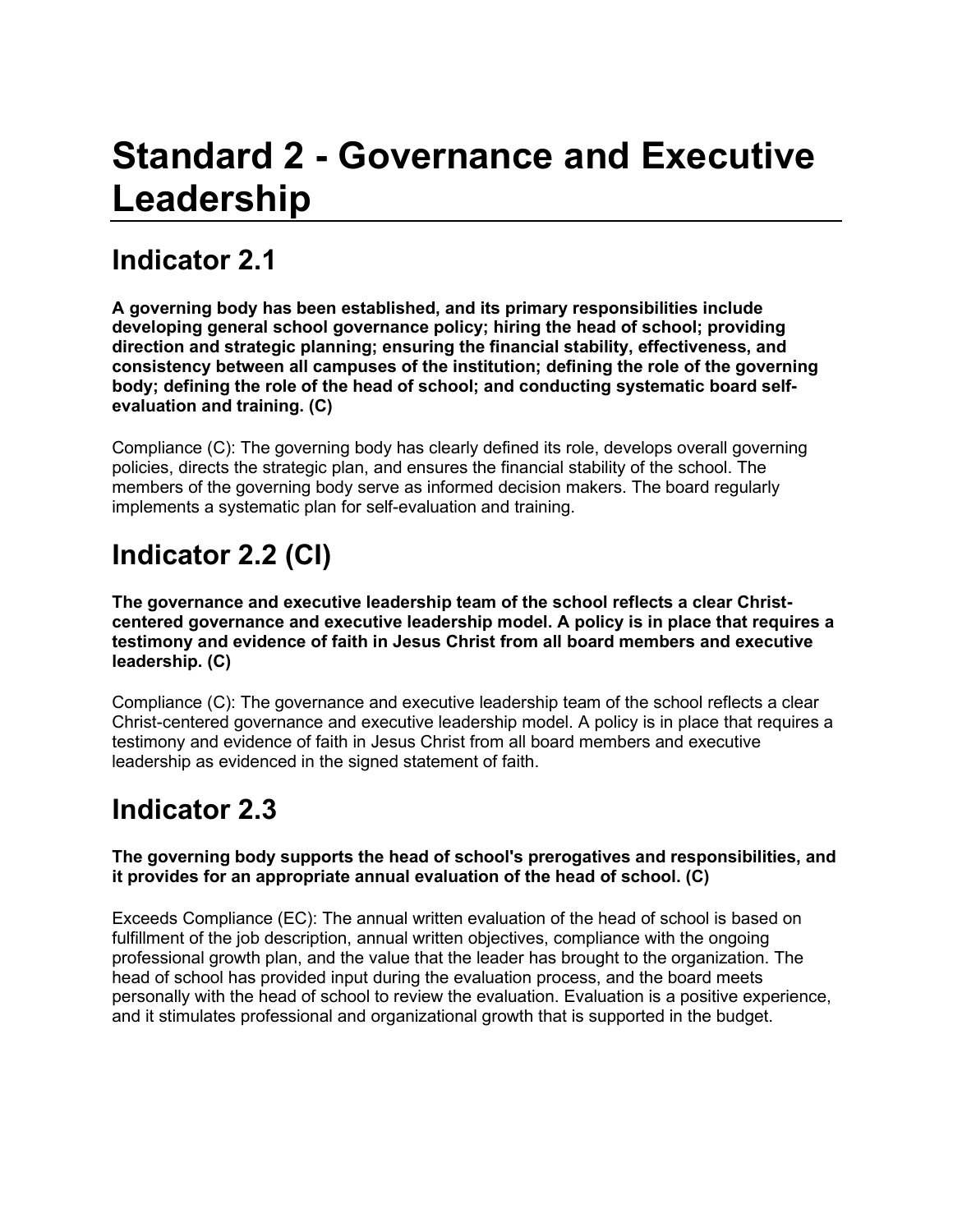### **Indicator 2.4**

#### **Constituents and stakeholders are given opportunities to provide feedback to leadership regarding decisions of the school, a practice that promotes a culture of participation and transparency. (C)**

Compliance (C): Constituents and stakeholders have ongoing opportunities to provide feedback regarding the decisions of the school. Feedback provides stakeholders and leaders opportunities for healthy dialog and to strengthen communication throughout the school community. The school has written policies that ensure integrity in decision making and limit conflict of interest for all involved in the school.

## **Indicator 2.5 (CI)**

**Established written policies and procedures promote effective operations in admissions, governance, finance, and other operational aspects. Appropriate legal documents and clearly articulated articles of incorporation, governing body policies, and bylaws are established and are available for review. (C)**

Exceeds Compliance (EC): The board and administrative staff regularly review and revise policies and procedures to reflect current needs and practice. Staff members refer to policies often to ensure consistency and to understand the application of the policies in the day-to-day life of the school.

## **Indicator 2.6 (CI)**

**Established written policies are in place to see that the educational and developmental needs of each admitted student are being met on the basis of biblical principles, professional ethics, and high standards. Staff members are sensitive to the culture, gender, language, and special needs of students and their families. (C)**

Compliance (C): An admissions policy is in place whereby students whose educational and/or developmental needs can be met in the existing programs are admitted. Admission criteria are clearly communicated to prospective families. The school has identified the needs of students that have been admitted, and it consistently meets those needs.

## **Indicator 2.7 (CI)**

**Financial resources are available to fulfill the mission and programs of the school, and financial operations and decisions are conducted with integrity and in accordance with biblical principles. Income received from tuition is appropriately used for educationrelated expenses within the school. (C)**

Compliance (C): The school consistently has the required resources to fulfill its mission and program goals and objectives. The governing board and the administration consistently display evidence of accuracy, integrity, honesty, equity, impartiality, good stewardship, and compassion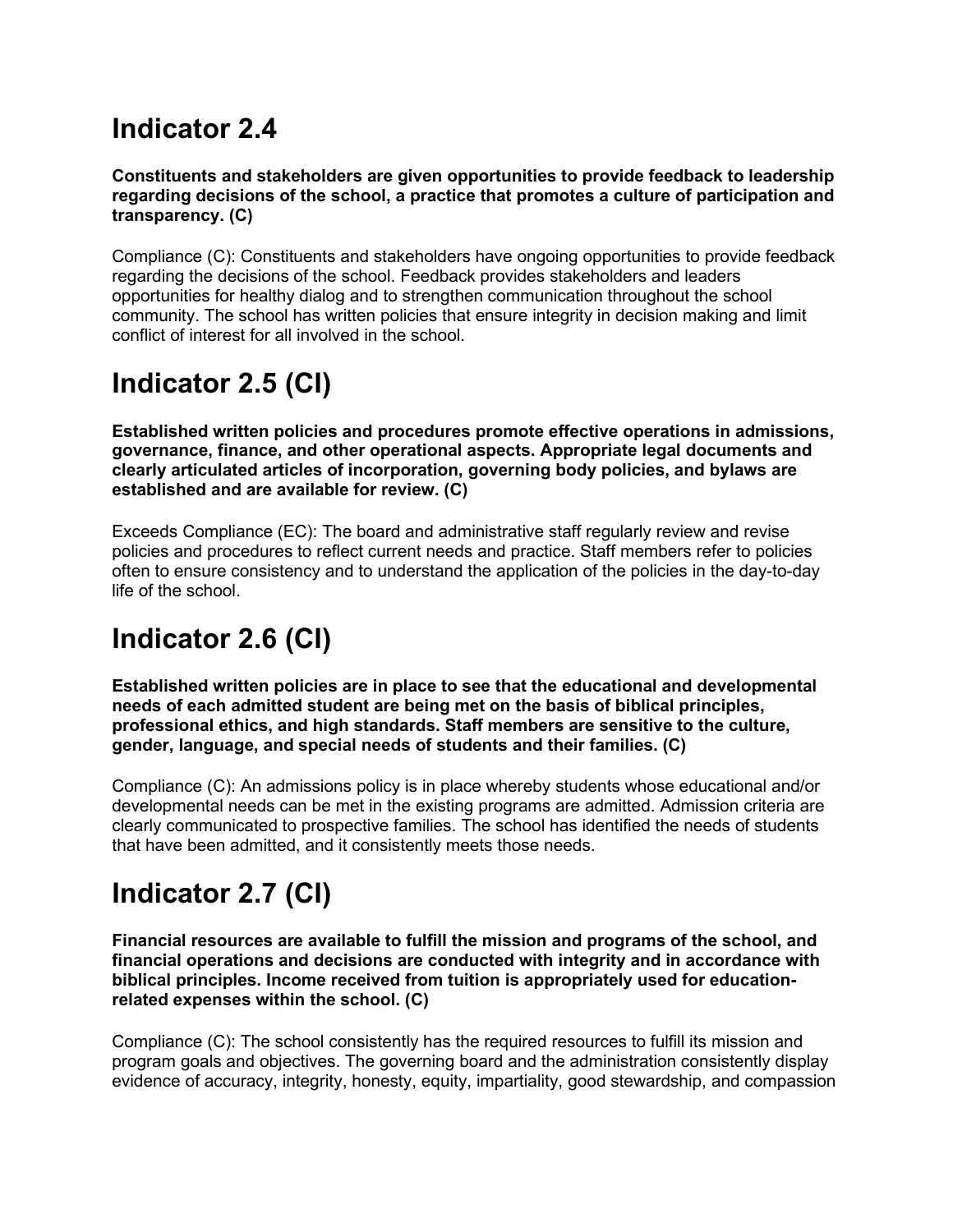in financial decisions and operations. The school provides an annual financial report to its stakeholders.

### **Indicator 2.8**

**The budget is constructed carefully—using input from program heads—and is managed properly in accordance with the stated goals of the school. The budget reflects an accurate assessment of the cost of educating a student, including instructional supplies and informational technology. Stated student outcomes are appropriately financed. (C)**

Compliance (C): The budget is developed using thorough supporting data. It adequately supports educational and organizational goals that support student learning. It is appropriately managed using general accounting principles, and it is regularly used as a decision-making tool. All fiscal aspects of the school are reflected in the financial documents. Line items to distinguish program expenses are developed as needed to give an accurate picture of resource allocation.

## **Indicator 2.9 (CI)**

**A review of the school's finances is conducted by an external CPA who has no vested interest in the school at the time of initial accreditation and renewal. The annual statement of financial practices is submitted with the annual accreditation report. (See**  *Options for Meeting Indicator 2.9* **for details.) (C)**

Compliance (C): A review of finances is conducted in a timely fashion and at the level recommended in the chart provided on Options for Meeting Indicator 2.9. The review is conducted by an external CPA.

### **Indicator 2.10**

**Just compensation packages are documented for all employees and are commensurate with the training and services rendered. (C)**

Exceeds Compliance (EC): Just compensation packages for professional staff are sufficient to enable staff to remain in Christian school education as a career. Levels of just compensation are not a major factor in teacher retention.

### **Indicator 2.11 (CI)\***

#### **The school ensures compliance with applicable local, state, and federal laws, and it is in good standing with all regulatory agencies. (C)**

Compliance (C): Compliance is reflected in appropriate policies, and where indicated, appropriate certificates and licenses are posted. The school is in good standing with regulatory agencies including, but not limited to, the areas of employment practices, tax compliance, or other use of funding. Regulatory documents (including reports of inspections, approvals, and corrected deficiencies) are maintained on file.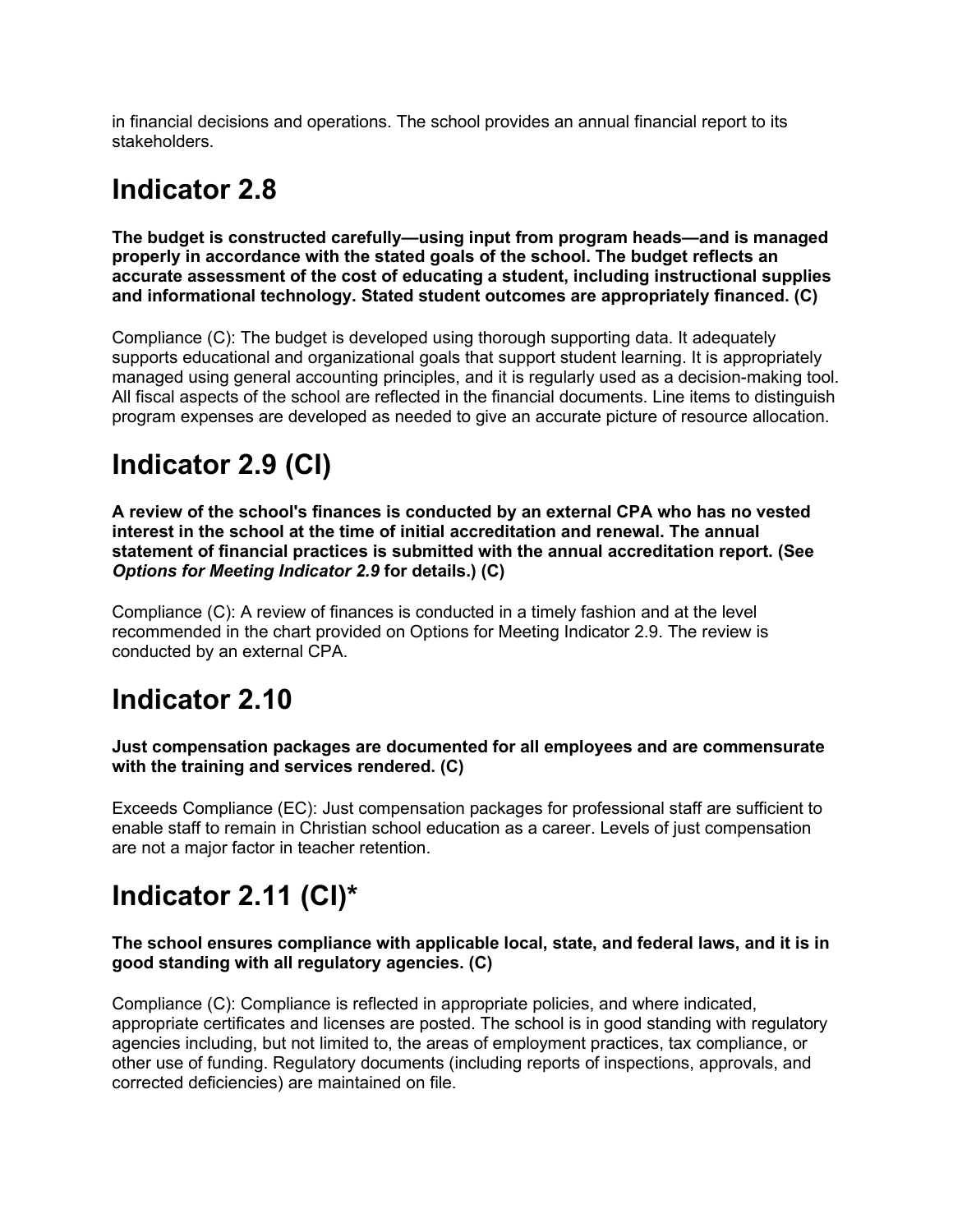#### **Standard 2 Overview**

The board and executive leadership of Morrison Academy provide strong, Christ-centered leadership to the school that is founded upon and united by their alignment with the school's purpose, mission, and values. Additionally, in its governance capacity, the board works closely with the superintendent to ensure that the day-to-day operations of the school are conducted in alignment with well-established and documented policies and procedures. Morrison has an extensive, accessible, up-to-date, and mature online policy portal that demonstrates their commitment to implementing best practices in the schools. These policies are regularly reviewed and revised by the board and school leadership and are referenced often by the school staff and teachers in descriptions of practice and procedure.

Morrison's superintendent is annually evaluated by the entire board using a well-defined metric connected directly to the prerogatives and responsibilities of the role. This evaluation is conducted with input from the superintendent and leads to the development of annual goals, the achievement of which informs the result of the evaluation.

The school maintains a relationship in good standing with all required levels and departments of the government in Taiwan and overseas (as appropriate). These relationships include areas of employment, taxation, health and safety, and general finances. Evidence of compliance is available on the Morrison website.

Morrison's admissions policy ensures that the school only admits students whose educational and developmental needs can be effectively met. This policy mandates an evaluation during the admissions process, which identifies student needs. The data collected is used by academic staff to inform recommendations for admission. Morrison is aware of and communicates their limited capacity to support students with language and learning needs and works to meet these needs primarily for students directly in line with the school's mission and purpose (i.e. children of missionaries).

Morrison has the financial resources required to fulfil its mission, goals, and objectives. The school's finances are externally audited on an annual basis and managed with accuracy, integrity, honesty, equity, impartiality, good stewardship, and compassion. The yearly budget is complete, carefully constructed, and adheres to general accounting principles. The System Administrative Council (SAC), the Board of Trustees, and the Director of Finance all participate in budget construction, ensuring that it adequately supports educational and organizational goals and equips the school to make short- and long-term planning decisions.

Morrison has written, reviewed, and adequate compensation packages for both expatriate and national staff and teachers. While the salary ranges are, by the school's estimation, low-average relative to comparable positions in other Christian international schools, Morrison adds a robust benefits package (housing allowance, health benefits, travel allowance, tuition benefit, etc.) to the baseline salary to increase the overall remuneration.

Morrison indicates that they have established a "culture of relative transparency and open communication" and provide evidence of a robust policy and procedure framework that ensures integrity in decision making and limits potential conflicts of interest. Information is readily available on the website and provided to stakeholders via multiple means. However, the school also notes that this passive form of stakeholder communication needs improvement. School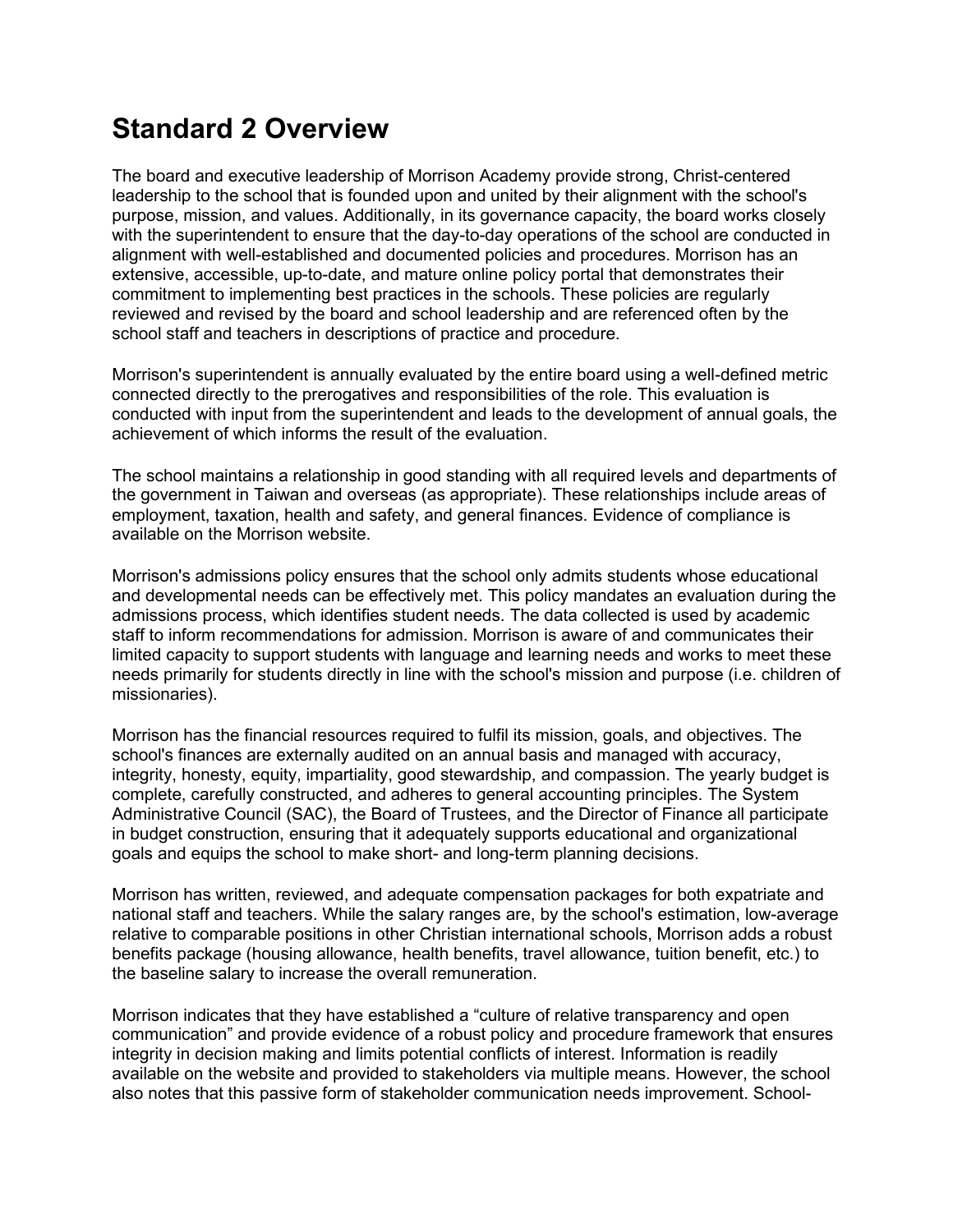wide surveys of stakeholders and constituents at Morrison indicate that these groups are looking for increased opportunities to participate in determining the future directions of the school. Morrison has taken several steps since this need was identified to improve dialogic communication. These new strategies include open town hall meetings, Q&A sessions with school leadership groups, allocated time in weekly leadership meetings to hear and respond to concerns from staff, teachers, and/or parents.

#### **Commendations**

1. Morrison has a well-developed, regularly reviewed, and revised policy and procedures framework that ensures the programs it conducts are at a consistently high level across all campuses. (Indicators 2.1, 2.3, 2.5)

The school's comprehensive policy and procedure manual is available on the website for all constituents. This level of transparency assists in onboarding both new teachers and new families. It ensures that all stakeholders can play a role in maintaining the purpose and vision for the school. (self-study evidence; website; interviews with SAC, board, Director of Finance)

**2. Morrison is financially stable and continues to invest in facilities and programs that promote the achievement of its purpose and VFOLs. (Indicator 2.7)**

**Morrison has a funding model that ensures expenses for the school are covered in full by the revenue generated through school fees. Effective stewardship of excess revenue has allowed them to invest in modern facilities and ongoing updates and enhancements to older buildings and campuses. Further, as a school focused on missionary students, the financial structure and HR expenses allow for generous fee reductions for families actively serving Taiwan's population. (self-study evidence; campus tours; board interview; Dir. of Finance interview)**

#### **Recommendations**

1. **Develop, implement, and monitor a system of effective two-way communication between the leadership and the school employees and stakeholders to establish a beneficial culture of open and transparent dialogue. (Indicator 2.4)**

**The SAC and Board of Directors have expressed a desire to respond to this identified area of weakness by increasing opportunities for open and transparent communication. While this process has already begun, a continued intentional development of a culture where this type of communication is normative will foster increased buy-in from stakeholders who represent the school and its mission in both the classrooms and the community. (self-study; interviews with SAC and board; survey data)**

### **Adherence to the Standard**

C (Compliant)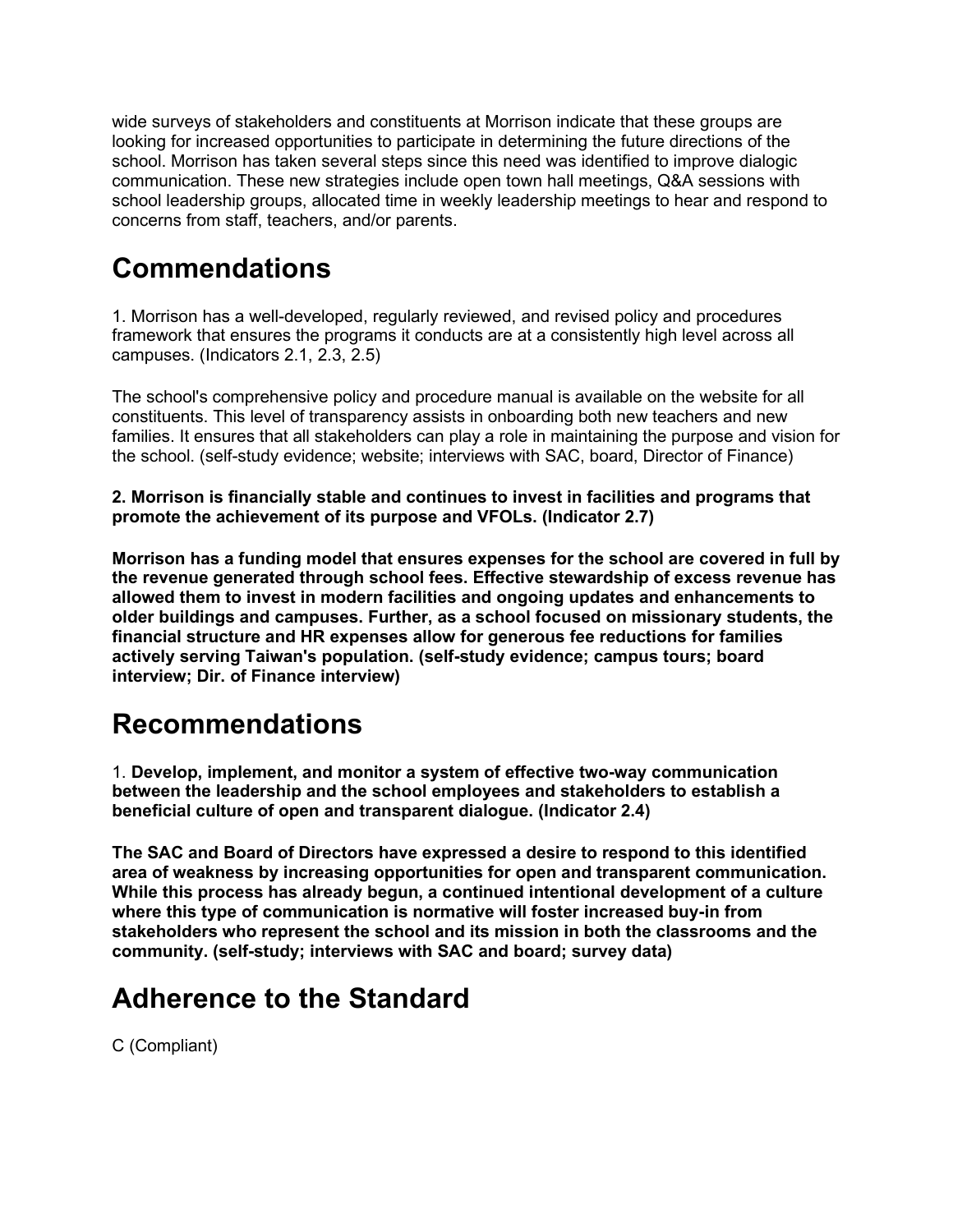# **Standard 3 - Home and Community Relations and Student Services**

### **Indicator 3.1 (CI)**

**Enrollment is sufficient to establish the viability of the school and all divisions it offers (i.e., EE, elementary, secondary). (C)**

Exceeds Compliance (EC): Enrollment is more than sufficient to establish the viability of the school.

### **Indicator 3.2**

**The school conducts regular demographic assessments of its constituents in light of the stated mission: (1) educational levels, (2) ethnic diversity, (3) faith backgrounds, (4) family income and vocation. (C)**

Compliance (C): The school conducts regular, comprehensive demographic assessments, and it has used some of its constituent responses in order to better fulfill its stated mission.

### **Indicator 3.3**

**The length of the school day and year, as well as the number of instructional hours and days, complies with state or provincial laws, if applicable. (E/S)**

Compliance (C): The length of the school day and year, including the number of instructional hours and days, complies with applicable laws.

#### **Indicator 3.4**

#### **Regular, established, and effective two-way communication occurs between the school and its constituents. (C)**

Exceeds Compliance (EC): A variety of regular, well-established, multidimensional, and effective means of communication using state-of-the-art technology occurs between the school and its constituents. Communications are designed to keep the community informed and to solicit input and feedback.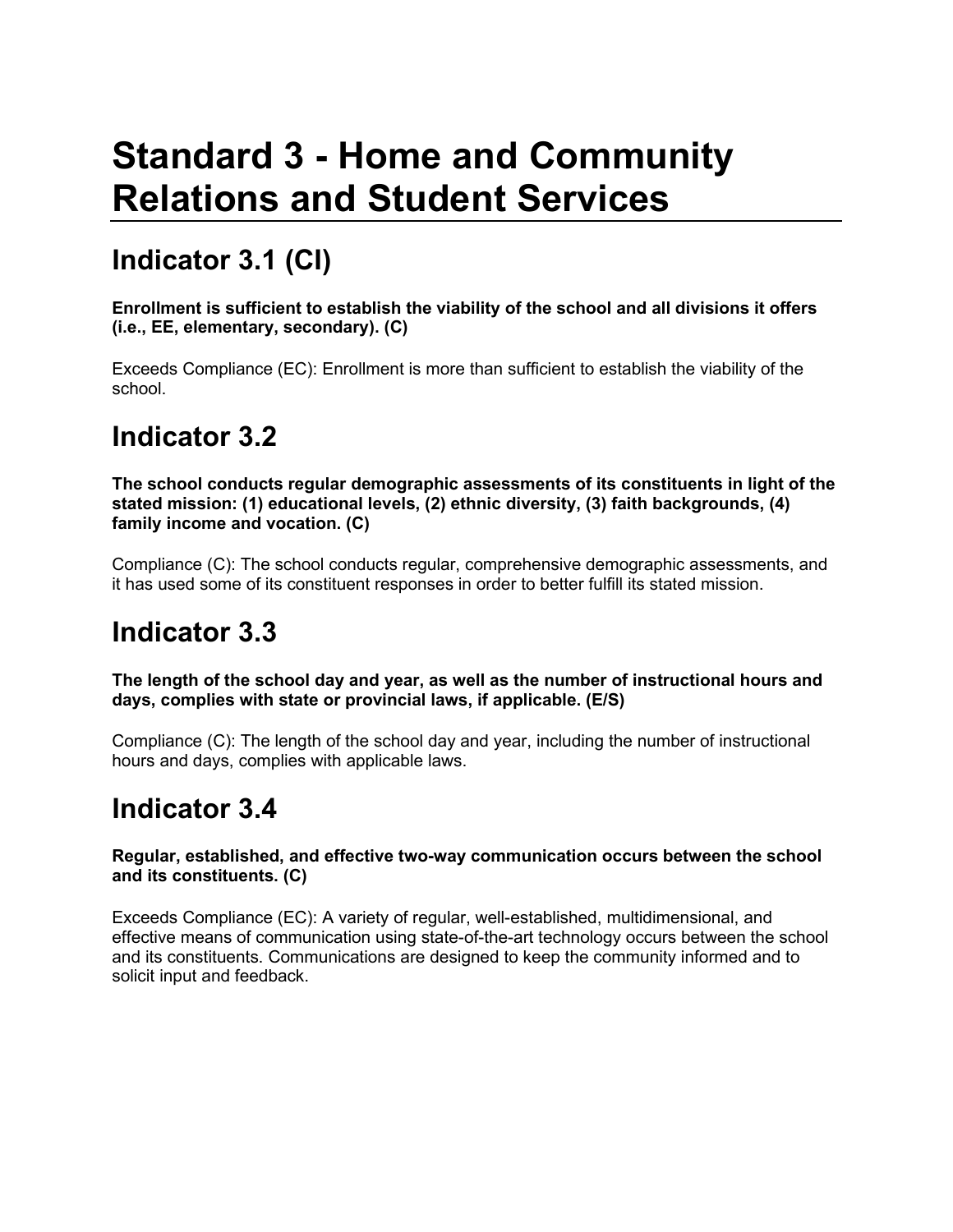### **Indicator 3.5**

**The school has established biblical principles for resolving differences between the school and its constituents. These policies are written, reviewed, and communicated for effective implementation. (C)**

Compliance (C): The school has established biblical principles for resolving differences between the school and its constituents. These policies are written, reviewed, and communicated for effective implementation.

### **Indicator 3.6**

**The school systematically seeks input/feedback from parents, staff, and current and past students in order to adjust its instructional and operational practices. Survey data is regularly gathered and analyzed for feedback regarding program satisfaction. (See Appendix E in the Standards Manual.) (C)**

Compliance (C): The school systematically seeks input/feedback from parents, staff, and current and past students to provide information regarding the learning process. Surveys are distributed to constituents at least every three years. Results are analyzed for feedback regarding program satisfaction. EE programs systematically seek input/feedback from families, rather than current and past students, to provide information regarding the learning process using the survey and analysis process at least every three years.

## **Indicator 3.7 (CI)\***

**The nondiscrimination statement is published and evident in the actions, relationships, and programs of the school. (C)**

Exceeds Compliance (EC): The school intentionally goes beyond the statement to embrace the diversity of the school culture and make an impact for the kingdom of Christ.

### **Indicator 3.8**

**Guidance services are provided at age-appropriate levels and communicated to families. High school guidance services provide academic course selection along with college and career planning. (E/S)**

Compliance (C): Guidance services are provided at age-appropriate levels and communicated to families. High school guidance services provide academic course counseling along with college and career planning. The school has effective communication with families regarding all guidance services provided by the school.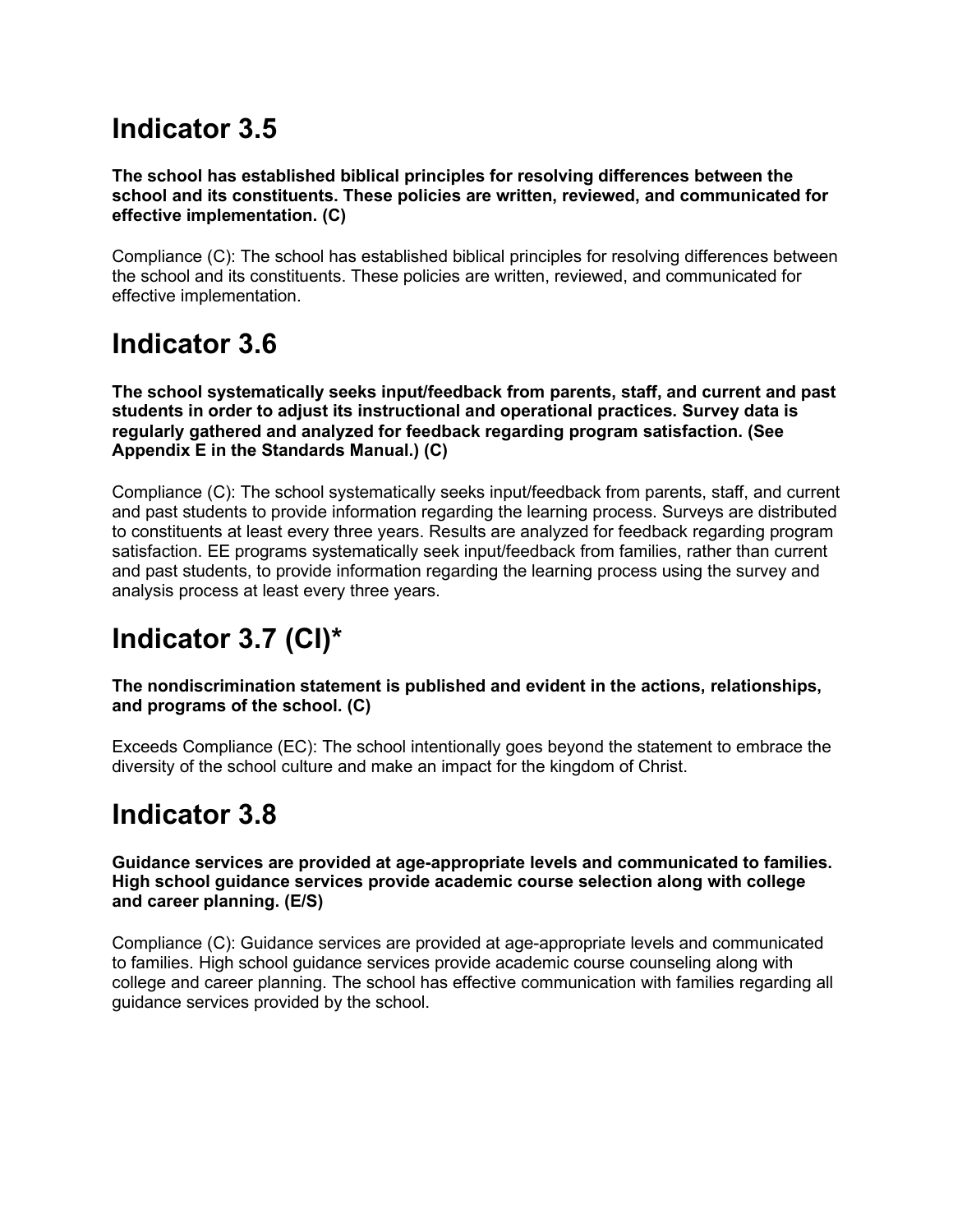### **Indicator 3.9**

#### **The school has a process to identify the unique learning needs of individual students and support is provided in order for them to meet the expected student outcomes. (C)**

Compliance (C): The process to identify and support students with learning differences is consistently applied. Needs are met in existing classrooms by most teachers. Some examples of differentiated lessons exist. Training in these areas is provided for teachers.

## **Indicator 3.10 (CI)**

**Confidential records of students are complete, organized, current, accessible only to appropriate personnel, compliant with applicable legal requirements, and kept in a safe location. (C)**

Compliance (C): Student records are organized and current. Accessibility is restricted, and they are in a fireproof location or are electronically duplicated and maintained off-campus. They are compliant with all applicable legal requirements.

### **Indicator 3.11**

**The school has a written plan in place for the transfer of student records to an appropriate accredited school, association, or local school district in the event of closure. (C)**

Compliance (C): The school has a written plan in place for the transfer of student records to an appropriate accredited school, association, or local school district in the event of closure.

### **Standard 3 Overview**

Morrison Academy continues a long-standing reputation in the community as a safe and nurturing place of strength in academics, relationships, and in the healthy development of the well-being of each student. Teachers care for students as their own children and ensure that learning is solid and secure. The students expressed an attitude of delight in learning and living together.

Guidance services are thorough in their deliberations in and out of classrooms and with all students. The teachers are highly rated as caring, kind, and helpful. The many changes in student issues are addressed and discussed in the middle school (MS) and high school (HS) advisory groups. A previous accreditation major recommendation to develop one to one mentoring resulted in the establishment of a task force in 2015/16. The task force determined that no mentoring program was needed in elementary classrooms as the homeroom teacher already fills this role. The word *mentoring* shifted to *advisory* and these effective groups, meeting weekly in MS and HS, became soundly established. HS guidance includes hours of college counseling and career planning as well as operating the monthly "café" for disseminating information on current topics for parents and students. More chaplains were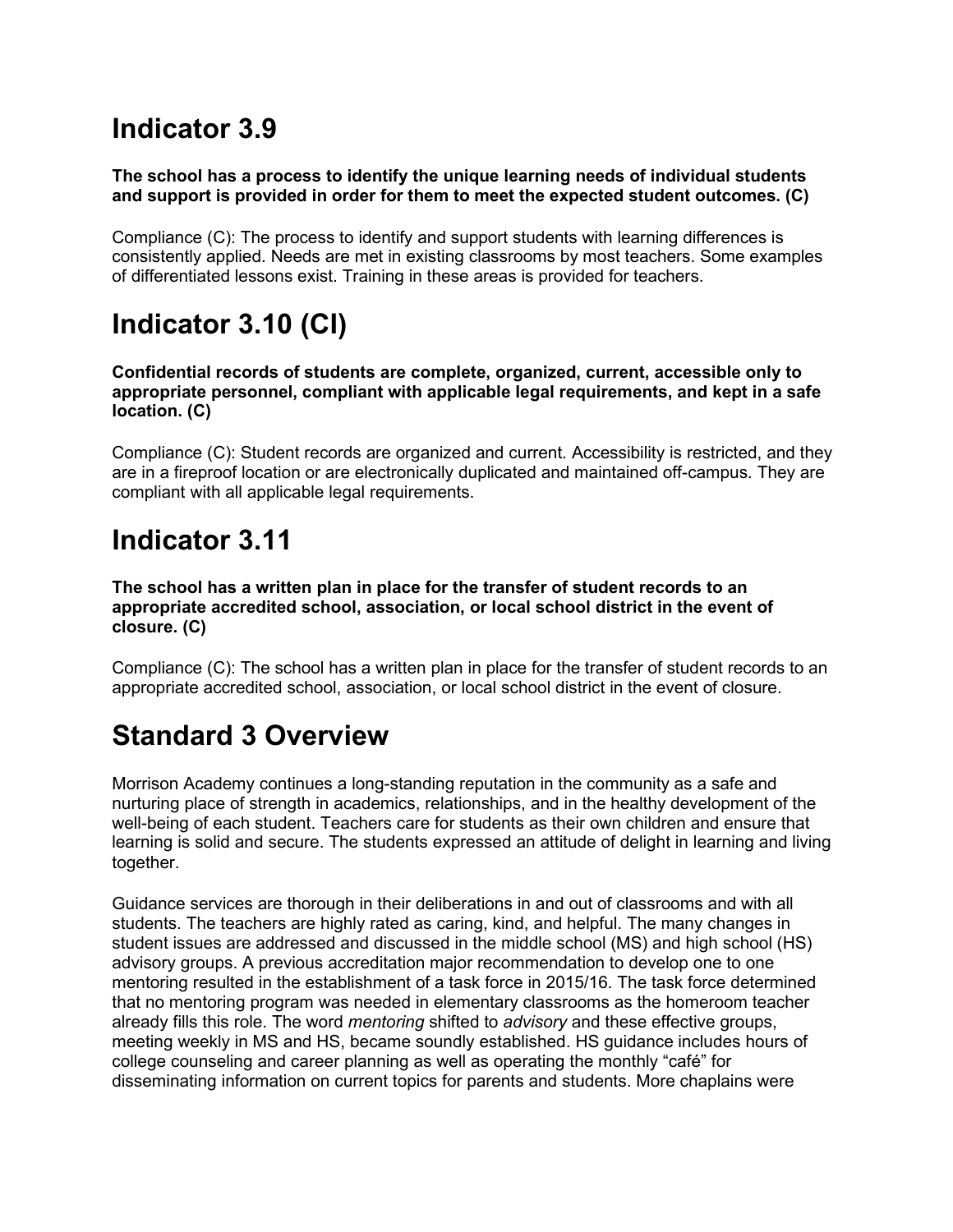added to cover each elementary, middle school, and high school with the expansion at all campuses to include grade 12.

The learning support specialists over the three campuses carry heavy caseloads of students due to the current number of individualized learning plans (ILPs), plus the extra students that are monitored and may potentially have ILPs in the future. Teachers report scheduling problems across a wide range of grades, KG-12, with the more needy students requiring extra literacy and numeracy help. In keeping with the school policy that students with disabilities will be educated appropriately to meet the student's individual learning plan and overall educational needs, learning specialists expressed concern that their students may not be receiving equitable access to the learning help they individually need. Services by the learning specialist can vary from working with students directly in the regular classroom, pull-out services, and/or observing and consulting with the regular classroom teacher as set out in the ILP. A desire for professional learning training in differentiation is noted by some groups of teachers to better help their students at both ends of the learning continuum.

Student records are complete, organized, and current. They are stored at each campus. HS graduate records are transferred digitally to ACSI's international office. A written policy and plan are in place for the transfer of student records in the event of the closure of Morrison Academy. Sufficient students are maintained on the school roll to keep the campuses viable and sustainable in the immediate future. The percentages of missionary children are currently maintained to align with the stated purpose of the school. All required policies and laws for education are carefully followed, including USA instructional hours and days in the school year. The school culture of nondiscrimination is advocated and displayed at all levels and is evident in actions, relationships, meetings, events, and programs in the school. The intention is to go beyond the statement to raise awareness and to embrace cultural diversity while making an impact for the kingdom of Christ. Written policies including biblical principles are used for conflict resolution within the school community. The Peace Pursuit program has been completed by staff and is ready for parents and students.

Families expect a quality, comprehensive education, which the school delivers with rigor in a caring and loving environment. Communications between the school administration and parents include all-school notices and newsletters, which are regular, adequate, and written in the three major languages known by the parents. The school regularly seeks input from all the constituents of the community with many surveys. The Parent Advisory Council (PAC) has representatives from each grade and meets with the principals every month to discuss matters of concern to the parents. The representatives then pass on information to the other parents in the grade. On each campus, a broad range of physical and athletic opportunities are available to students, and these are often led or coached by physical education teachers and other staff volunteers. Students have access to many in-school clubs, sports, student councils, music, international schools sport and music exchanges, drama, worship team, Vida Nueva spiritual retreat weekends, mission trips, class activities, and events that are suitable for their age and ability. These reflect the spiritual, emotional, academic, and social needs of all students. Consistent with its stated philosophy, goals, and objectives, Morrison Academy provides a variety of athletic, social, cultural, and recreational activities for the healthy development of students. Families are also actively engaged in many of the diverse activities and events both within and outside the school campuses.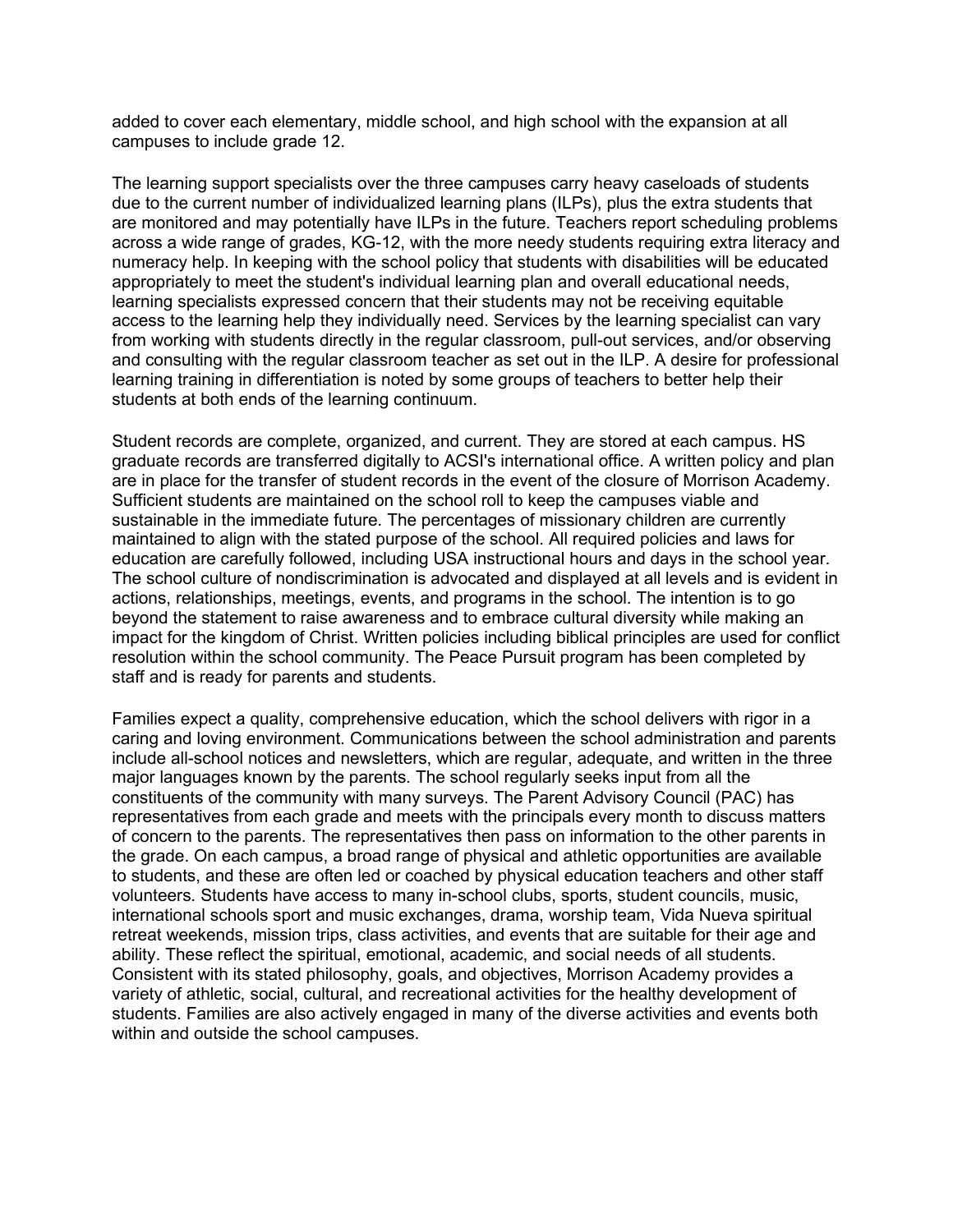### **Commendations**

1. School leadership values a strong activities program that provides diverse and varied opportunities by capable teachers to enable students to explore their giftings and skills. (Indicator 3.12)

Both students and staff look forward to the events and activities listed on the school calendar. Teachers are committed to see students grow in applying their skills in sporting activities in which they are interested. Teachers see their sponsorship of clubs as a grassroots way of expressing themselves and contributing to the school community. There is an expectation to help, and teachers like the freedom they have to invest in the lives of their students in many different ways. (school calendar; self-study; web page newsletters; interviews with parents, activities personnel, teachers, and students)

2. The school culture of nondiscrimination is displayed at all levels and is evident in actions, relationships, meetings, and programs in the school, allowing students to use their knowledge for inclusion of all. (Indicator 3.7)

Morrison Academy goes beyond the statement to embrace cultural diversity and make an impact for the Kingdom of Christ. Holidays, festivals, and different people groups are celebrated in school events. (school calendar; self-study; interviews with parents, staff, and students)

**3. Important and regular communications between school and the community are provided in three languages promoting understanding, inclusivity, and parent involvement. (Indicator 3.4)**

**Parents appreciate that major school publications and newsletters are published in English, Mandarin, and Korean. The Parent Advisory Council functions as a place for parents to communicate with the principals and to discuss joys and difficulties. There is weekly media communication between administration and staff. Teacher and parent WhatsApp groups have frequent usage. (website; interviews with parents and staff)**

#### **Recommendations**

**1. Develop and implement a monitoring system for the management of the caseloads of the campus wide learning specialists in order for all students to receive equitable access to the curriculum. (Indicator 3.9)**

**The learning specialists are stretched by timetable constraints and the wide range of students with ILPs from KG to 12. Learning specialists express the concern that their students may not be receiving equitable access to the learning help they individually need. (interviews with learning specialists and parent; class observations)**

2. Identify the needs for and provide appropriate professional learning in differentiation for classroom teachers in order to meet the learning needs of all students. (Indicator 3.9)

Groups of teachers identified the need for professional learning in differentiation to better help teachers help their students at both ends of the learning continuum. Appropriate professional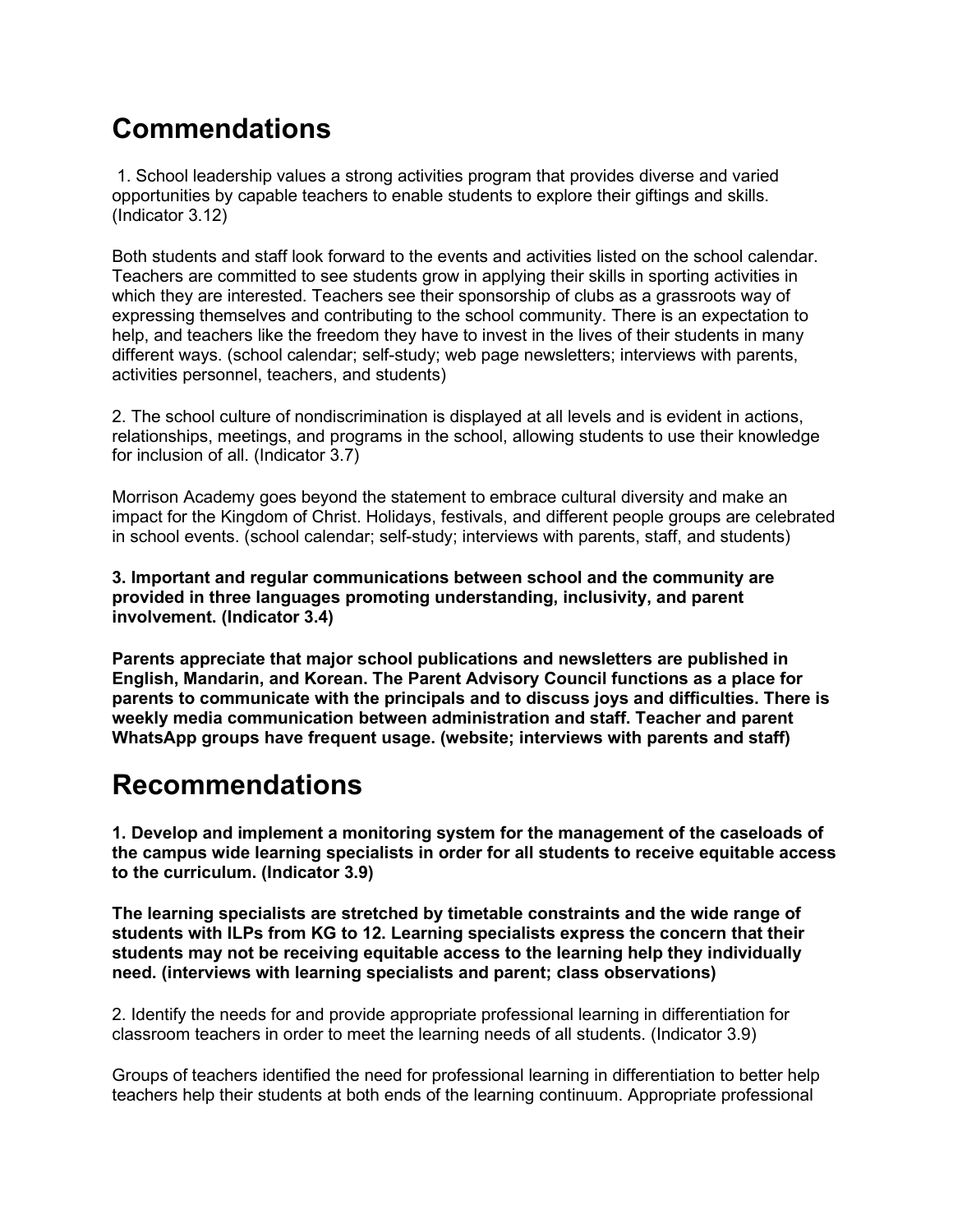learning will enable teachers to support all students so that they can access the curriculum, reach their potential, and meet the expected student outcomes. (self-study; interviews with teachers and learning specialists; class observations)

#### **Adherence to the Standard**

C (Compliant)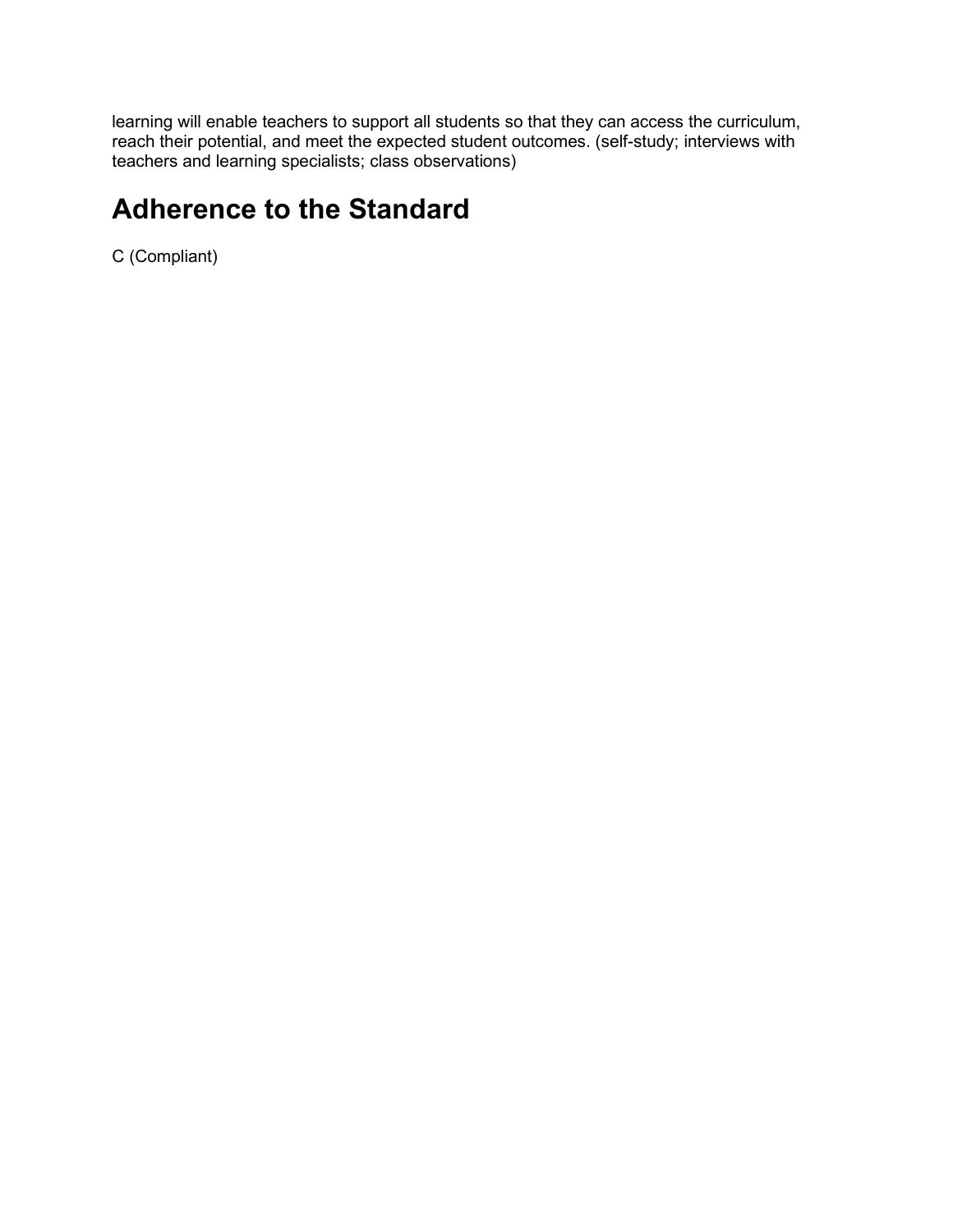# **Standard 4 - Personnel**

# **Indicator 4.1 (CI)**

**Each staff member has a clear testimony of faith in Christ, has signed the school's statement of faith, and endorses the school's code of ethics/lifestyle statement. (See**  *Guidelines for Outside Contracted Teachers or Instructors***.) (C)**

Compliance (C): Every staff member has a clear testimony of faith in Christ, has signed the school's statement of faith, and endorses the school's code of ethics/lifestyle statement.

## **Indicator 4.2 (CI)**

**The executive leadership of the school ensures staff members know and understand the ethical considerations of their respective positions. Examples include appropriate student/teacher relationships, confidentiality with student information, and use of copyrighted material. (C)**

Compliance (C): Staff handbooks and staff training enable staff members to know and understand the ethical considerations of their respective positions.

## **Indicator 4.3 (CI)\***

**All personnel, including volunteers and substitute teachers, have the appropriate screening and background checks on file, and they are supervised by qualified staff. Orientation for new staff members is thorough and is conducted before any new staff have contact with the students. (See the** *EE Annual Staff Training Guidelines***.) (C)**

Compliance (C): All personnel, including volunteers and substitute teachers, have the appropriate screening and background checks on file and they are supervised by qualified staff. Orientation for new staff members is thorough and is conducted before any staff have contact with students.

### **Indicator 4.4 (CI)**

**The K-12 head of school and all K-12 principal qualifications are demonstrated in one of the following ways:**

**1. The K-12 head of school and all K-12 principals hold ACSI administrative certification OR current state, national, or provincial administrative certification\* plus Christian philosophy and Bible requirements (Other administrators, such as academic deans, directors of curriculum and instruction, assistant principals, etc. may be included with the teacher and professional staff certification required in Indicator 4.6.) Schools may**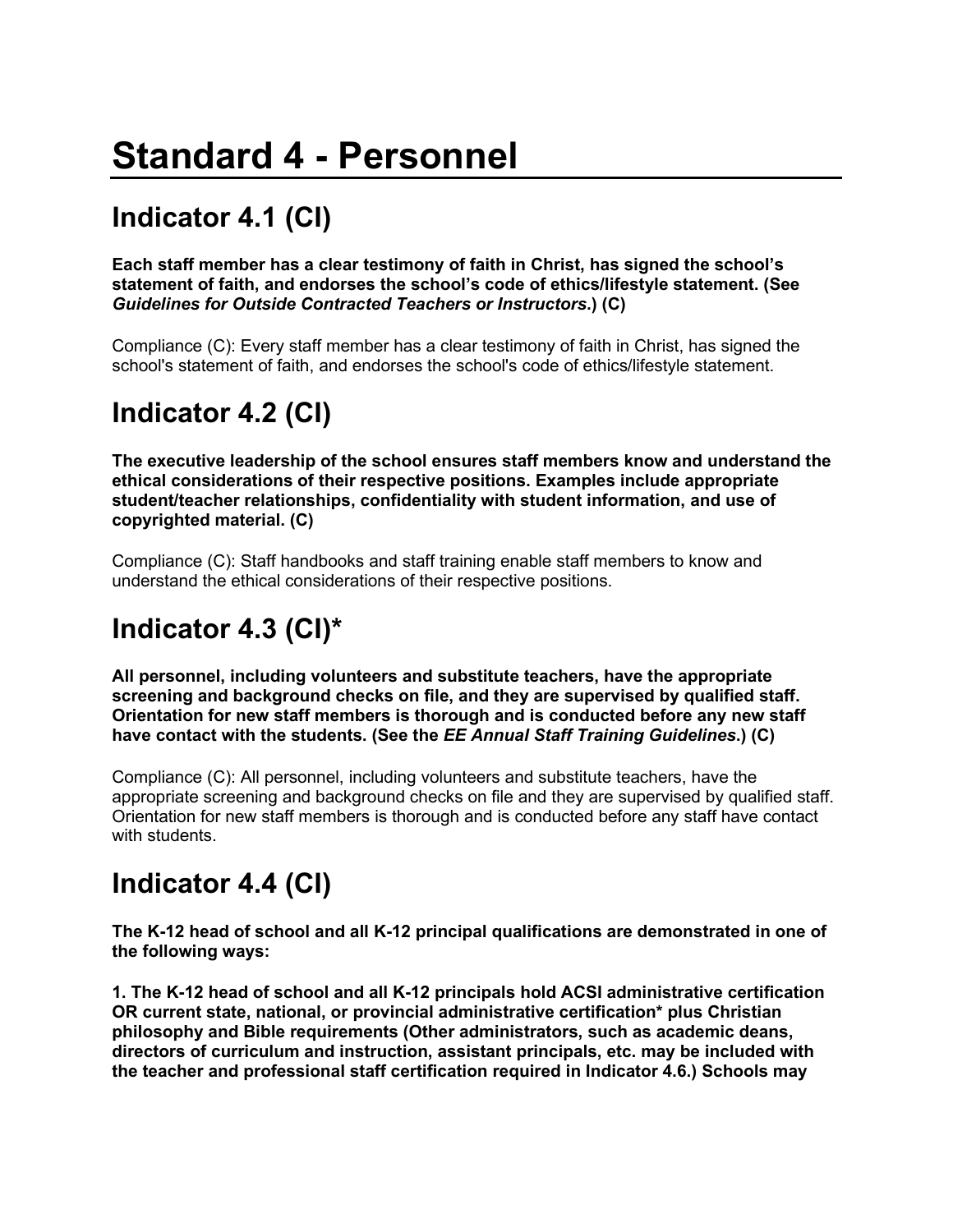**use a combination of ACSI certification and state, national, or provincial certification, as demonstrated on the Certification Spreadsheet, to meet the indicator.**

**OR** 

**2. The school has an approved School-Based Professional Development (SPD) plan, sufficiently documenting the ongoing professional development of the administration within that plan, with annual reporting to ACSI. See www.acsi.org/school\_based\_pd for more information. An approved SPD plan would enable the school to fulfill indicator 4.4 without submitting a Certification Spreadsheet. (E/S)**

**\*Certificates that qualify would be full state certificates requiring ongoing professional development. Emergency, temporary, substitute, non-tax, non-public or other types of certificates that would lack full standing in a public school would not apply. If the only thing missing to bring the certificate into full standing is teaching experience, which some states require, it may qualify upon review.**

Compliance (C): The head of school and all K-12 principals have current administrative certificates; OR the school has an approved SPD plan and is current on annual report of that plan.

### **Indicator 4.5 (CI)**

**All K–12 teachers hold, at minimum, a bachelor's degree from an accredited college/university or an institution recognized by ACSI. Contact the ACSI Certification Department for information regarding recognized institutions. (E/S)**

Exceeds Compliance (EC): Many of the teaching staff hold advanced degrees, and they are encouraged and supported in their pursuit of graduate degrees.

#### **Indicator 4.7**

**Professional development for K–12 faculty, guidance personnel, informational resources staff, and other appropriate staff is ongoing and integral to the school and aligned with specific goals and instructional programs, and it includes training in biblical studies and the Christian philosophy of education. (E/S)**

Compliance (C): Professional development for K-12 faculty, guidance personnel, informational resources staff, and other appropriate staff is ongoing and integral to the school and is aligned with specific goals and instructional programs, and it includes training in biblical studies and the Christian philosophy of education.

#### **Indicator 4.8**

**Policies and procedures that reflect ethical employment practices regarding faculty/staff and separation from service are implemented and regularly reviewed. (C)**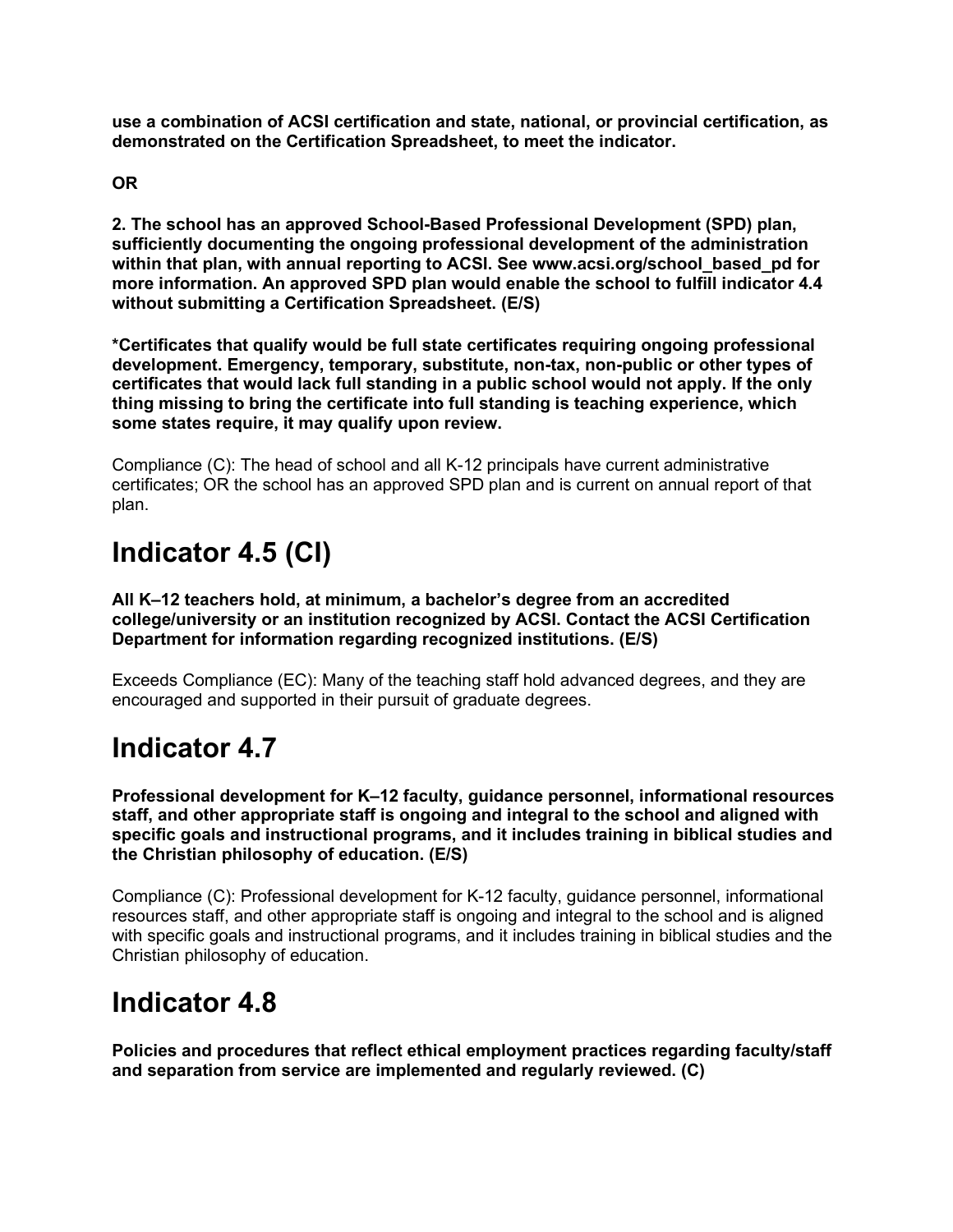Compliance (C): There are policies and procedures in place that reflect ethical employment practices regarding faculty/staff employment and separation from service that are implemented and regularly reviewed.

#### **Indicator 4.9**

**Executive leadership supports the implementation of effective instructional practices of faculty/staff through annual observation, evaluation, and goal setting to more effectively achieve desired student outcomes. (C)**

Compliance (C): Executive leadership follows a clearly defined plan for ongoing evaluation of faculty and staff. The plan is collaboratively developed, provides for feedback, is well documented, and is driven by growth and professional development of the staff.

#### **Indicator 4.10**

**The number and professional preparation of instructional and support staff is sufficient for the scope of the school. (C)**

Compliance (C): Instructional/Administration: Programs offered by the school are implemented smoothly. Sufficient staff members teaching within their area of preparation are present allowing each staff member to fulfill his or her responsibilities for program management, instruction, and interaction with students. Clerical: The program runs smoothly as a result of sufficient hours allotted to clerical staff. Custodial: The number of custodial and maintenance staff is sufficient for the facilities and programs. Staff members are confident that requested maintenance or custodial services will be completed in a timely fashion.

### **Indicator 4.11**

**Teachers and administrators work collaboratively with each other to positively affect school culture, encourage student learning, and promote organizational effectiveness. (C)**

Compliance (C): A significant majority of teachers participate in regularly scheduled learning communities or other opportunities for collaboration. The agenda for these meetings contributes to a reflective, problem-solving culture which is focused on student learning, school ethos, or other conditions that affect student learning.

#### **Standard 4 Overview**

Morrison Academy hires people who have made a personal commitment to follow Jesus Christ. Each new hire must endorse the school's statement of faith and the school's code of ethics/lifestyle statement. The staff at Morrison Academy provide a testimony of faith in their initial application and sign a statement of faith with every contract renewal. In the contract renewal process, staff members are asked to reflect on the mission and purpose of Morrison Academy in an all staff meeting with the superintendent before renewing and extending their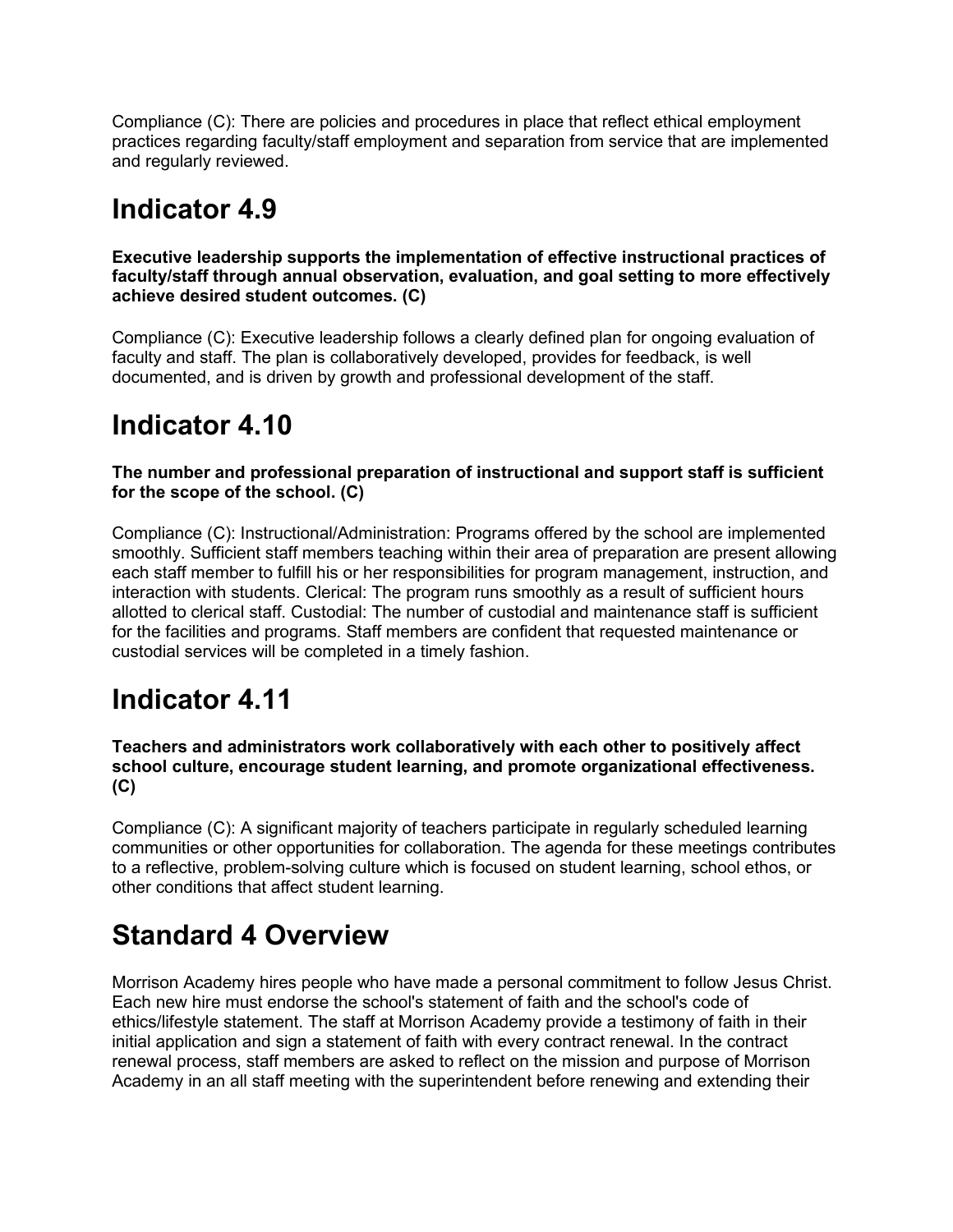contract. Overall, the visiting team found that Morrison staff members have a passion for Christ, for students, and for Christ-centered education.

Morrison Academy has detailed policies and procedures regarding ethical considerations, including child safety, harassment, and child protection. Training on child protection for all staff takes place each August. New staff are trained using child safeguarding training during the new staff orientation week. As part of child protection training, this year the school focused on the proper use of social media. All employees, including volunteers and substitute teachers, are screened and receive background checks before their first day of employment or the first day as a volunteer. Further, the executive leadership is diligent to provide positive examples of student/teacher relationships and to make sure that policies are in place to respect copyrighted material.

Staff are appropriately credentialed, degreed, trained, and qualified for their assigned duties. The superintendent and principals at all three campuses have state or national certification, and four employees also have an ACSI administrative certificate. All faculty hold at least a bachelor's degree, 96 of the 180 teaching and support staff have master's degrees, two hold doctoral degrees, and an additional two are working on doctoral degrees. The executive leadership, instructional, and support staff are generally sufficient in number to provide for the effective delivery of quality education, though the team noted that caseloads for learning specialists are high (see Standard 3). As the Taipei campus recently moved to a new campus, the school made every effort to hire the correct number of custodial and support staff members. As the community settled into the new building, they discovered that more staff were needed, so additional personnel were hired.

Faculty and staff engage in ongoing professional development to improve instructional practices to support student learning and the development of the instructional program. There are structured professional learning (PL) plans on all campuses with continuity in some topics yearly. At the same time, there is flexibility to address campus-specific needs through professional learning as needed. The school places a heavy emphasis on biblical integration in PL sessions, as well as on providing biblical studies for employees. Teachers have established weekly meeting times to discuss teaching and learning improvements which are attended by administrators who wish to understand and give and receive input. Cross-Campus Collaboration is scheduled throughout the year for all teachers at all campuses to work together to share ideas, methods, and insights in order to improve the teaching and learning process. This time is also used for collaboration opportunities among teachers by and across divisions (elementary, middle, and high school), administrators, and other staff members. Morrison Academy provides pre-field orientation for most staff, and there is a required new staff training week at the beginning of the school year. Though required, there are times when some teaching staff miss the training at the beginning of the school year due to starting late or transferring from one school to another. Each staff member is assigned a mentor teacher.

Morrison Academy has policies and procedures that reflect ethical employment practices. All of these policies and procedures are regularly reviewed by the board on a schedule according to the policy set forth by the board. The school uses a transparent and effective cycle of annual observation, evaluation, and goal setting with links provided on its website to develop and enhance the performance of its employees.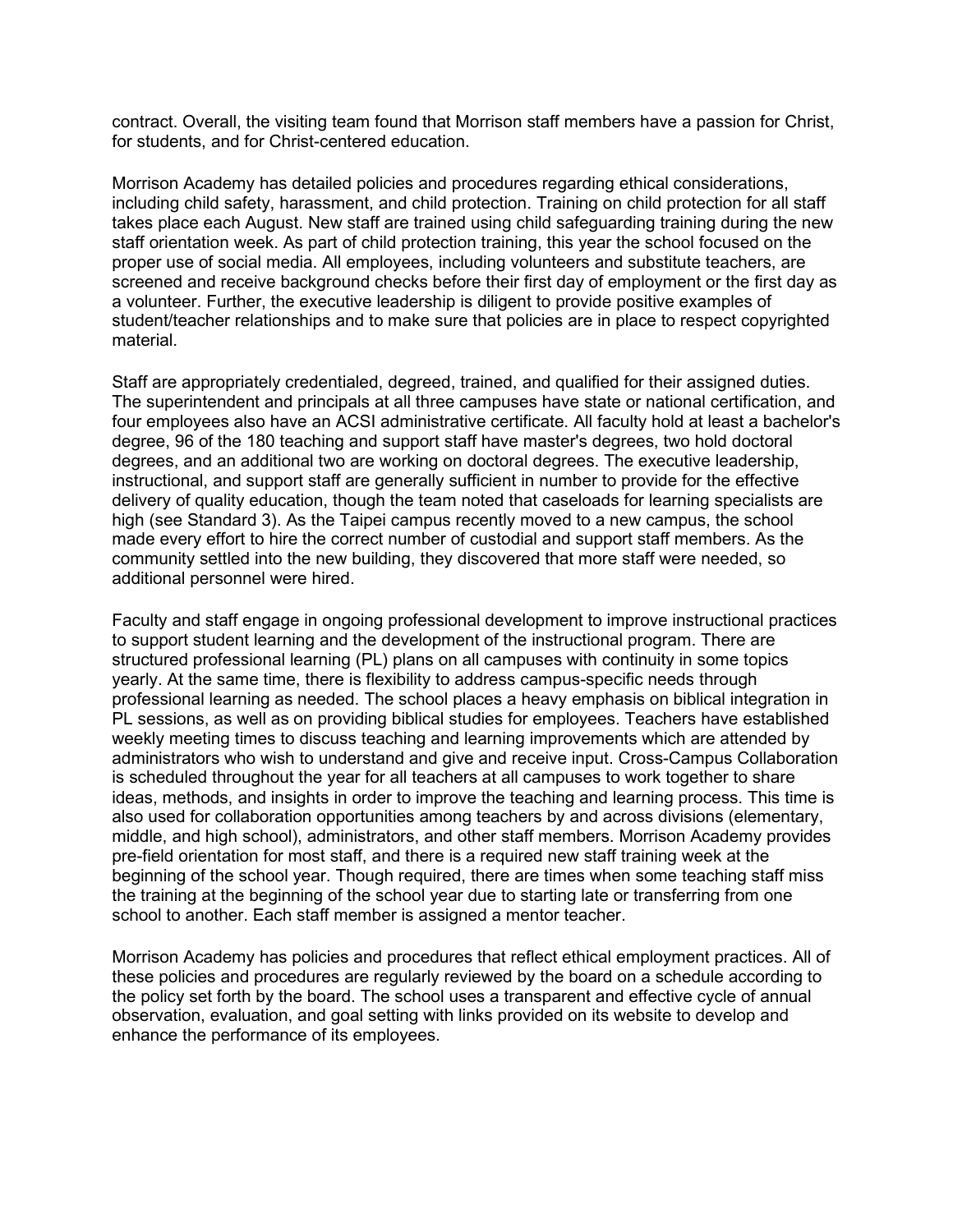### **Commendations**

1. Morrison Academy has detailed, published, reviewed, and implemented policies and procedures for ethical employment practices, which creates an atmosphere of trust between employees and the administration. (Indicator 4.8)

The Morrison Academy administration and board have been intentional in developing policies that address personnel matters in detailed and specific ways and provide clarity. These policies and procedures are regularly reviewed by the board and administration, respectively. This level of detail and transparency has created an atmosphere of trust among faculty and staff at Morrison Academy. (interview with HR manager; interview with self-study team; review of policies)

2. Morrison Academy has a transparent and effective cycle of annual observation, evaluation, and goal setting in order to achieve desired student outcomes more effectively. (Indicator 4.9)

Administration has defined and implemented a transparent, clear plan for the ongoing evaluation and development of faculty and staff. The plan is collaboratively developed, provides feedback, is well documented, and is driven by the growth and professional development needs of the staff. The teacher observation and evaluation plan is posted on the school's website, and teachers are supported and strongly encouraged as they engage in the teaching and learning process. (interview with HR manager, review of materials, website, interview with teachers)

**3. Morrison Academy provides initial and ongoing training in child safety for both new and returning faculty each school year to ensure the protection of both students and staff members in a safe and wholesome environment. (Indicator 4.3)**

**All staff members receive training in and orientation to child protection policies and procedures before beginning employment. The process is consistently followed and documented. The school is recognized in the region for its efforts in the area of child safety. This training is required for all staff members including outsourced employees in order to provide a safe and secure environment for its students. (interview with HR manager; interview with teachers; teacher orientation schedule; input from regional school administrators)**

4. Morrison Academy ensures that staff know, understand, and follow the ethical considerations of their position, particularly regarding confidentiality of information and use of copyrighted materials which results in an environment of professionalism and excellence. (Indicator 4.2)

The school provides training in copyright expectations and diligently monitors use to ensure that use of copyrighted materials is legal and ethical. Access to student records is strictly controlled, so much so that there was a delay in providing some materials to the visiting team as staff members verified with supervisors that they could allow visiting team members to view certain confidential information. (visiting team observation; Policies and Procedures manual; interview with staff members)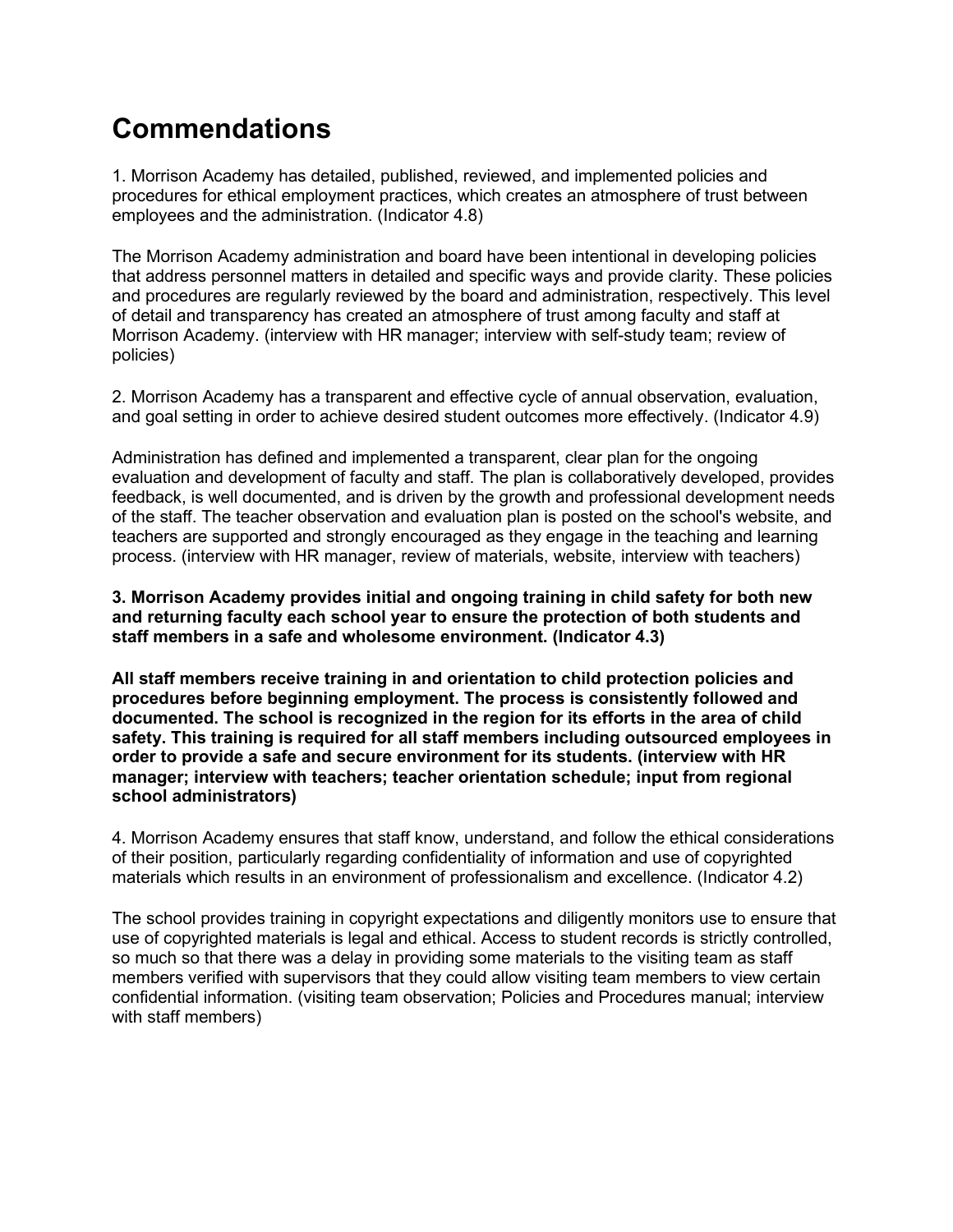### **Recommendations**

1. Develop a process for appropriately orienting and training teachers who begin later in the year or who transfer from one school to another so that all faculty are appropriately oriented before beginning work with students. (Indicator 4.3)

Morrison Academy offers a robust and informative teacher orientation program for teaching staff prior to the start of each academic year, and the Human Resources department is dedicated to providing onboarding and transition services for all employees. However, teachers who start in the middle of the year, those who transfer from one campus to another, or substitute teachers who start later in the year do not benefit from this orientation and training. (human resources interview; self-study)

### **Adherence to the Standard**

C (Compliant)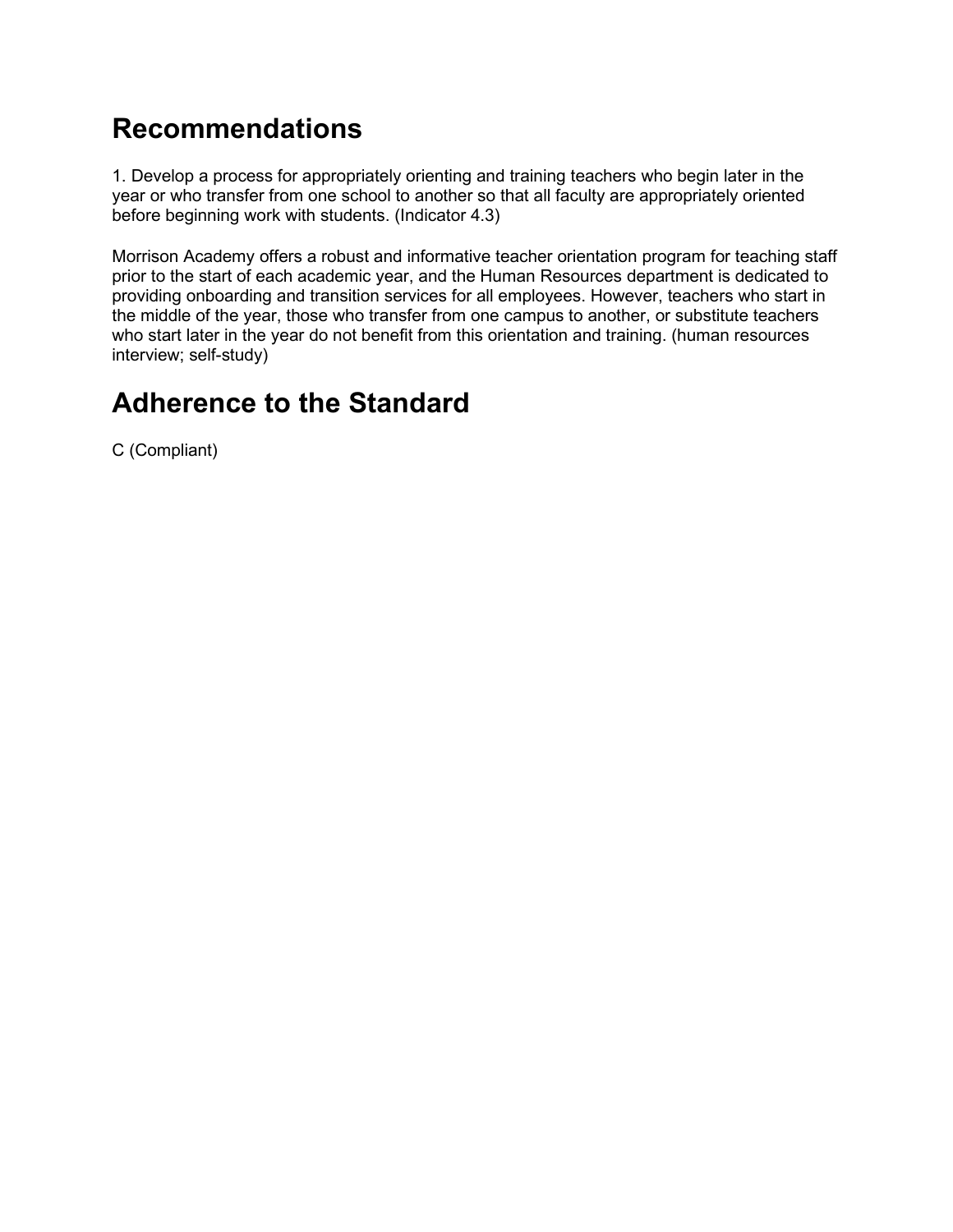# **Standard 5 - Instructional Program and Resources**

# **Indicator 5.1 (CI)**

**The curriculum documents developed by the school provide a well-documented biblical basis for all courses consistent with the goal of developing a biblical worldview in students. (See** *Guidelines for Accepting Credits from Other Sources***.) (C)**

Compliance (C): Curriculum guides/maps are comprehensive and provide a well-documented biblical basis for all courses consistent with developing a biblical worldview in students.

## **Indicator 5.2 (CI)**

**The curriculum guides/maps drive the instructional program. The guides/maps are current and include the following components: 1) schoolwide expected student outcomes, 2) course goals and objectives, 3) biblical integration concepts, 4) schoolselected standards, 5) resources, 6) time allotted for each unit, 7) instructional methods, and 8) assessments. A document, often called a Scope and Sequence, is available to guide the overall curriculum plan through electronic means (curriculum mapping software) or a traditional written format.**

**The guides/maps are accessible to all faculty and inform instruction that clearly values the development of the whole child—spiritually, intellectually, physically, emotionally, and socially. (See Appendix H in the Standards Manual regarding initial vs. renewal visit expectations.) (E/S)**

Partial Compliance (PC): The curriculum guides/ maps are somewhat developed, but several of the requirements are not included. There is little or only anecdotal evidence the curriculum addresses the developmental needs of the whole child. The curriculum documents are not readily accessible to the faculty. The instructional program is highly textbook driven and not curriculum driven. A curriculum review process exists, but it is not consistently followed.

# **Indicator 5.3 (CI)**

#### **Bible content and instruction are required in the core curriculum. (E/S)**

Compliance (C): A Bible course is required for each student every term of attendance or, due to a varied school class schedule, its equivalent amount of time in a year. Instruction is built on a well-developed scope and sequence. Bible curriculum includes all the elements described in Indicator 5.2. Instructional strategies are consistent with other courses.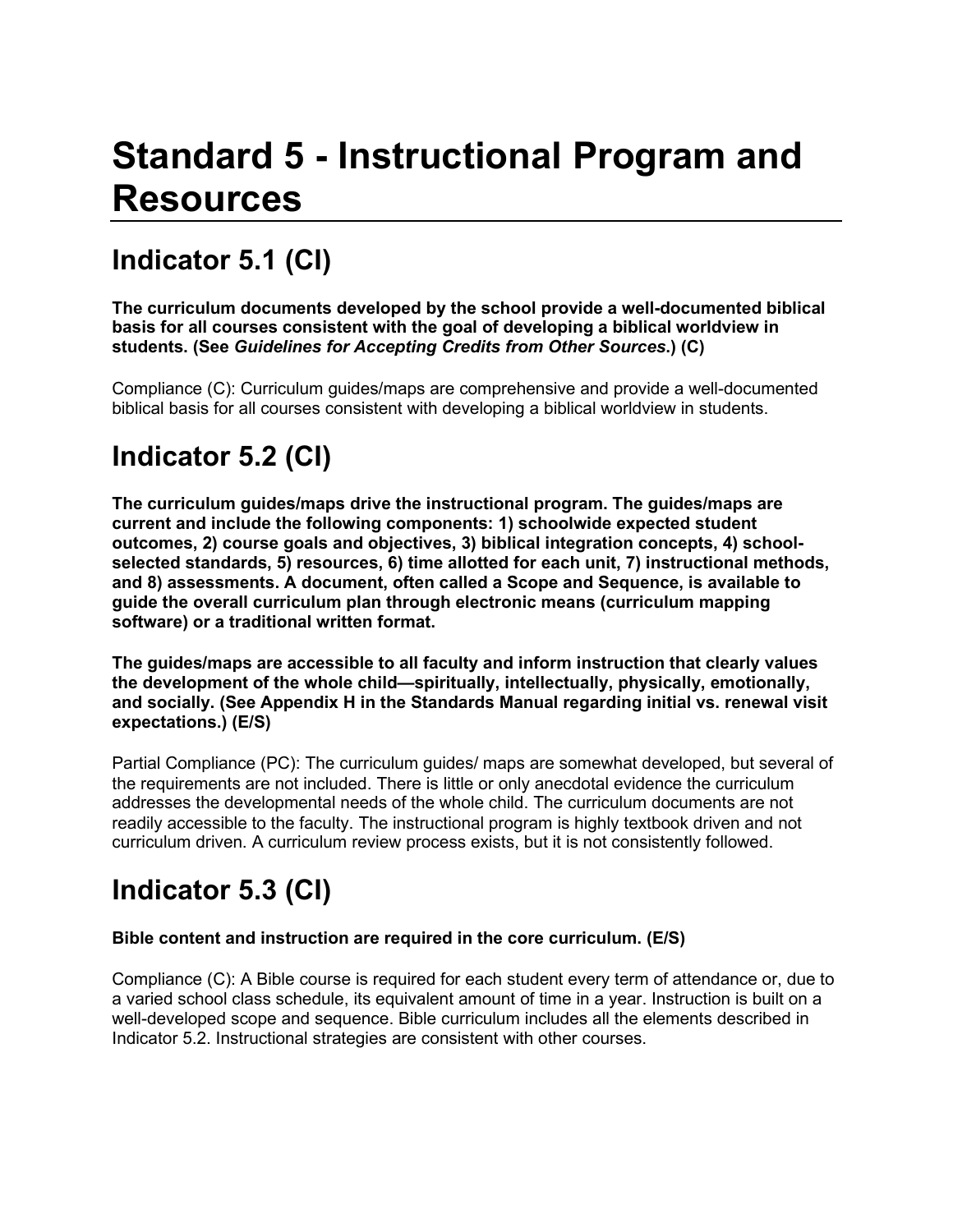#### **Indicator 5.4**

**The school systematically evaluates its instructional strategies, learning activities, and instructional technology, ensuring that these are research-based and that they reflect sound educational practice. (C)**

Compliance (C): A process is in place to effectively evaluate the school learning environment to ensure that it is conducive to the instruction and development of the whole child.

#### **Indicator 5.5**

**Instructional strategies and equitable learning activities focus on active student engagement, the achievement of essential knowledge and skills, biblical wisdom and understanding, and higher-order thinking skills. (E/S)**

Compliance (C): Instructional strategies and learning activities focus on active engagement, the achievement of essential knowledge and skills, biblical wisdom and understanding, and critical thinking skills as well as higher-order thinking skills. Most students have an equal opportunity for meeting the learning outcomes.

# **Indicator 5.6 (CI)**

**There is a systematic process in place for the assessment of student learning and development that includes multiple assessment measures over time to accomplish the expected student outcomes. (See Appendix F in the Standards Manual.) (E/S)**

Partial Compliance (PC): The school utilizes limited assessment tools.

# **Indicator 5.7 (CI)**

**The school analyzes student performance data including: 1) implications of schoolwide trends seen from year to year; 2) monitoring the progress of individual students; 3) disaggregation of data by gender, ethnicity, and other factors important to the school; and 4) comparison to outside groups. Teachers are trained in data assessment and analysis for program improvement. (E/S)**

Partial Compliance (PC): The school analyzes data on a cursory basis by what is provided in the group reports for the standardized tests. There is very little disaggregation of data or analysis of data for subgroups or on a single student basis. Teachers are rarely trained in data analysis.

#### **Indicator 5.8**

**The school uses the analysis of data in making educationally sound decisions regarding students, instructional strategies, and programs to better attain expected student outcomes. (E/S)**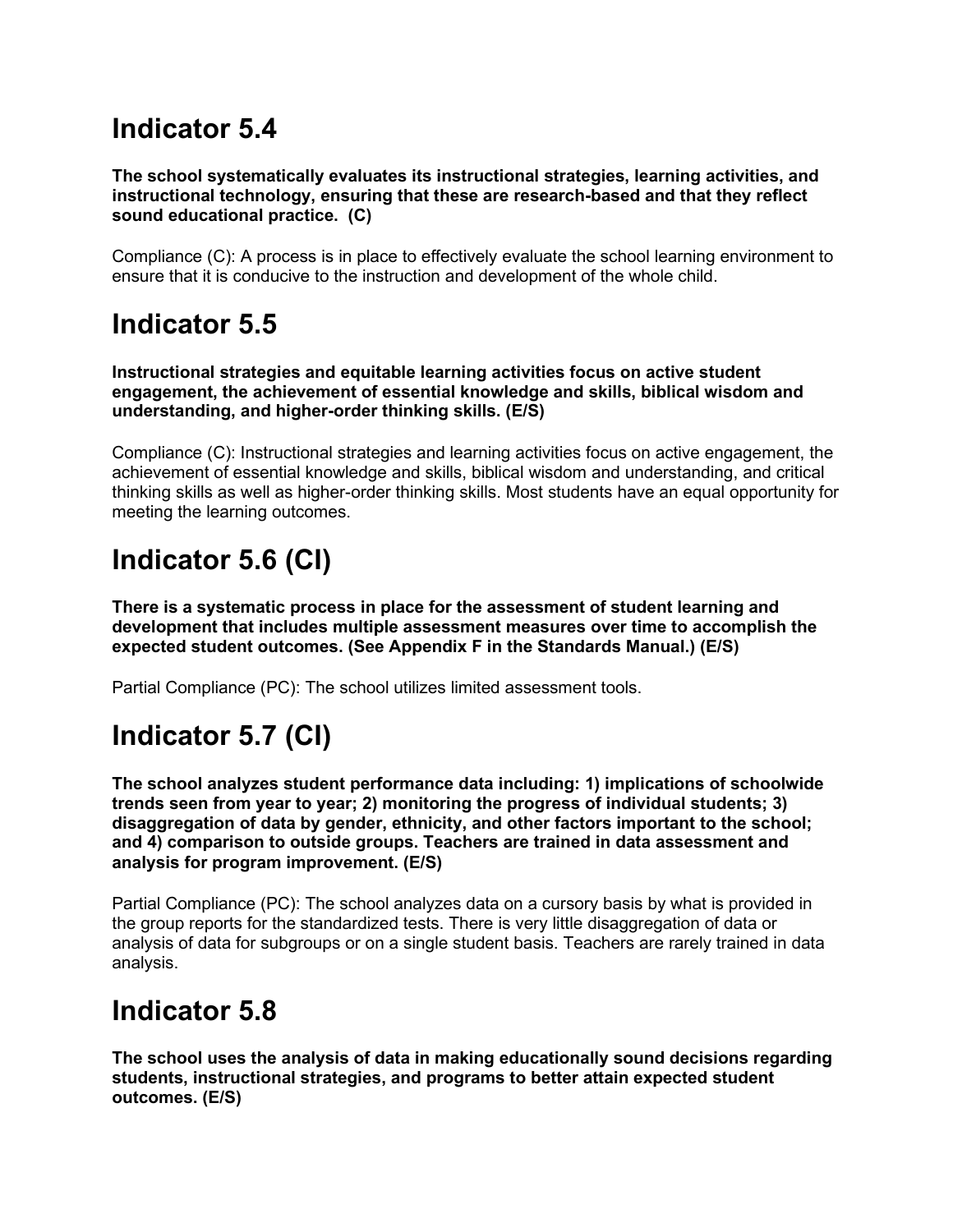Partial Compliance (PC): The school occasionally uses data and data analysis to make educationally sound decisions regarding students, instructional strategies, and programmatic improvements.

#### **Indicator 5.9**

**The school has implemented procedures for regular communication of student achievement to all stakeholders. This communication includes the following: (1) major tests used, (2) schoolwide trends in achievement, (3) accomplishment of schoolwide expected student outcomes, and (4) annual progress of individual students. (C)**

Compliance (C): The school has procedures for regular communication regarding the results of both formative and summative assessments used, schoolwide trends in achievement, and accomplishment of schoolwide expected student outcomes.

## **Indicator 5.10**

**Age-appropriate instructional and information resources which support teaching and learning are appropriate in number, culturally representative of the students, and include the Christian distinctives of the school. (C)**

Compliance (C): Resources are adequate and appropriate for the programs offered. Materials are systematically evaluated and selected with moral and cultural sensitivity and include Christian distinctives. There is a formal process for the faculty members to provide input into the selection of information resources supporting the attainment of the schoolwide expected student outcomes.

### **Indicator 5.11**

**Information resources are readily accessible to students and staff. Training for students and staff on the use of information resources is supported by specially trained staff. (C)**

Exceeds Compliance (EC): Information resources in a variety of media formats are plentiful, scholarly, easily accessible by students and staff, and are clearly linked to the instructional program. Library/Media/Educ. Tech specialists are readily available to assist staff and students with their research and support needs. Training on how to integrate information resources into instruction is available from specialists. Professional development for specialists is well planned.

### **Indicator 5.12**

**Instructional technology competencies are incorporated into the teaching and learning process to improve the achievement of expected student outcomes. Well-integrated technology promotes creativity, collaboration, innovation, research skills, problemsolving, and digital citizenship. (C)**

Compliance (C): Technology is incorporated into the curriculum. Uses vary with teachers. Some have higher level use which incorporate critical thinking, collaboration, and creative uses for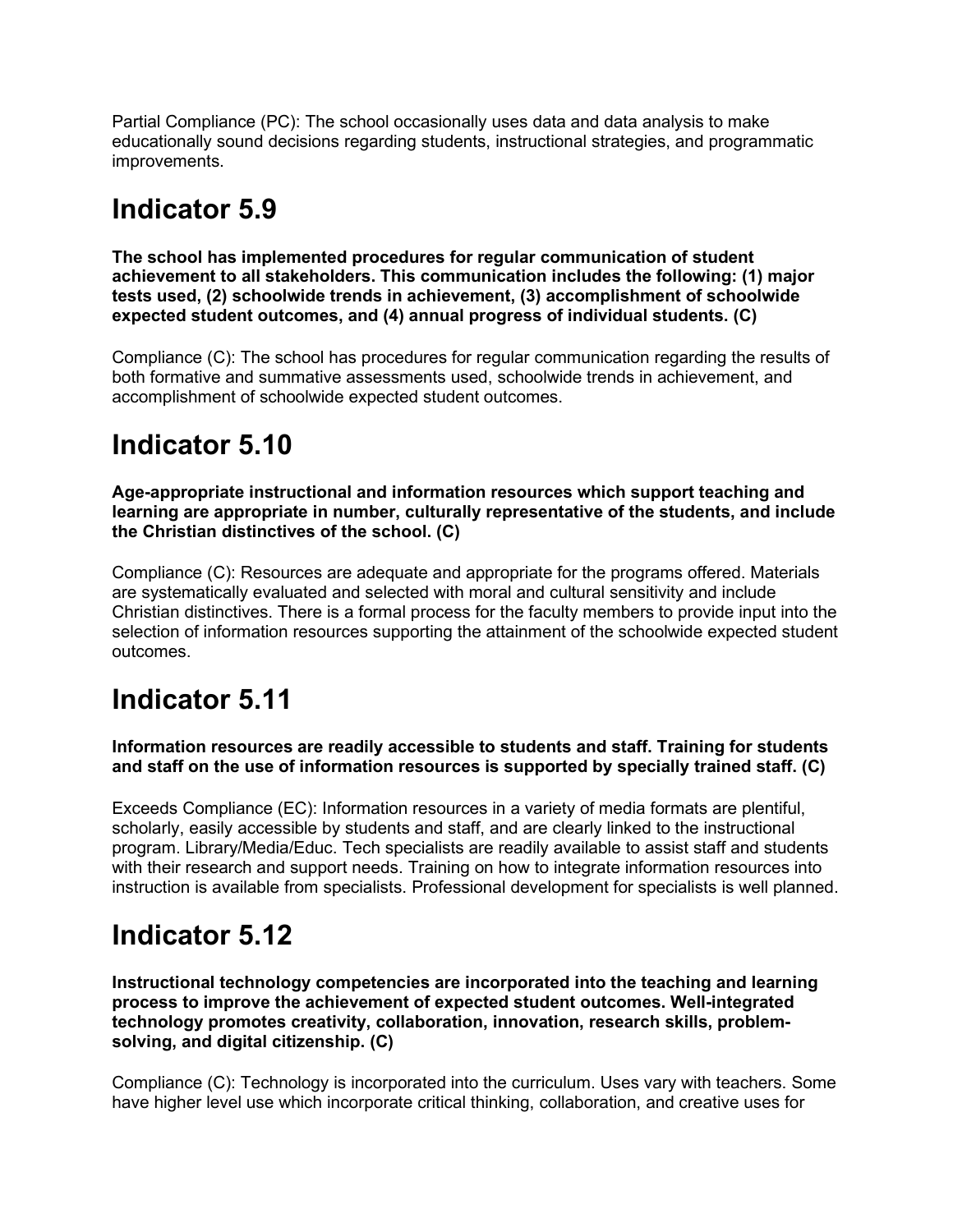students. Other teachers are still using technology primarily as a presentation tool. Students use technology to complete assignments at a similar variety of levels.

### **Indicator 5.13**

**The school has a written classroom management philosophy and policies that are developmentally appropriate and biblically based, and they are implemented effectively and communicated to the school community. (E/S)**

Compliance (C): The school has a written classroom management philosophy and policies that are developmentally appropriate and biblically based, and they are implemented effectively and communicated to the school community.

### **Indicator 5.14**

**Written policies and procedures are in place to allocate and protect instructional time and learning opportunities and support student learning and graduation requirements. The number of students per classroom is monitored for effective learning and studentteacher relationships. (C)**

Compliance (C): The school has a written policy regarding student/ teacher ratio for each school division. The school has a written policy regarding the time allocated for instruction that meets the requirements of the state, province, or foreign country of the school's geographic location.

#### **Indicator 5.15**

**The school instructs teachers and students in the ethical and moral use and evaluation of source materials, including verification, attribution and credit, appropriate referencing, and media literacy. (E/S)**

Exceeds Compliance (EC): The school emphasizes and models the moral and ethical use of source material. It emphasizes the related character issues to staff and students.

#### **Indicator 5.16**

**The school has, and regularly evaluates, a technology plan that includes the acquisition, inventory, and maintenance of software and hardware as well as program philosophy, acceptable use policies, student learning outcomes, and strategies for integration of technology into the curriculum. (C)**

Exceeds Compliance (EC): The school solicits additional funding to augment or accelerate the procurement of appropriate technology and informational resources. The school is a pioneer in the development and/or application of technology to enhance school instructional objectives.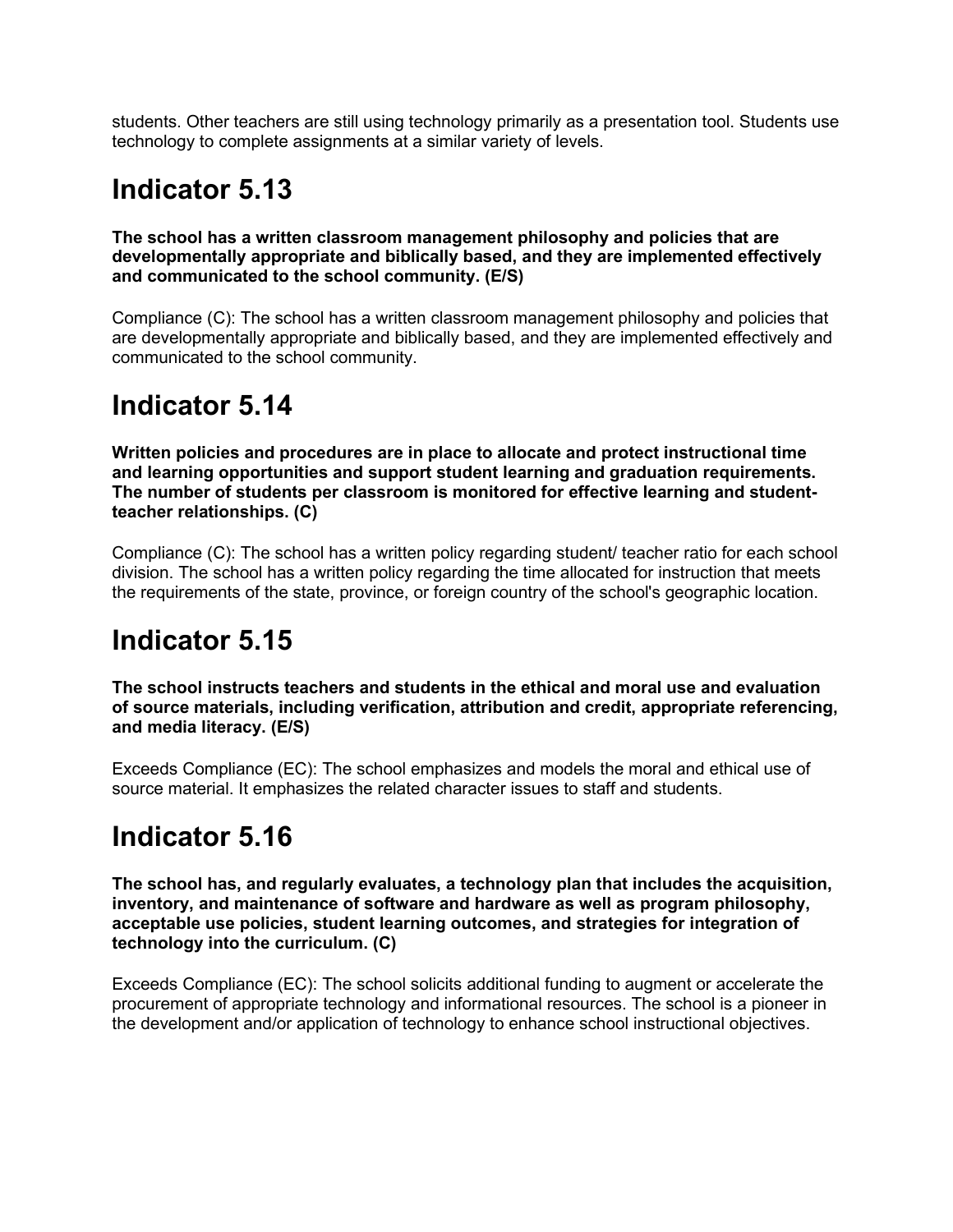#### **Standard 5 Narrative - Overview**

Morrison Academy has curriculum guides for most subject areas; however, these guides vary slightly in content, and the team did not observe any guide that included all elements required for indicator 5.2. Procedures show that the curriculum guides are reviewed and updated on a six-year cycle by a task force that includes teacher representatives, and the resources are replaced at that time as well. Each of the curriculum guides available provide broad K-12 overviews for the subject area including a general scope and sequence and alignment with the Vision for Our Learners (VFOLs). The guides include a detailed biblical basis for instruction in the subject ensuring that, if followed, students' biblical Christian worldview will be addressed. The Bible curriculum guide describes the Bible courses that are required every term of attendance at Morrison. In these K-12 overviews, most, but not all components required in indicators 5.2 and 5.3 are included.

The school has a procedure for developing unit-based plans. The examples and template in evidence together include all components required by indicators 5.2 and 5.3 with the exception of instructional methods.

Morrison campuses have established plans and personnel, such as learning coaches, that promote best learning practices in classrooms. Teachers are, by policy, expected to use instructional strategies that engage students and ensure student learning. Professional learning records show evidence of development in effective teaching practices, and teacher evaluation is based on the rubrics of professional practice which include using a "variety of research-based instructional strategies," educational technology, differentiation, and scaffolding. The team's limited classroom observations provided inconsistent evidence of teachers using active engagement and research-based strategies; in some classrooms, there was high active engagement and research-based strategies, while other classroom sessions were more lecturebased and/or teacher-centered.

Morrison administers the MAP, PSAT, SAT, and AP exams, which can be compared to the US and/or East Asia Regional Council of Schools (EARCOS) cohorts. While the team observed minimal evidence of data analysis, the System Administrative Council (SAC) and board both reported that they regularly review and analyze performance data to inform school improvement. Disaggregation by gender, ethnicity, and other factors important to the school were not observed by the team other than the disaggregation by campus for select standardized assessments (MAP, DRA, AP, SAT, PSAT). Some training has been provided to teachers in the utilization of academic performance data, specifically for the MAP assessment. The school communicates school-wide trends in an annual report, which is published on its website.

The School-Wide Appraisal (SWA) process maps the assessment of academic and nonacademic expected student outcomes (Vision for Our Learners - VFOLs). Data are collected and analyzed for academic VFOLs from MAP tests and the DRA. Average scores per campus are computed and compared in the fall and also in the spring. The team did not find evidence of further disaggregation of this data. Non-academic VFOLs are predominantly assessed through the collection of perception data; however, the school also uses measures of student participation and behavior to evaluate achievement of these desired outcomes.

The school has procedures to ensure that all assessments are proficiency-based and built upon the curriculum standards, and to ensure that teachers use the assessment cycle (pre-assess,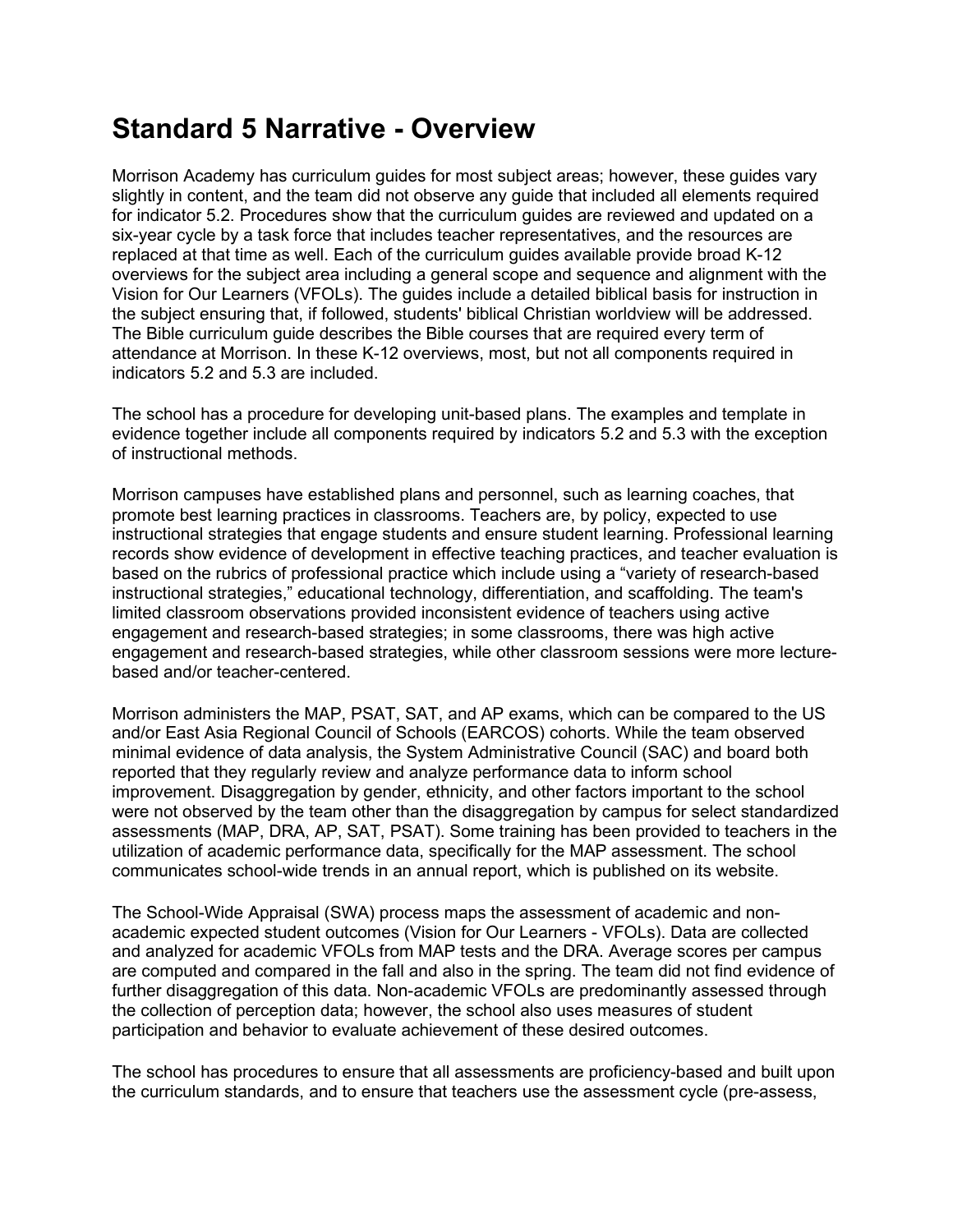instruct, assess, feedback, reteach, reassess) to give students the opportunity to achieve mastery. Teachers noted that some school-wide instructional decisions are data-based, and teachers were observed using classroom assessment data as part of the teaching/assessment cycle to determine the next instructional and assessment step. The school information systems (Powerschool and MasteryConnect) provide real-time results of formative and summative assessments to students, parents, and administrators.

Resources are available in multiple formats and are appropriate for the programs offered. Materials are systematically evaluated and selected with moral and cultural sensitivity and include Christian distinctives when possible. There is a formal process for the review of resources including a task force which seeks feedback from all teachers on potential new resources. Information resources through the library are plentiful, scholarly, easily accessible by students and staff, and are linked to the curriculum. Physical resources include approximately 63,000 titles across the Morrison Academy system, and digital information resources include nine different databases.

There are library classes at the elementary level; middle school classes visit the library weekly, with the teacher and librarian working collaboratively with students; and high school students are assisted as needed. Library media specialists offer training in several formats to staff and also to parents. Library media specialists and educational technology coordinators are available to assist staff and students with their research and technology support needs. Learning coaches train teachers to effectively integrate information resources into instruction.

Each teacher is responsible for writing and submitting their own classroom management policy in accordance with the school's philosophy of discipline. The team's observations showed that there were few classroom management issues. The school has a written policy regarding student/teacher ratios for each school division and for allocated instructional time.

Technology is accessible to Morrison students and staff and is used to enhance instruction, assessment, and practice. The team's limited classroom observations showed technology being used across the campuses at a variety of levels ranging from the replacement of traditional tools such as textbooks, to the introduction of transformational learning through instantaneous formative assessment feedback. Applicable technology for each grade level is routinely updated and evaluated based on developmental levels and instructional needs. All students have one to one access to a monitored device and each teacher is expected to use professional judgement on the appropriate integration strategy based on learning goals and grade level.

The technology plan and other procedures show that the school has planned for adequate acquisition, inventory, and maintenance of software and hardware as well as program philosophy, acceptable use policies, student learning outcomes, and strategies for integration into the curriculum. Educational technology coordinators have the opportunity to share new technology resources during professional learning time. They publish newsletters, announce new technology in team meetings, work with teachers individually, and collaborate with teachers in the classroom for special projects in order to help them integrate new technology that makes the project innovative. The team found that the technology plan has been well-implemented. The school has solicited and received additional funding through the Alex Herring Instructional Grant to augment or accelerate the procurement of appropriate technology. Additionally, teachers are encouraged to use the school's well-equipped spaces and portable IT carts to enhance instruction and student engagement.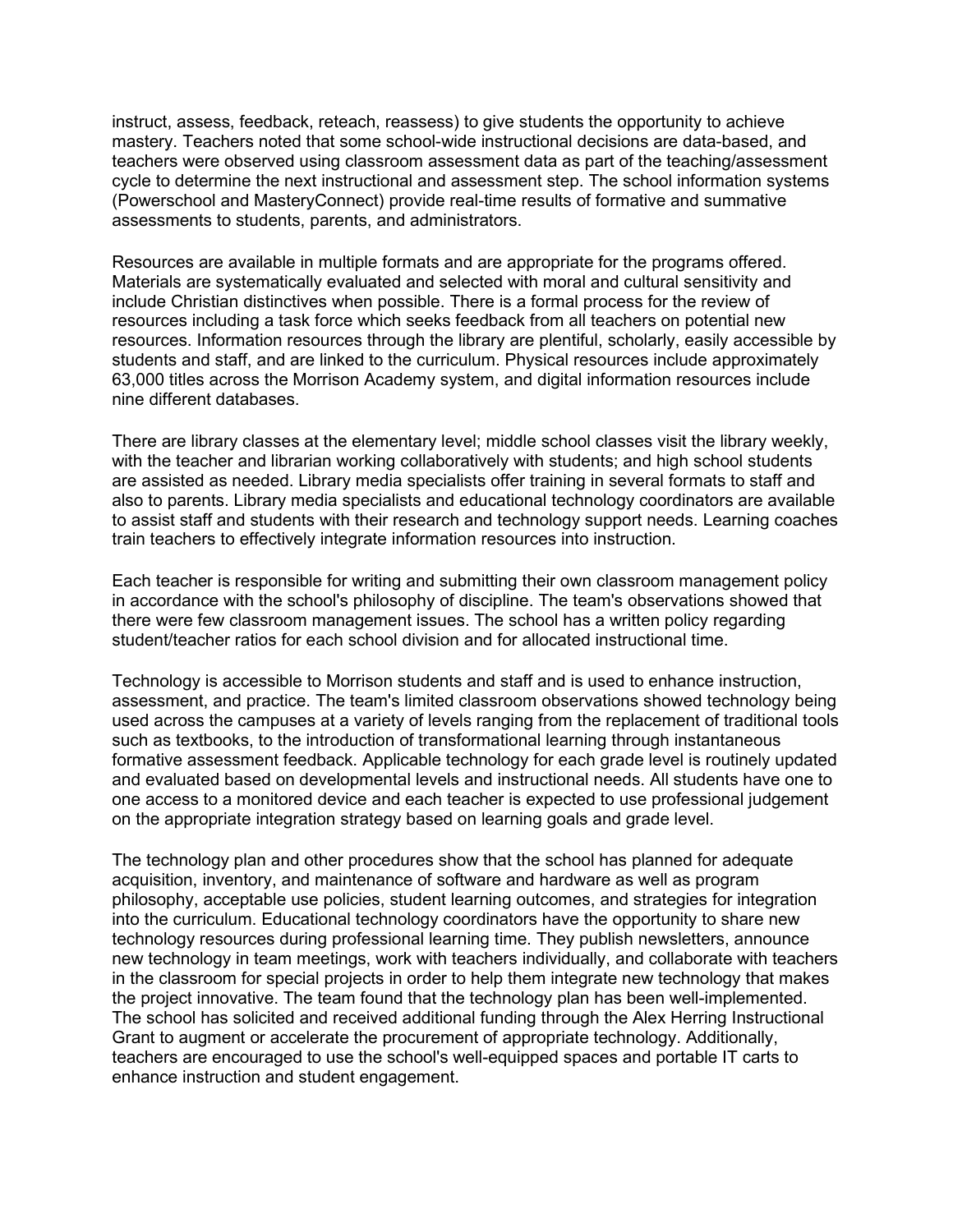The school makes a special effort to ensure that acceptable use, ethical and moral use, and evaluation of source materials policies are followed. The specialists conduct training events and are transparent in modeling best practices for these policies and for copyright compliance, to the point that if written permission cannot be obtained for a performance to be recorded, for example, they will not record it. Digital materials on the library's inventory are monitored so that only what has been purchased can be borrowed, for a limited time, and ensuring that copyright compliance is maintained in all aspects of the law.

### **Commendations**

1. Information resources are plentiful and accessible, specialists are readily available to assist staff and students with their research and support needs, and training is provided on the integration of resources into instruction; this multi-faceted approach promotes increased student engagement and for teachers' efficacy. (Indicator 5.11)

The school's procedures and library media curriculum guide provide structures for all expectations for the library media specialists, professional learning coaches, and educational technology coaches to perform their roles at Morrison Academy. Interviews reveal that these procedures are carried out with enthusiasm. Destiny library management software provides access to view the plethora of resources, hardcopy, and digital media. Interviews indicate that library media specialists work with teachers to integrate information resources into curriculum by working collaboratively with them in the classroom and the library, and that all specialists and coaches are available to assist staff and students. (self-study; procedures manual; library media curriculum guide; Destiny; interviews with library media specialists, professional learning coaches, educational technology coaches, and Standard 5 self-study team)

2. Morrison Academy emphasizes and models the moral and ethical use of source material, acceptable use policies for technology, and the related character issues to staff and students which provides a visualization and example for others to follow in applying these policies and procedures to their own circumstances. (Indicators 5.15, 5.16)

Policies, procedures, and copyright standards guide students and staff to follow moral and ethical use of source materials and acceptable use policies for teachers. Evidence in the form of presentations to students and teachers shows the school's emphasis and training on these matters. In addition, the interviews with specialists and coaches indicate that an intentional transparency is shown to students and teachers in modeling correct procedures. Especially impressive is the area of acceptable use of digital materials and performances. (Indicators 5.15 and 5.16; presentations to students and teachers; procedures; copyright standards; library media curriculum guide; interviews with Director of Learning, library media specialists, educational technology coaches, and professional learning coaches)

3. Morrison Academy has provided maker spaces on all campuses for the innovative application of technology which aids in meeting instructional objectives and provides enhanced opportunities for innovation in student learning. (Indicator 5.16)

While the policies and procedures set up a well-designed technology inventory, instructions, and integration into the community, the school goes beyond these essential expectations. The staff have solicited additional funding through the Alex Herring Instructional Grant to augment the already strong technology resource base, which has recently funded purchases of technology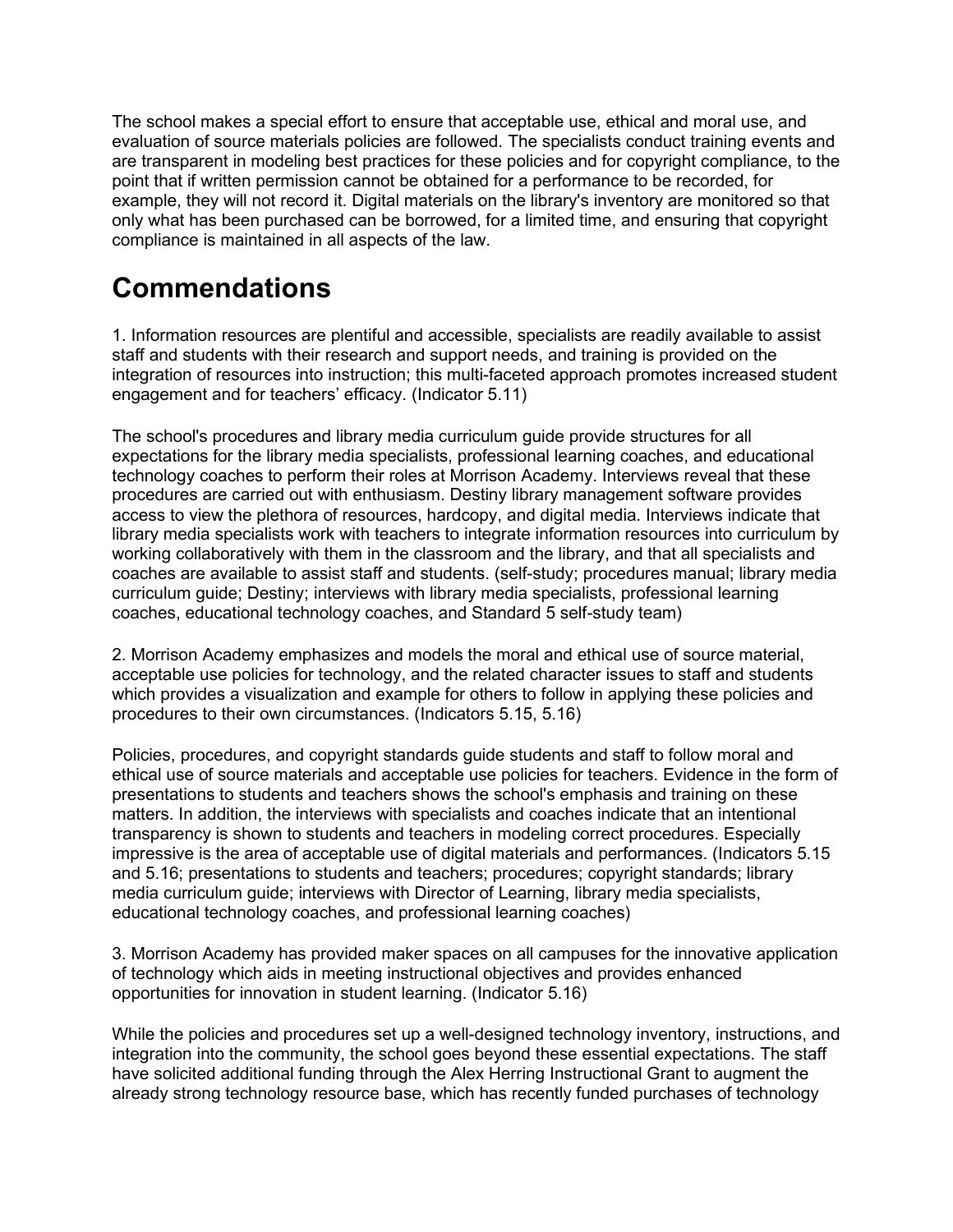that enable teachers to bring innovation into the classroom projects that would otherwise be unavailable. (self-study; tech integration website; procedures manual; curriculum guides; makerspace website; observations; interviews with Director of Learning, Director of Information Technology Services, educational technology coaches, professional learning coaches, and teachers)

4. Morrison Academy has successfully implemented a standards-based approach that includes assessment, recording and reporting practices that inform and support effective student learning. (Indicator 5.5)

This standards-based approach to learning is clearly in place and has been strengthened each year since initial implementation. Interviews show that this approach is growing in acceptance by the school community. The high school approach allows for traditional transcripts to be developed for college application purposes. Students are pleased to have the opportunity for reassessment or alternative ways to show understanding of the power standards. There has been a switch from intense focus on grades to a higher focus on learning. This represents a major shift for the school and the school community and is highly commendable. (2015-2021 CSIP; procedures manual; Grading Handbook; CCC goals; professional learning, formative, and summative assessments, and rubrics; PowerSchool and MasteryConnect grade books; selfstudy; observations; interviews with Director of Learning, principals, teachers, parents, and students)

#### **Recommendations**

**1. Develop curriculum documents that contain all required elements of Indicator 5.2, consistent across the school for every course taught to ensure a consistent learning experience for all Morrison students. (Indicators 5.2, 5.3)**

**While the school has broad curriculum guides for each subject area, written curriculum requirements provided as evidence for each course are incomplete. Required elements are missing both in the curriculum guides and in the few more focused unit plans evidenced, which are partially written for many of the core subjects. Given such limited curriculum documents, assessment data to reflect on and modify curriculum cannot be done with fidelity. (curriculum guides, curriculum website, interview with Director of Learning)**

**2. Construct a data analysis and application protocol that includes full disaggregation of data by gender, ethnicity, and other important factors as well as teacher training in performance data utilization to inform instruction and drive school-wide improvement efforts. (Indicators 5.7, 5.8)**

**The current disaggregation of standardized assessment and DRA data is limited to disaggregation by campus and does not meet the requirements of indicator 5.7. A more robust analysis protocol will allow a more in-depth review of current practices to reveal areas of concern in student learning. In the self-study, the school reports that teachers need to be better trained and equipped to analyze data, especially at the classroom level for monitoring of student progress. Better monitoring of student progress will assist in differentiation efforts to support the learning of all students. (VFOL; MAP, AP, SAT, PSAT scores; annual reports, self-study)**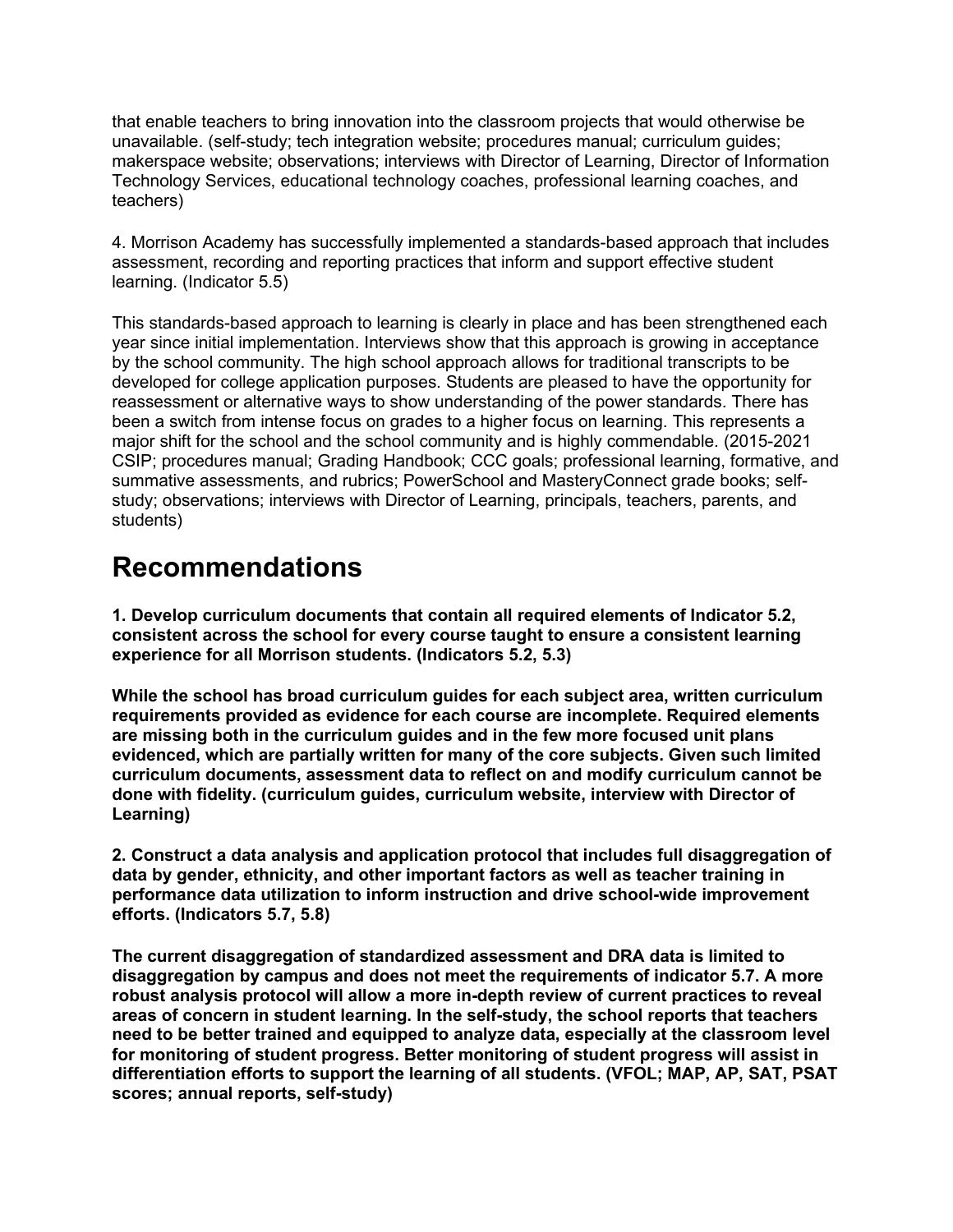**3. Develop more effective ways, beyond perception, behavioral, and participation data, to assess, analyze, and make data-based decisions, and communicate results to stakeholders for non-academic expected student outcomes in order to enhance the ability to make educationally sound decisions regarding students, instructional strategies, and programmatic improvements. (Indicators 5.6, 5.7, 5.8, 5.9)**

**The school has identified where the non-academic expected student outcomes, the VFOLs, are met. There is a procedure in place for assessment, analysis, and decisionmaking based on the non-academic VFOLs. The curriculum guides also indicate how the non-academic VFOLs are met in the subject areas. The current methods of assessing these are not robust, do not reveal authentic data, and are analyzed with little disaggregation, discussion of results, and communication to stakeholders. Effective assessments need to be identified and appropriately analyzed so data-based decisions can be made and communicated using data that are valid and reliable. (SWA Procedure 010; curriculum guides; annual report; interview with School Improvement Coordinator)**

#### **Adherence to the Standard**

C (Compliant)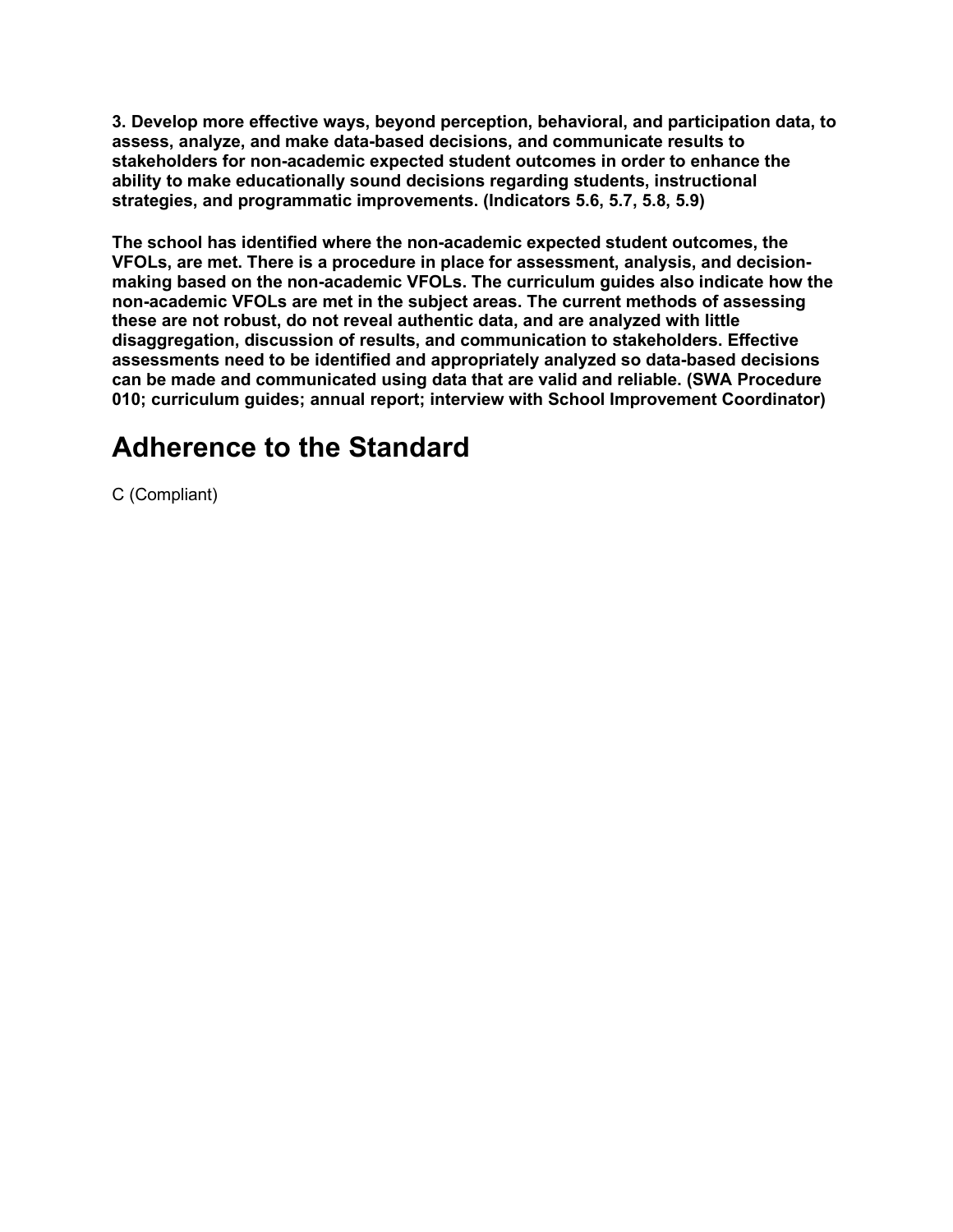# **Standard 6 - Student Care**

# **Indicator 6.1 (CI)\***

**A comprehensive written security and crisis management plan has been developed, regularly reviewed, and implemented, and it is supported by appropriate training for all staff and students. (C)**

Compliance (C): The school has a comprehensive and reviewed written security and crisis management plan, and the school has trained the staff and students in how to respond in emergency/crisis situations.

#### **Indicator 6.2**

**The school communicates with legal authorities (i.e., the fire department, police department, and other applicable agencies), parents, media, and community members when a crisis or a major incident occurs. (C)**

Compliance (C): The school has formally written a plan for communicating with legal authorities, parents, media, and community members in times of crisis or emergency, and it has provided staff orientation.

#### **Indicator 6.3**

**The school complies with applicable local, state, and federal laws regarding safety and health issues. (C)**

Compliance (C): All local, state, and federal laws regarding safety and health issues are met.

#### **Indicator 6.4**

**Students are in compliance with the requirements of civil authorities regarding immunizations, physical examinations, and communicable diseases. Records of health services rendered to students (including accidents and injuries) are appropriately noted and filed. (C)**

Compliance (C): A plan is in place for tracking and follow-up when students are admitted into the school with allowable documented exceptions to their records. Emergency information is current and maintained for each student.

### **Indicator 6.5 (CI)**

**Written policies and procedures for all areas of health and safety services have been developed, reviewed, and implemented. (C)**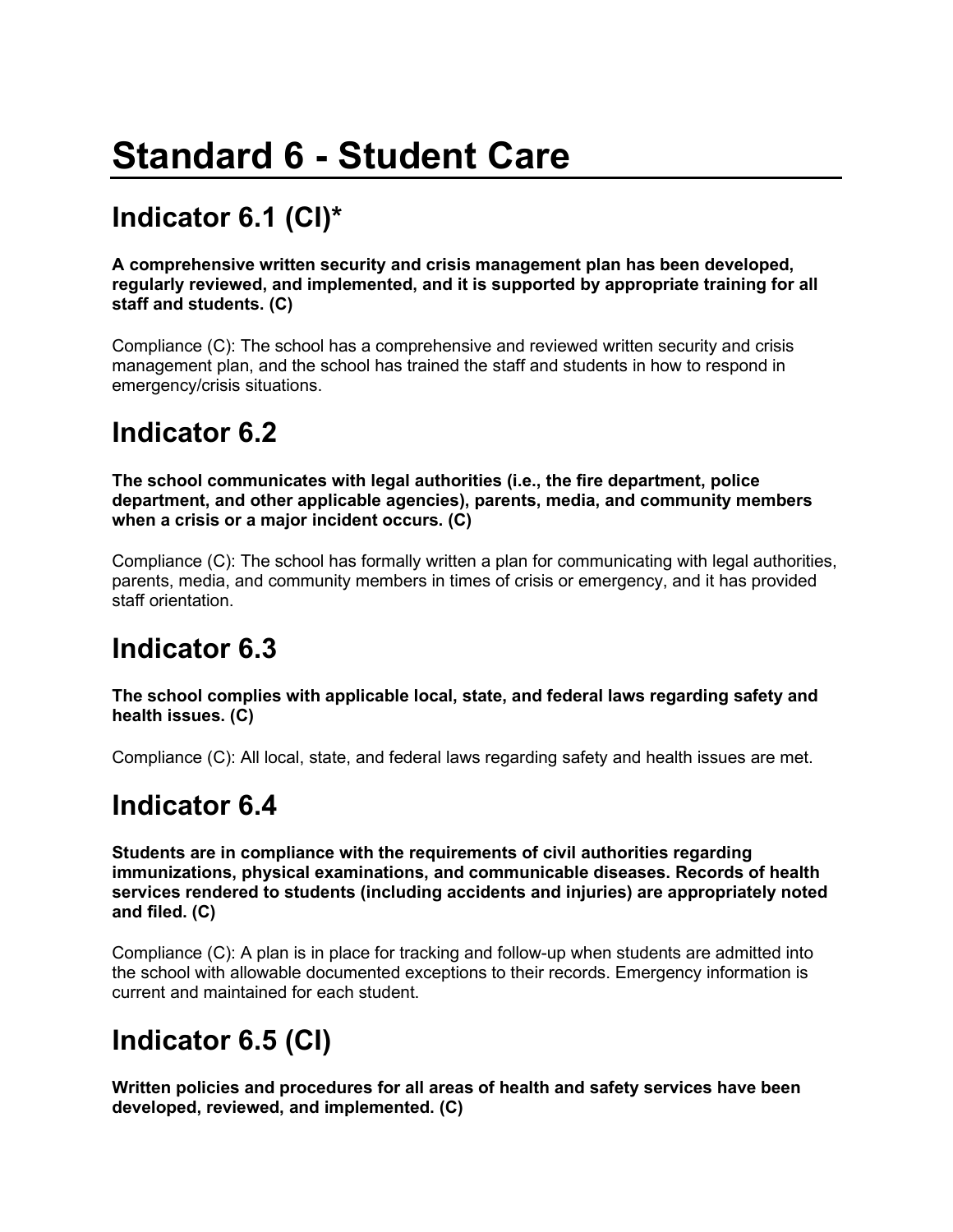Compliance (C): Written policies and procedures for all areas of health and safety services have been developed, reviewed, and implemented.

# **Indicator 6.6 (CI)**

**Biblically-based plans and procedures are developed that educate the school community regarding harassment, intimidation, and bullying. Students and families are educated on how to build biblically-based relationships, have caring interaction, and resolve conflicts with peers. (C)**

Compliance (C): Biblically-based plans and procedures are developed that educate the school community regarding harassment, intimidation, and bullying. They are consistently followed, and incidences are addressed as they occur. Students and families are educated on how to build biblically-based relationships, have caring interaction, and resolve conflicts with peers.

# **Indicator 6.7 (CI)\***

**The school has developed policies and procedures that promote child safety; define conduct expectations for staff and volunteers; and provide training for staff, volunteers, and students. Staff training includes legal reporting responsibilities in cases of alleged or suspected child abuse, neglect, or other areas in which reporting is mandated. (C)**

Compliance (C): The school has developed written policies that promote child safety. Policies are in alignment with all civil requirements regarding child abuse or neglect. Staff members and volunteers are trained in school expectations regarding conduct and in requirements related to reporting suspected child abuse or neglect.

### **Indicator 6.8**

**The school complies with local, state, and federal regulations regarding preparation, delivery, handling, and storage of food. The school provides a suitable and hygienic eating space for the staff and students. (C)**

Compliance (C): The school complies with local, state, and federal regulations regarding preparation, delivery, handling, and storage of food. The school provides a suitable and hygienic eating space for the staff and students.

### **Indicator 6.9**

#### **Meals and snacks offered by the school are based on sound nutritional standards. (C)**

Partial Compliance (PC): Nutritional standards have been reviewed, but they are inconsistently applied.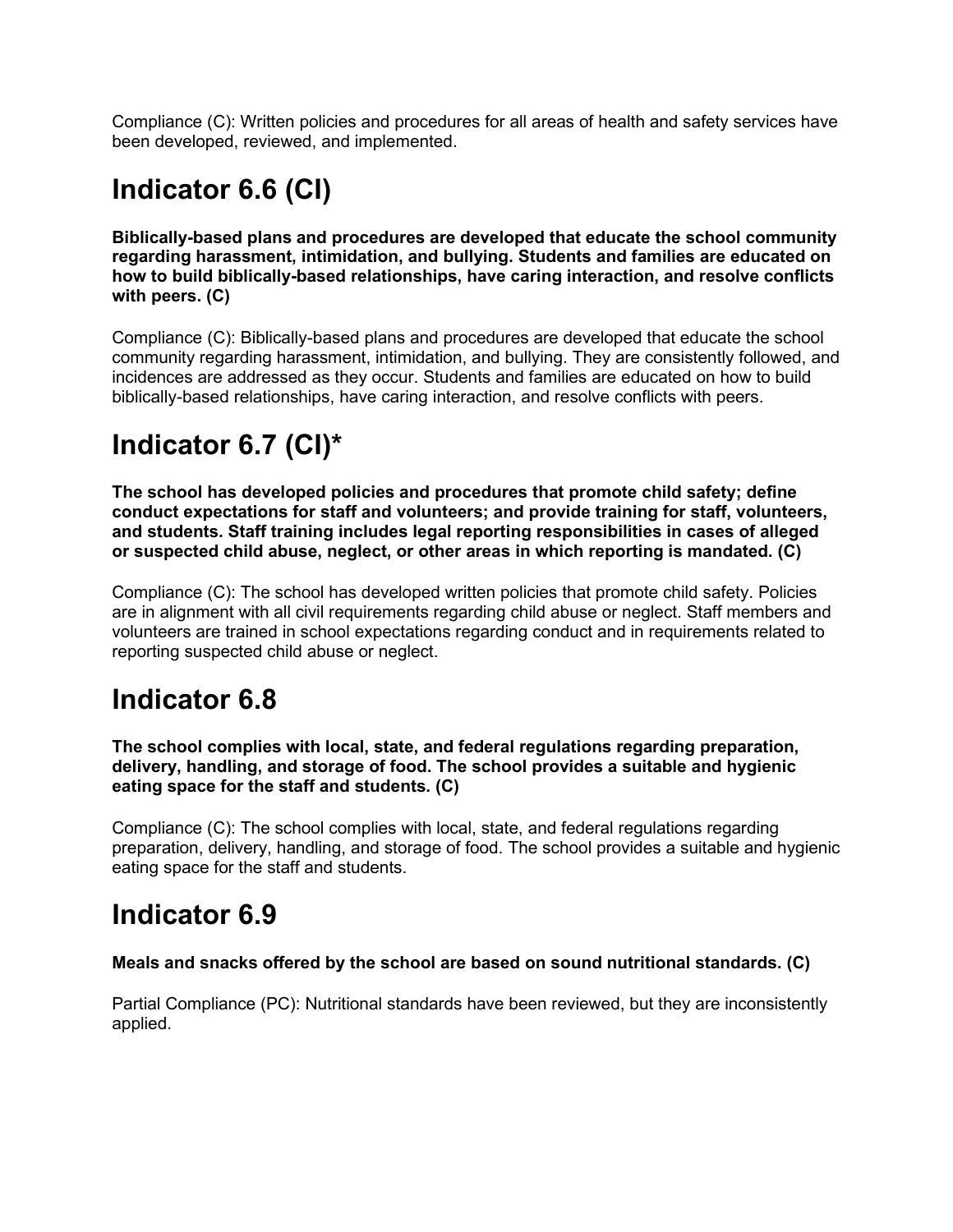# **Indicator 6.10 (CI)\***

**Required local, state, and federal legal standards for fire protection, sanitation, and transportation are met. (C)**

Compliance (C): Policies and practices that reflect the required local, state, and federal standards are in place. Observation and documentation confirm that these legal standards are followed.

### **Indicator 6.11**

**The school maintains the site, facilities, services, and equipment to provide an environment that is safe, secure, and orderly. (C)**

Compliance (C): Documented, regular maintenance and safety inspections are conducted, and deficiencies are corrected to ensure a safe and orderly environment.

# **Indicator 6.12 (CI)**

**The facilities are secure and suitable for the size of the school; the school environment is monitored and maintained to ensure it is conducive to the instruction and development of the whole child. (C)**

Compliance (C): Facilities are secure and of sufficient size and nature to provide quality instruction that is consistent with the goals of the school. Maintenance of facilities is consistent and of good quality, and it provides a good testimony to the community.

# **Indicator 6.13 (CI)**

**The recreation area/playground, common areas, and athletic areas are safe, age appropriate, and large enough for the number of students. (E/S)**

Compliance (C): Recreation areas, common areas, and athletic areas are safe and are large enough for the number of students that use them.

#### **Indicator 6.14**

**Facilities planning is in place to address future programs; enrollment changes; staff, facility, and technology needs; as well as future capital improvements. (C)**

Partial Compliance (PC): Limited facilities planning is occurring for future programs and staff, facility, and technology needs.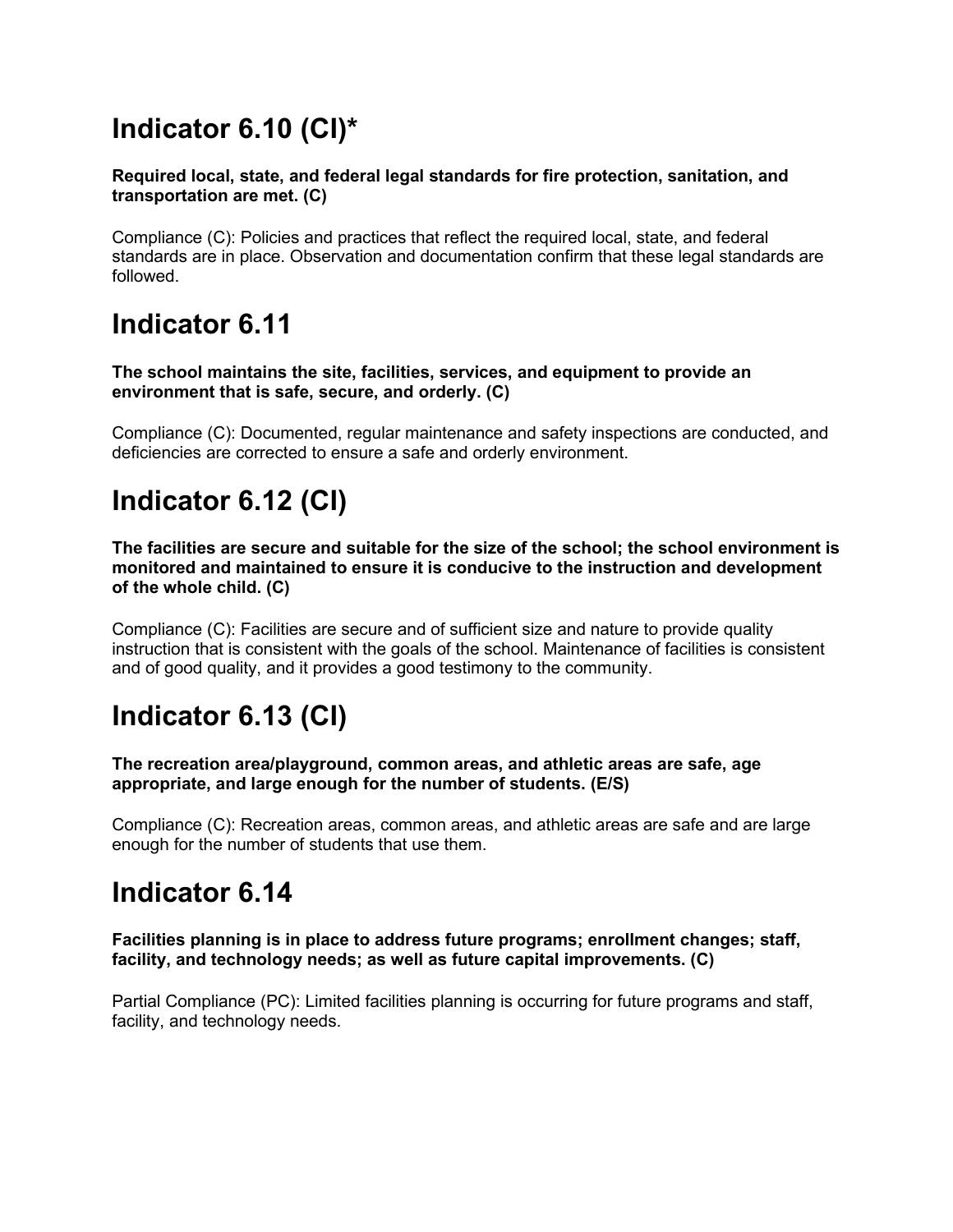### **Indicator 6.15**

#### **Vehicles and drivers used to transport students for all school activities follow the school's policies as well as government and insurance regulations. (C)**

Compliance (C): Written policies exist for vehicle use and driver qualifications. Vehicles meet government standards. Drivers are licensed at the appropriate levels. Adequate liability, vehicle, and property insurance policies are in place, and regulations are followed. OR the EE program does not utilize vehicles to transport children.

### **Indicator 6.16**

**Written policies and procedures are in place for routine safety inspections, service, and repair of school-owned vehicles and for reporting vehicle accidents—including communication with all constituents. (C)**

Compliance (C): Written policies and procedures are in place for routine safety inspections, servicing, and repair of school-owned vehicles. Policies for reporting vehicle accidents are explicit and followed. OR the EE program does not utilize vehicles to transport children.

# **Standard 6 Overview**

The school has a thorough collection of well-established and regularly reviewed policies and procedures dedicated to ensuring the wellbeing of the whole child. While overall facilities on the three campuses range in age from over 50 years to recent construction, the buildings and grounds are appropriate in size, furnishings, and space to meet the philosophy, mission, and vision for the number and age of students. Although each campus has a different and nuanced overall feel, all campuses provide a safe, healthy, and nurturing environment for teaching and learning. The Kaohsiung campus water supply is sufficient in the short-term, but management has long-term concerns regarding a safe and reliable water supply - especially during extended droughts. All stakeholders feel safe on campus, and safety procedures are not only documented but also executed and practiced to prevent all forms of abuse, bullying, or the presence of unwelcome guests.

A thorough crisis management plan is in place, and appropriate staff are regularly trained in plans, leading to a community well-prepared for emergency situations. Existing written security and crisis management plans are regularly reviewed and are known throughout all three campuses. Staff and students are trained in how to respond in emergency or crisis situations. Within the policies and procedures manuals are plans for communication with legal authorities, parents, media, and community members. Annual training is provided during staff orientation. A particular emphasis is placed on child safety and the prevention of abuse at all three campuses.

Personnel demonstrated thorough compliance with local and federal regulations regarding safety and health. The general managers and related staff members regularly meet with local government regulating agencies. While there is no common method for health records and storage for the three campuses, each individual campus has a plan in place for tracking and follow-up when students are admitted into the school, either through paper documents, PowerSchool, or Student Health Records Online (SNAP health portal). Emergency information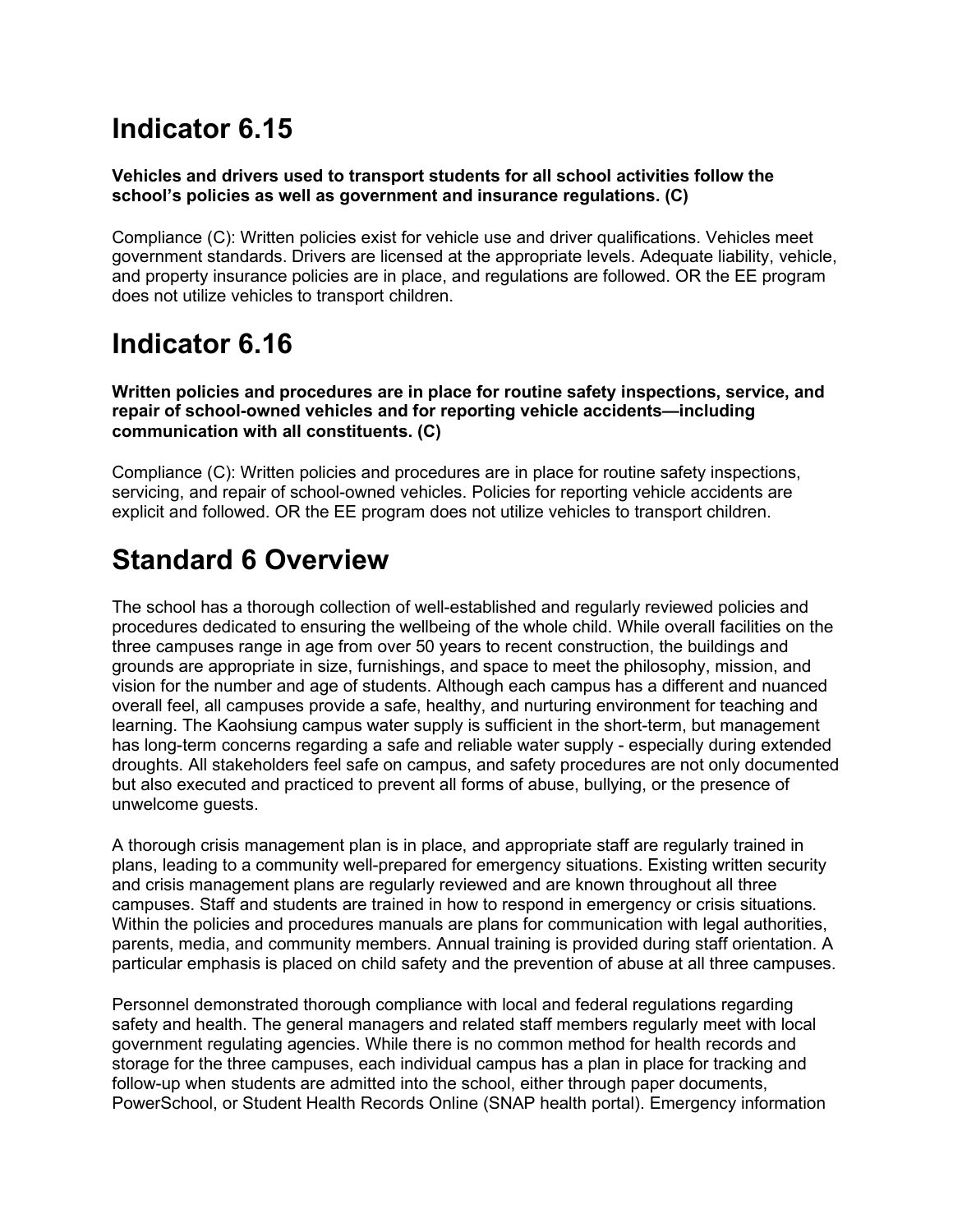is current and maintained at least annually. Thorough written policies and procedures are in place for all health and safety services, and they are reviewed regularly according to Board of Trustee policies. Biblically-based plans and procedures are in place for the school community regarding harassment, intimidation, and bullying. They are consistently followed in a timely manner. Students and families are educated to demonstrate caring interaction and to resolve conflict with their peers. Child safety is clearly prioritized and promoted at the school. Clear definitions of conduct for staff and volunteers are available, and training for stakeholders is required before being involved in school-related activities. Plans and policies align and meet, if not exceed, civil requirements regarding child abuse or neglect.

The three campuses fall under the same regulations regarding food preparation, delivery, handling, and storage of food and each uniquely comply with the regulations, which are few. The campuses each have a suitable and hygienic eating space for the staff and students. The Taipei and Kaohsiung campuses outsource their food services to vendors that are government certified. Food is prepared on campus using an outsourced vendor at Taichung. Meals and snacks offered by the school appear to be based on sound developmentally appropriate nutritional standards; however, written policies and procedures are not available.

Overall, the recreation areas/playgrounds, common areas, and athletic areas are safe, age appropriate, and large enough for the number of students. At Kaohsiung, these facilities are at capacity during pollution days or rain days when outdoor recess and outdoor activities are canceled. The Taipei and Taichung campuses are particularly well-suited in these areas. Lineof-sight supervision is available in these areas with few exceptions.

The school has demonstrated commitment to facilities planning as evidenced by the completion of the new Taipei campus and renovations to the Taichung campus. Facilities in Kaohsiung might not fully meet the needs of the students on campus, especially during pollution or rain days. There is limited updated documentation and evidence to demonstrate strategic planning that takes into consideration potential growth or reduction in the areas of enrollment, staffing and/or technology needs, and capital improvements. Capital funding is not addressed in the annual budget. The school improvement plan does not address long-term capital improvement projects.

The school has written policies and procedures in place for school-owned vehicles that transport students for all school activities, and those policies and procedures adhere to government regulations. The campuses have regularly scheduled safety inspections and plans in place for service and repair of school-owned vehicles. The crisis management plan includes communication protocols for accidents; however, evidence was not provided to demonstrate school plans for vehicle-related accidents.

#### **Commendations**

1. School leadership values safety and security on campus, and the school has a comprehensive security and crisis management plan resulting in stakeholders feeling holistically safe on the campus. (Indicator 6.1)

Security and crisis management plans have been developed, are implemented, and are regularly reviewed. All staff are appropriately trained. The Board of Trustees established proactive policies and procedures related to campus closures which led to a smooth transition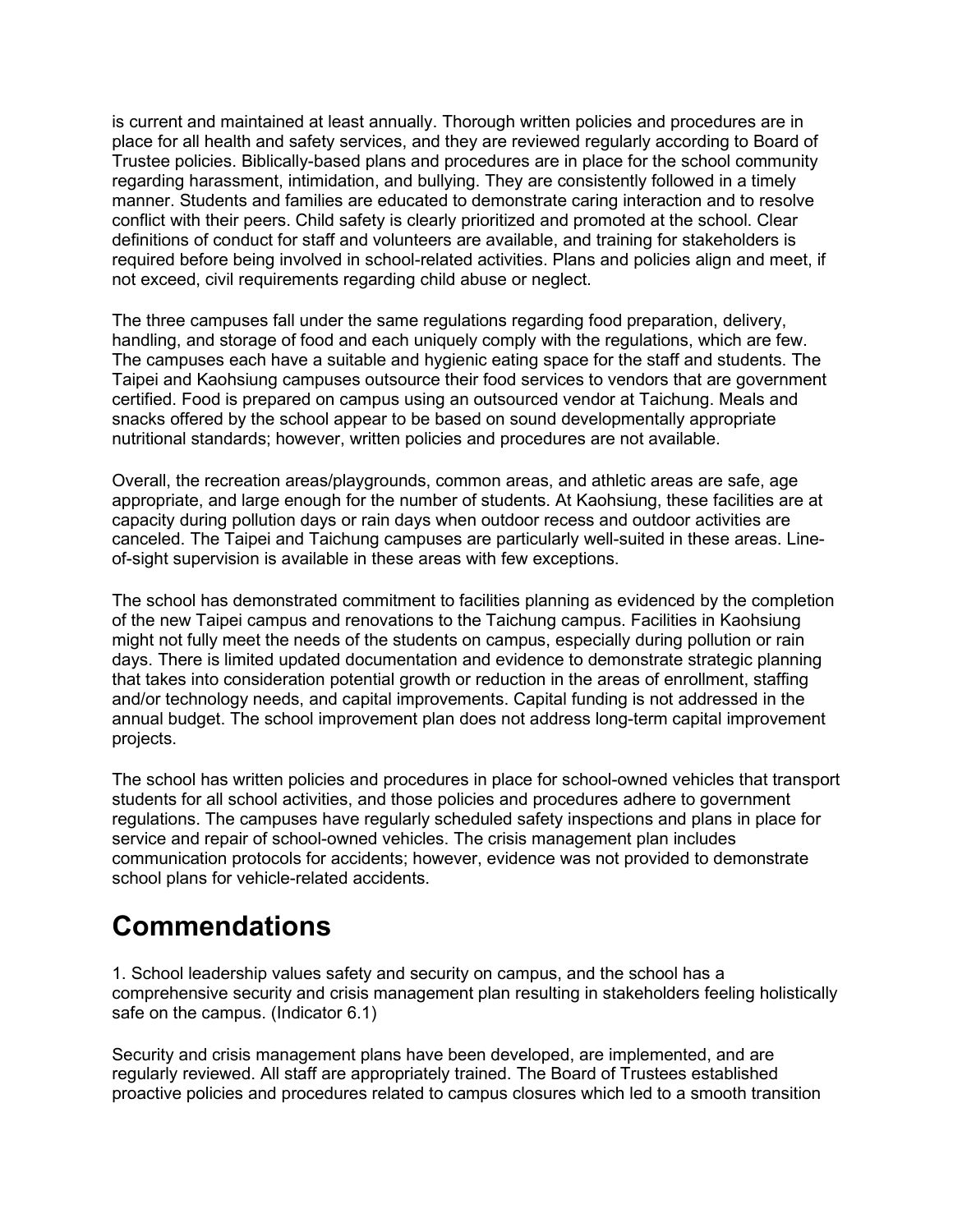during the pandemic to online school when it was necessary. Because students feel safe, they are comfortable taking risks through asking questions and communicating their needs for help and assistance with teachers and staff. Students are especially courageous in their learning. This type of safe environment stimulates learning and achievement. (crisis management plans; Procedures 454, 457, 465, and 5705; student and parent interviews)

**2. Written policies and procedures are in place, and all staff are annually trained in conduct expectations and reporting responsibilities as well as in identifying child abuse or neglect, resulting in a safe environment for students. (Indicator 6.7)**

**A well-implemented child safety program adds an additional safeguard for students on campus and off. School employees know their roles and responsibilities in preventing and reporting child abuse and they are committed to vigilant child safety and protection. There has been a recent emphasis on conduct related to social media. (training documentation; interviews with students, teaches, and parents; documentation of volunteers; procedure 5705, 465-467; Morrison child-safety website; advisory program guide)**

#### **Recommendations**

1. Develop, implement, and evaluate policies and procedures to ensure meals and snacks offered by the school are based on sound nutritional standards so families who elect to utilize on-campus food options verifiably know the meals and snacks are healthy, improving overall student health. (Indicator 6.9)

Taipei and Kaohsiung outsource their food services; Taichung utilizes a food service provider on campus. The school does not verify the nutritional value of meals beyond menu items from different food groups. The school does not post allergy warnings when serving food items that include peanuts, for example. (procedures manuals; facility tour; staff interviews; food menus)

2. Develop and implement policies and procedures for long-term facilities planning that includes an annual review of the strategic financial plan to ensure the school maintains sites that are safe, secure, and orderly. (Indicators 6.11, 6.14)

The Strategic Financial Plan was last reviewed in November 2018. The plan does not address the current needs of the school as major school improvement projects at the Taipei and Taichung campuses have been completed. There was no long-term planning in evidence related to Kaohsiung needs addressing the potential water shortages on campus or the development of facilities to support students during pollution or rain days (interviews with teachers and general managers; the Strategic Financial Plan; facility tours)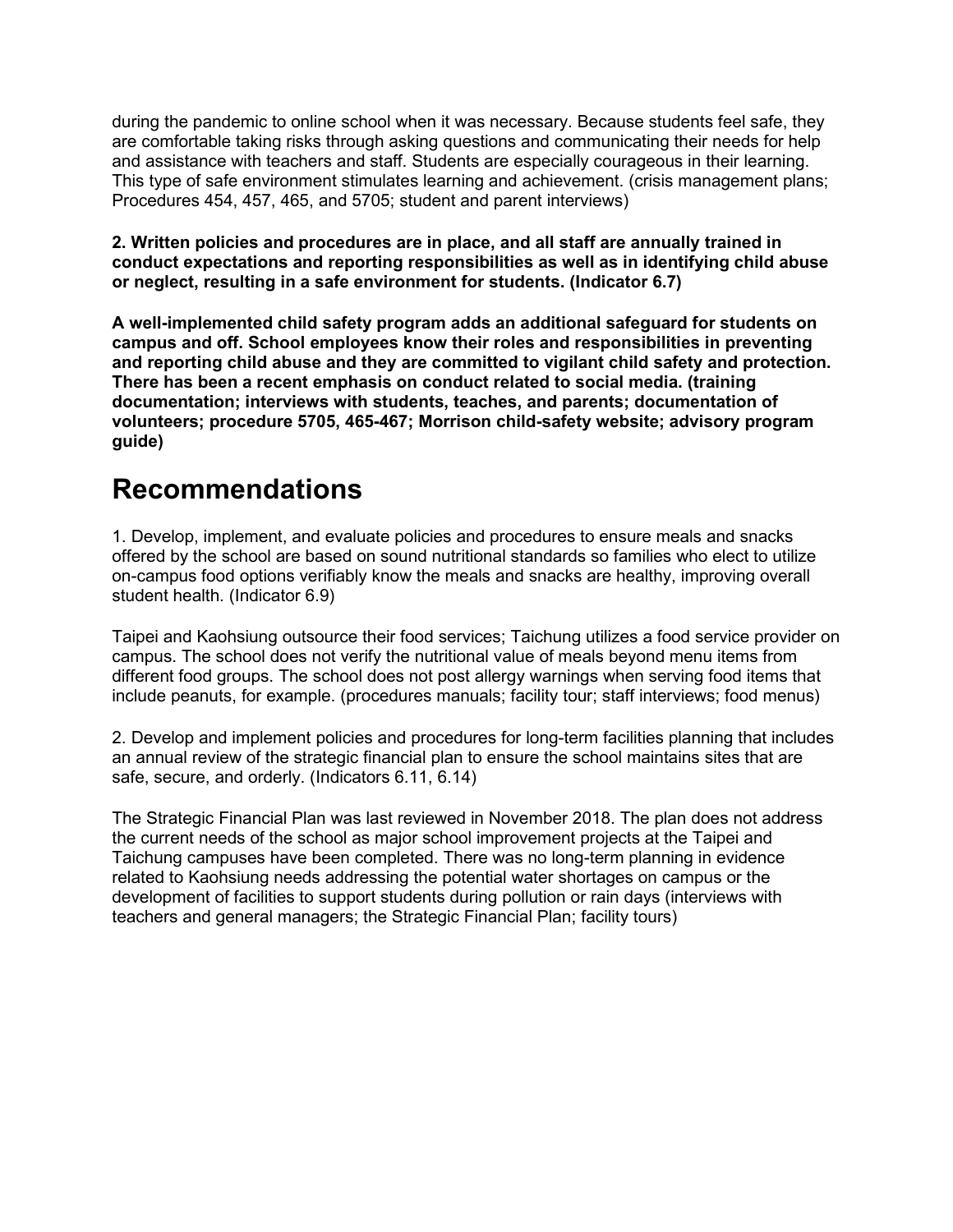# **Standard 7 - Character, Values, and Spiritual Formation of Students**

# **Indicator 7.1 (CI)**

**Schoolwide expected student outcomes include character development, acquisition of Christian values, and spiritual formation. (C)**

Compliance (C): Schoolwide expected student outcomes include character development, acquisition of Christian values, and spiritual formation. The outcomes are published in the school community.

#### **Indicator 7.2**

#### **Christlike respect, compassion, and caring for self and all others is taught and demonstrated by school personnel. (C)**

Exceeds Compliance (EC): Respect, compassion, and caring are clearly demonstrated by all school personnel as evidenced by the following: The school's assessment of the caring culture within the school community; An evident spirit of respect, compassion, and caring that is initiated and embraced by the students.

### **Indicator 7.3**

**Mentoring and discipleship experiences focus on spiritual formation, character development, and the instilling of Christian values. The school provides a structure whereby each student is known personally by at least one adult who can provide support for that student's spiritual formation. (E/S)**

Compliance (C): Students and teachers are trained in a mentoring and discipleship program focusing on spiritual formation, character development, and instilling Christian values. The school offers the following: Effective chapels and some small-group activities; Planned curricular, cocurricular, and extracurricular programs for spiritual formation, character development, and the instilling of Christian values. The school provides a structure whereby each student is known personally by at least one adult who can provide support for that student's spiritual formation.

# **Indicator 7.4 (CI)**

**Board, administration, faculty, staff, and student interactions reflect the attitude of Christ. Communication among them demonstrates sensitivity and responsiveness to the individual needs, interests, and temperaments of the students. (C)**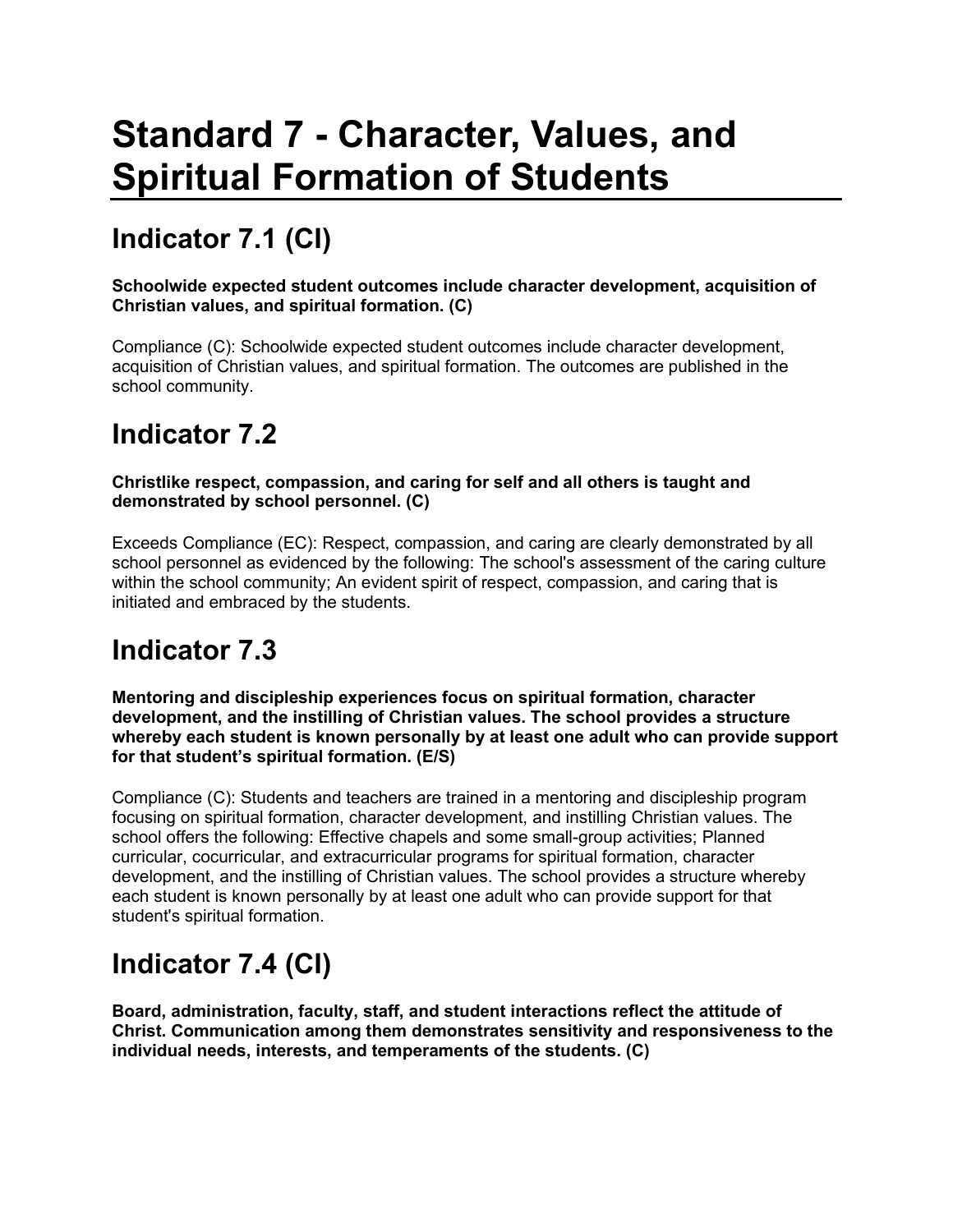Compliance (C): Board, administration, faculty, staff, and student interactions reflect the attitude of Christ. Communication among them clearly demonstrates sensitivity and responsiveness to the individual needs, interests, and temperaments of the students.

#### **Indicator 7.5**

#### **All aspects of the school and its instructional program reflect developmentally appropriate application of a biblical worldview and Christlike character and values. (C)**

Partial Compliance (PC): Application of a biblical worldview and Christlike character appears in the written curriculum but may not be consistently developed, and it may be correlation rather than integration at times. These concepts are taught throughout the grades but may lack a developmental approach in some areas. Training for staff is minimal.

### **Indicator 7.6**

**Age-appropriate opportunities for service and missions, including compassionate outreach to the poor, needy, or vulnerable, are provided as a means of spiritual growth and formation. (C)**

Compliance (C): There are multiple age-appropriate opportunities for service and missions, including compassionate outreach to the poor, needy, or vulnerable, and these are provided as a means of spiritual growth and formation. The school has a reputation and testimony of Christian service to others.

### **Indicator 7.7**

**Active participation in a local Christian church community is required of the faculty and emphasized within the school's philosophy and goals. (C)**

Compliance (C): Active participation in a local Christian church community is required of the faculty and emphasized with students and parents.

#### **Indicator 7.8**

**Assessment of the spiritual development of students is intentionally included in the ongoing evaluation of the school's effectiveness in formally measuring its schoolwide expected student outcomes. (E/S)**

Compliance (C): Assessment of the spiritual development of students is intentionally included in the ongoing evaluation of the school's effectiveness. Assessment of schoolwide outcomes is organized and intentional.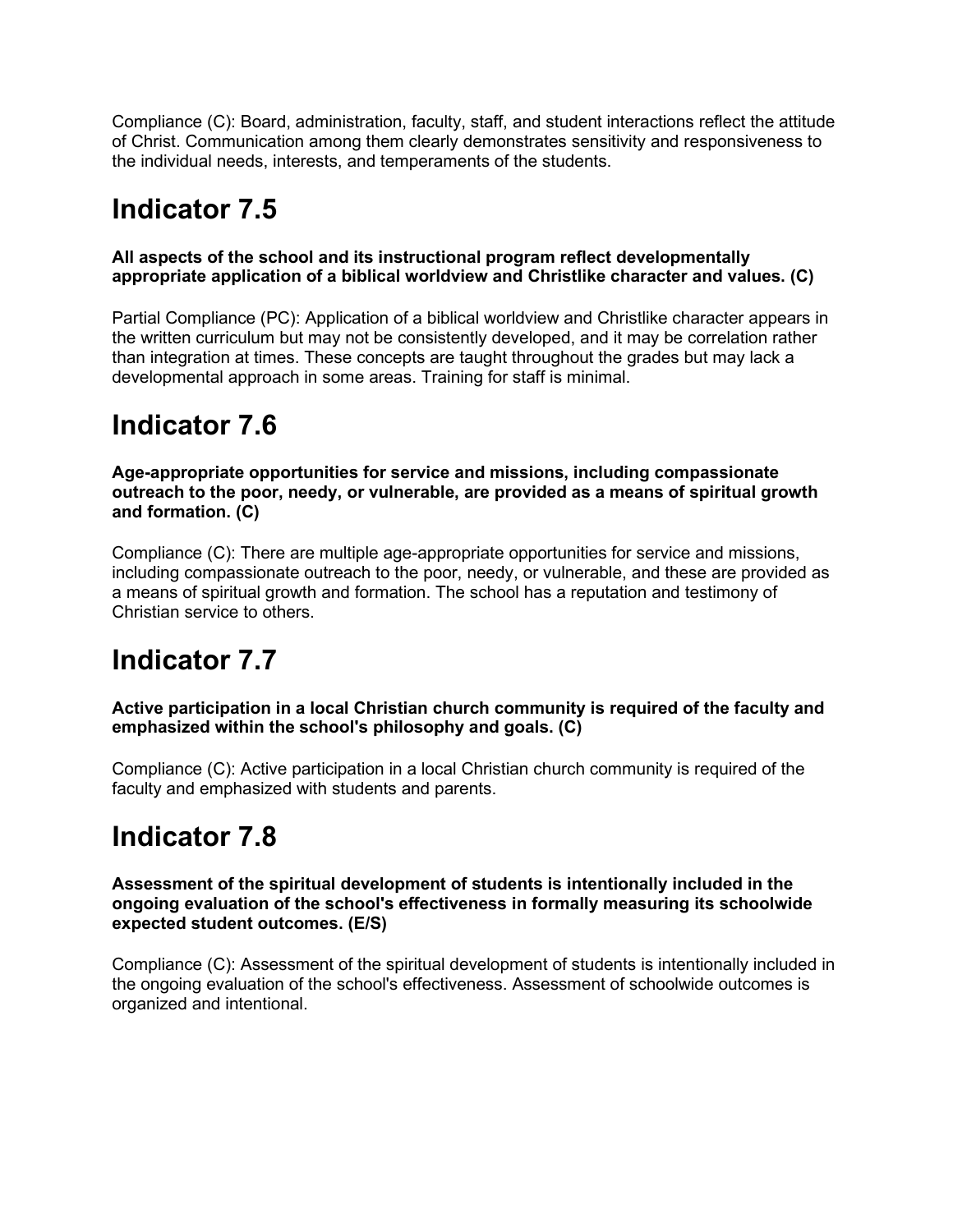#### **Standard 7 Overview**

Morrison Academy is committed to providing a school program centered on Christ in order to develop Christlike character and a biblical worldview in students. The Vision For Our Learners (VFOLs) expected student outcomes are woven throughout the school to varying degrees at each campus and are evident in the written curriculum. The school systematically assesses the VFOL Christ-follower and the spiritual development of students in 6th-12th grade through a fall survey and by administering the Global Student Assessment (GSA) in the second and fourth quarters. Other VFOLs are minimally assessed at the secondary level, and little or no evidence was made available to the team of intentional assessment at the elementary level of the nonacademic VFOLs (Christ-follower, Moral and Ethical Citizen, and Wise and Responsible Steward). VFOL data is currently collected and reviewed following the School-wide Appraisal Process and is made available to teachers and staff.

Staff have a personal commitment to follow Christ which they live out in their daily interactions: respect, compassion and caring are demonstrated by school personnel as they interact with colleagues, students, and parents. Parents identify the caring staff and Christian environment as two of the top reasons they chose Morrison for their children. Teachers seek to foster character development and spiritual formation in their students. To do this, teachers and staff are expected to participate in an organized Protestant church. Morrison staff were asked to complete a survey indicating their church involvement; the visiting team understood that followup and support were provided to those struggling in the area of church attendance.

Morrison provides resources to support programs, activities, and experiences that focus on the character, values, and spiritual formation of its students. Each campus has a chaplain and an advisory coordinator for middle and high school. The chapel program is a part of the weekly school schedule while other activities such as youth groups and retreats are optional. The chaplains collaborate together to provide system-wide activities such as the spiritual emphasis day conducted on each campus this year. A major recommendation in the previous accreditation cycle was to "enhance Morrison's mentorship culture to intentionally connect each student with a godly mentor to impact key areas of their life." In response, Morrison has established an advisory program at the middle and high school levels. The advisory program connects staff with small groups of students, consists of regular group and individual meetings, and covers a number of topics pertaining to student social, emotional, academic, and spiritual growth. While the school desires to strengthen this program, especially in regard to training, students overwhelmingly expressed a love and appreciation for the advisory program, with many stating it was their favorite part of their week.

All aspects of the school and its instructional program clearly reflect Morrison's desire to integrate a biblical worldview throughout. Biblical worldview integration training is ongoing and tailored for each campus. Review of provided evidence reveals biblical worldview integration is incomplete in the written curriculum.

Christian service learning is one of the hallmarks of the Bible curriculum K-12, but it is during the middle school years when this strand is specifically targeted. Great thought has been put into developing the rationale, purpose, and framework of Christian service learning. A number of opportunities for student service are interwoven throughout the middle and high school curriculum, and students identify these trips as very impactful in their spiritual growth. Elementary students participate in appropriate forms of service such as raising funds to support local ministries.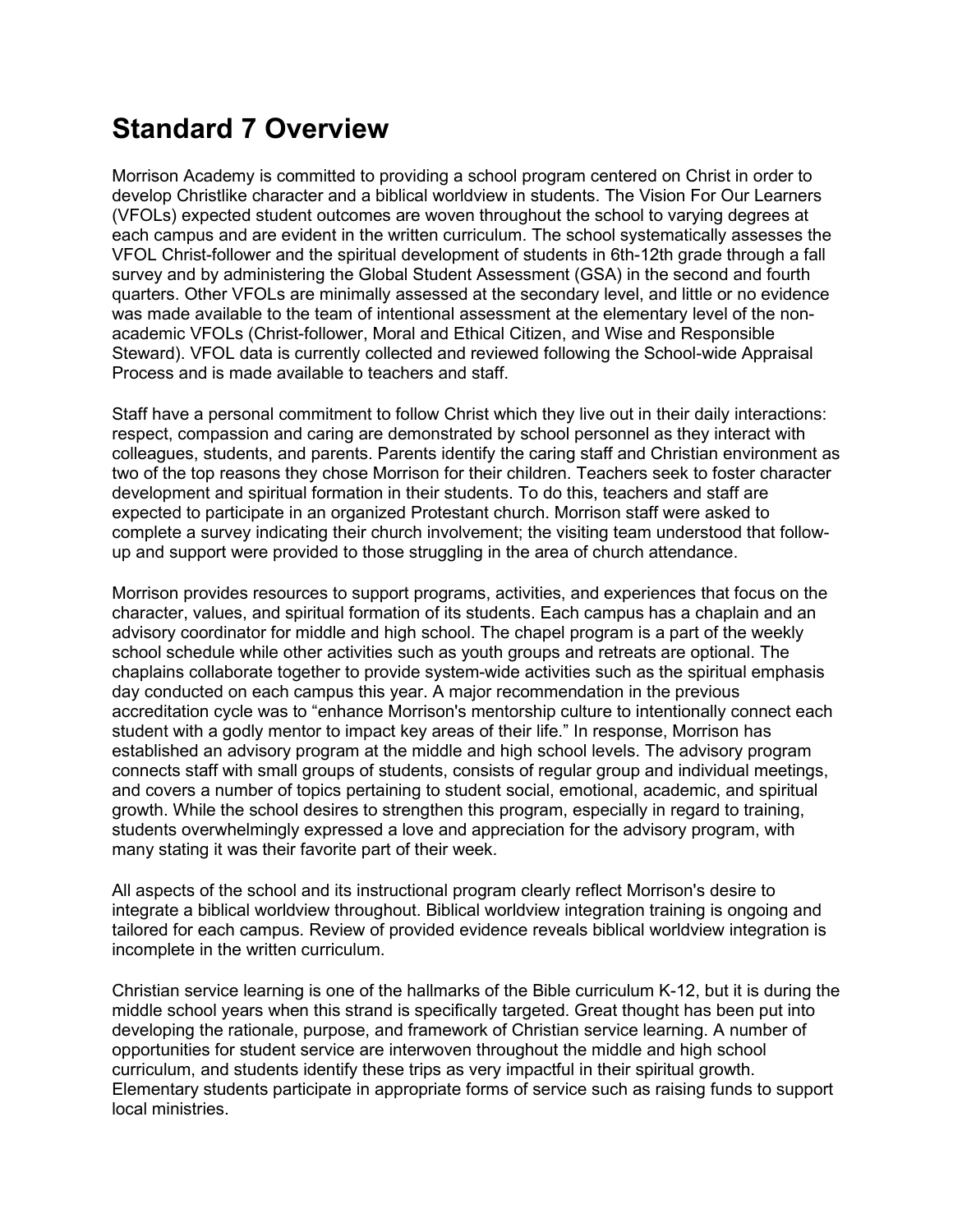Both the self-study and interviews with staff identified some concerns with the accuracy of the collected spiritual formation data and indicated there may be a discrepancy in what the collected data indicate in relation to what actually is. During the 2019-2020 school year, the Spiritual Formation Task Force was created. As a part of its work, the task force has defined spiritual formation, developed a spiritual formation framework, and discussed and explored a number of topics including spiritual formation support for elementary students, other data collection methods, and biblical integration throughout the whole school program. Though some individuals interviewed by the team are concerned about the spiritual climate of the school, they also report concerns that the solution will be another program rather than improving existing programs. During interviews, staff expressed that their greatest hope is for the lives of Morrison students to be transformed through faith in Jesus.

### **Commendations**

**1. Morrison faculty are caring and compassionate towards their students and colleagues, resulting in a nurturing learning environment where students feel safe, listened to, and respected. (Indicators 7.2, 7.3)**

**Parents and students consistently say what they like best about Morrison is the caring faculty. Students repeatedly state that their teachers are available for questions and are willing to support them. (fall survey 2020-21, interviews with faculty, parents, and students)**

2. The advisory program connects students to a staff member and a small group of peers where they can learn about important life skills, be discipled, seek advice, and be encouraged in their academic studies. (Indicator 7.3)

Morrison has established an advisory program in middle and high school that provides a structure in which each student is known personally by at least one adult from whom they can seek guidance and support. Advisory is identified by a number of students as playing an important role in their spiritual development. (fall survey 2020-2021, parent and student interviews)

#### **Recommendations**

1. Provide biblical worldview integration training to support teachers toward more natural, unforced biblical worldview application and integration of Christ-like character in the curriculum and throughout all school activities. (Indicator 7.5)

While Morrison already provides some training in biblical integration, the self-study and interviews with teachers and staff indicate that there is need for further development in this area. Morrison's vision, mission, philosophy, and Christian heritage are a strong foundation on which it can build to provide ongoing training for teachers that equip them to establish classroom procedures, management plans, units/lessons, and extra-curricular activities that point students to Christ. (self-study; staff interviews)

**2**. **Create and implement a thorough assessment and analysis plan that enhances current practices in order to measure student progress on the non-academic student expected**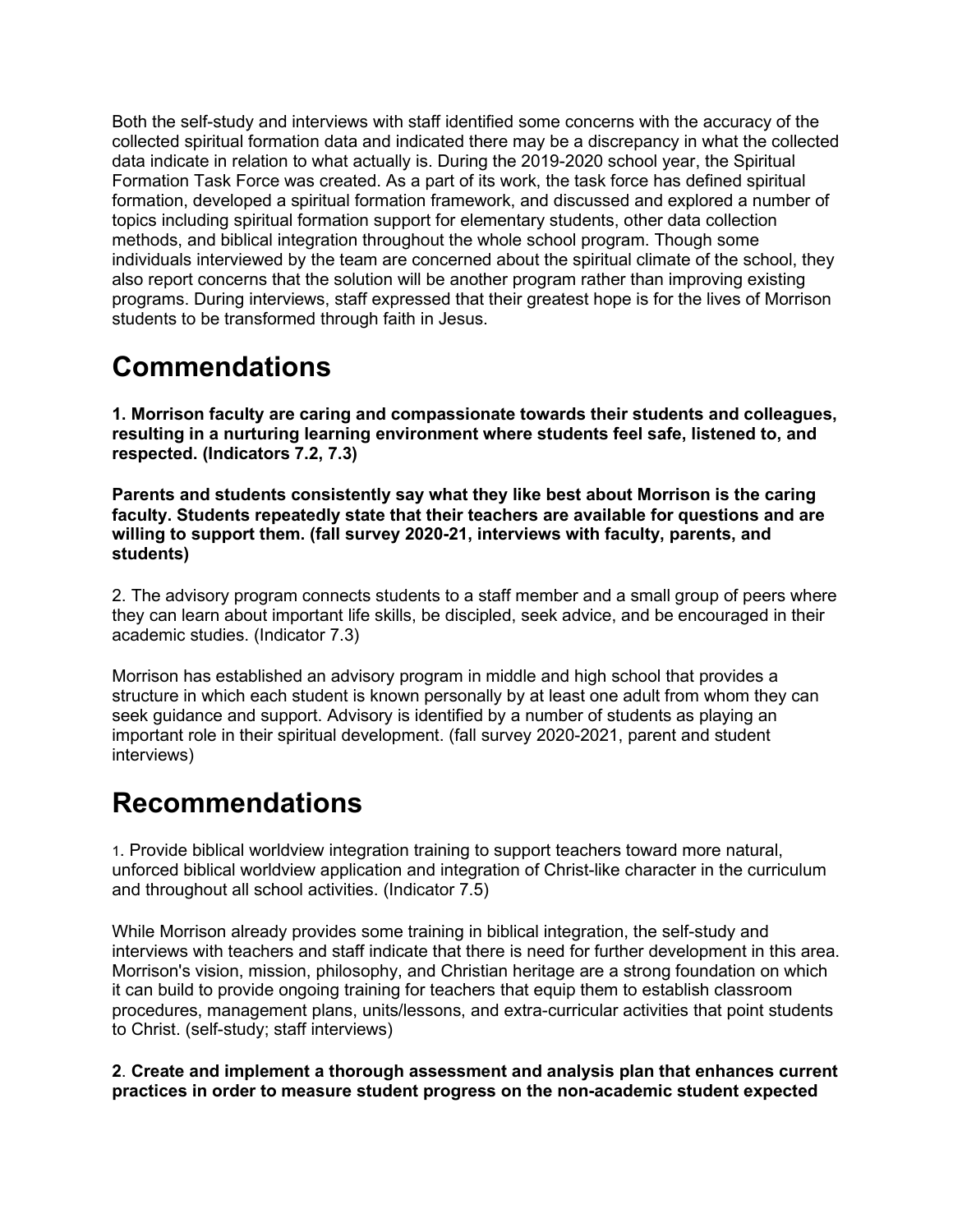**outcomes (VFOLs: Christ Follower, Moral and Ethical Citizen, and Wise and Responsible Stewards). (Indicator 7.1)**

**Some VFOL data are collected from fifth - twelfth grade students. An emphasis is placed on collecting data related to the VFOL Christ follower. The team found evidence of only a few data pieces collected for the other VFOLs and did not find evidence that VFOL assessment occurs in kindergarten through fourth grade. Strengthening and extending the assessment and data analysis plan for the non-academic VFOLs for grades five through 12 and for elementary students will provide the school with a more comprehensive picture of how students are progressing in these areas and can be used to strengthen the entire school program. (self-study; interviews with staff; School-Wide Appraisal Procedure; surveys)**

#### **Adherence to the Standard**

C (Compliant)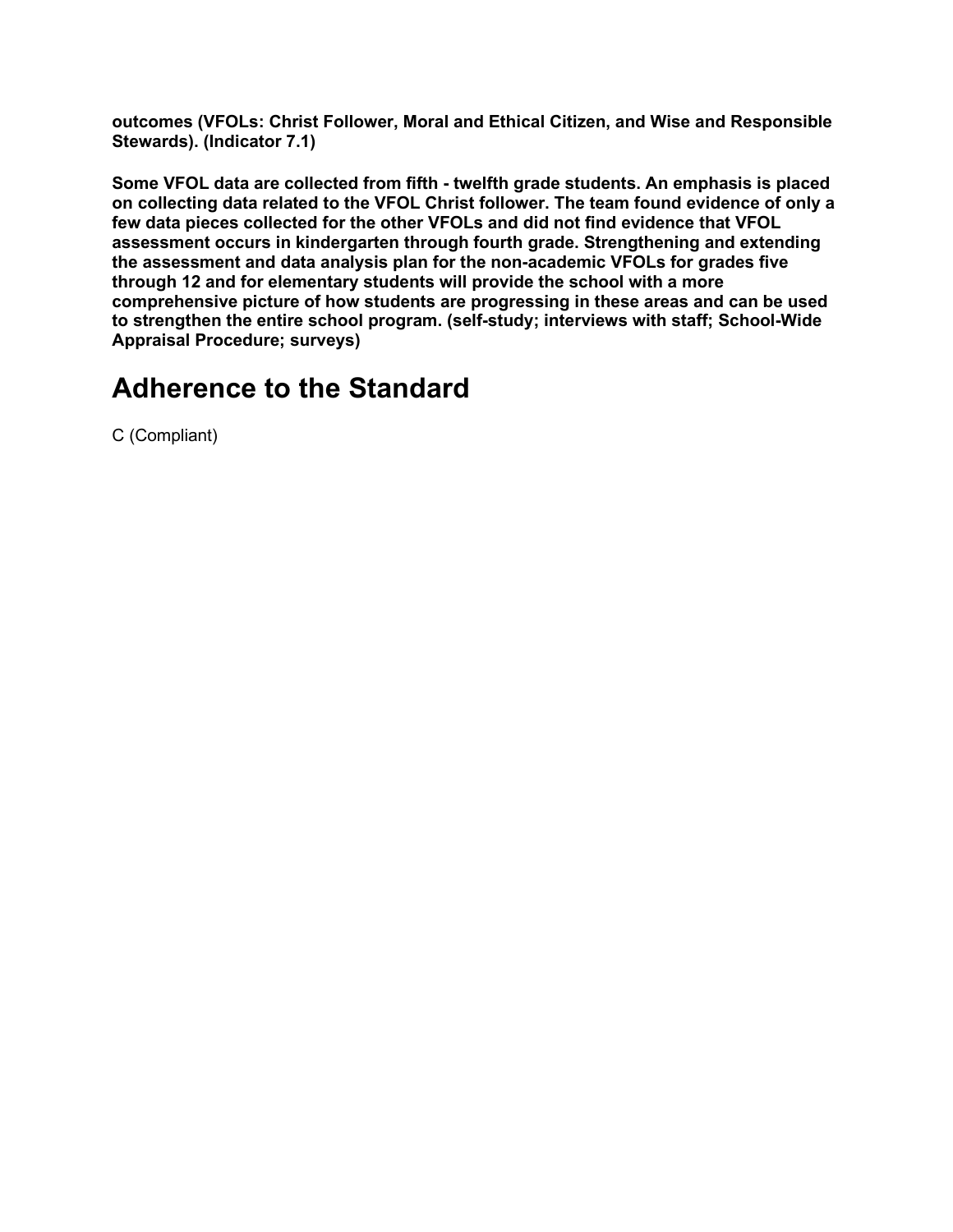# **Standard 8 - School Improvement**

# **Indicator 8.1 (CI)**

#### **The school improvement plan is developed by utilizing a variety of organizational, achievement, and survey data and input from all stakeholder groups. (C)**

Compliance (C): The CSIP has been developed using a variety of data sources, such as surveys with strong input from all stakeholder groups. Analysis of the data has been thorough, and there is clarity about what the priorities are for school improvement. The school annually updates the CSIP with current achievement data and stakeholder input.

#### **Indicator 8.2**

**The CSIP reflects the fulfillment of the philosophy, mission, and vision of the school and the attainment of schoolwide academic and non-academic expected student outcomes and school effectiveness. (C)**

Compliance (C): The CSIP reflects the fulfillment of the philosophy, mission, and vision of the school and the academic and non-academic achievement of schoolwide expected student outcomes, including academics, character, service, relationships, or other categories of outcomes.

#### **Indicator 8.3**

**The planning process is organizationally comprehensive and establishes goals and priorities for development. (C)**

Exceeds Compliance (EC): The planning process is organizationally thorough and comprehensive. Specific goals that are measurable and achievable have been developed.

#### **Indicator 8.4**

#### **Each action item in the improvement plan addresses the fiscal, personnel, resources, and time implications for implementation. (C)**

Exceeds Compliance (EC): The CSIP action items address the fiscal, personnel, resources, and time implications for implementation. Each item is given a priority basis for use of resources, and progress is documented and available for review by the staff and stakeholders.

#### **Indicator 8.5**

The school evaluates and documents the effectiveness and impact of its improvement plan and regularly communicates the results to all stakeholders. (C)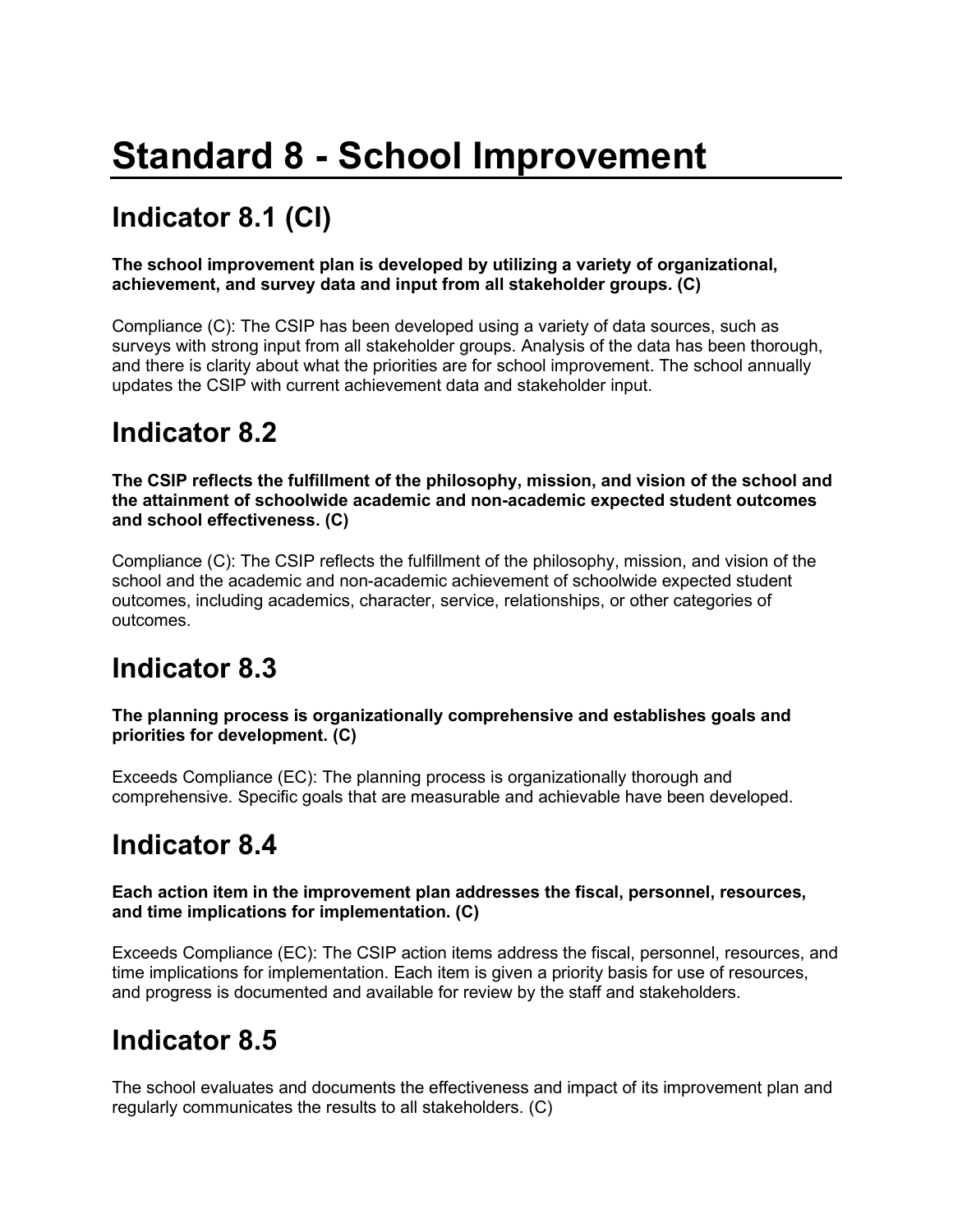Compliance (C): The school evaluates and documents the effectiveness and impact of its CSIP. The plans and the progress are communicated to all stakeholders.

#### **Standard 8 Overview**

Morrison Academy's Continuous School Improvement Plan (CSIP) is developed through the use of data and input from all stakeholder groups. Discussions with the System Administrative Council (SAC) revealed this group meets twice a year to discuss School Improvement Plan (SIP) strategies. The SAC Summit held at the beginning of each academic year is a time for the senior leaders to design strategies for the upcoming school year. This group meets again at the end of each year to determine the extent to which each goal has been achieved. A SIP tracking sheet was examined by the visiting team and is made available on the school website. This tracking sheet revealed levels of achievement for annual objectives including a legend depicting items as completed, in progress, or postponed until the next academic year. While this chart provided a clear indication of the status of annual action items, the visiting team did not observe rationale or follow up of incomplete or in progress tasks, nor how the reviewed findings are used to modify school policies or procedures.

Morrison Academy has administrative procedures outlined in the schoolwide Policies and Procedures Manual for the School-Wide Appraisal Process, school improvement plan, and accreditation. These policies and procedures outline how the SIP is informed by the school's position statements, strategic plan and board annual goals, and in turn how the SIP informs SAC and staff goals.

Accreditation reports and certificates can be found directly on the school's website. Although data-driven planning is part of the procedures outlined in the Morrison Procedures Manual, the degree to which these data are analyzed to inform planning was not evidenced in materials available to the visiting team.

The visiting team learned that the SIP has been intentionally designed to meet the needs of all three campuses. The SIP reflects the philosophy, mission, and vision of the school as well as the academic and non-academic achievement of schoolwide expected student outcomes. Combined input from all three Morrison campuses was gathered through cross campus teams formed around each standard. These teams included representation from parents and students where appropriate. The purposeful cross campus subcommittees provided for a wider shared understanding of schoolwide strengths and areas for growth. While the priorities and progress may vary at the different campuses, the visiting team understood the SIP is an overriding plan for all three campuses that focuses on the common areas for overall school improvement. Town hall meetings at each campus were used to gather further input, and this was evidenced through various documents presented during the visit. As was confirmed through discussions of a select group of parents, the Parent Advisory Committee was engaged for feedback on future goals. Evidence of improved student achievement in academic and non-academic areas as a result of implementation of the CSIP was not evidenced.

Evidence for this standard revealed the work of the steering committee and SAC in drafting a SIP for 2021-2027. Three broad goals have been identified: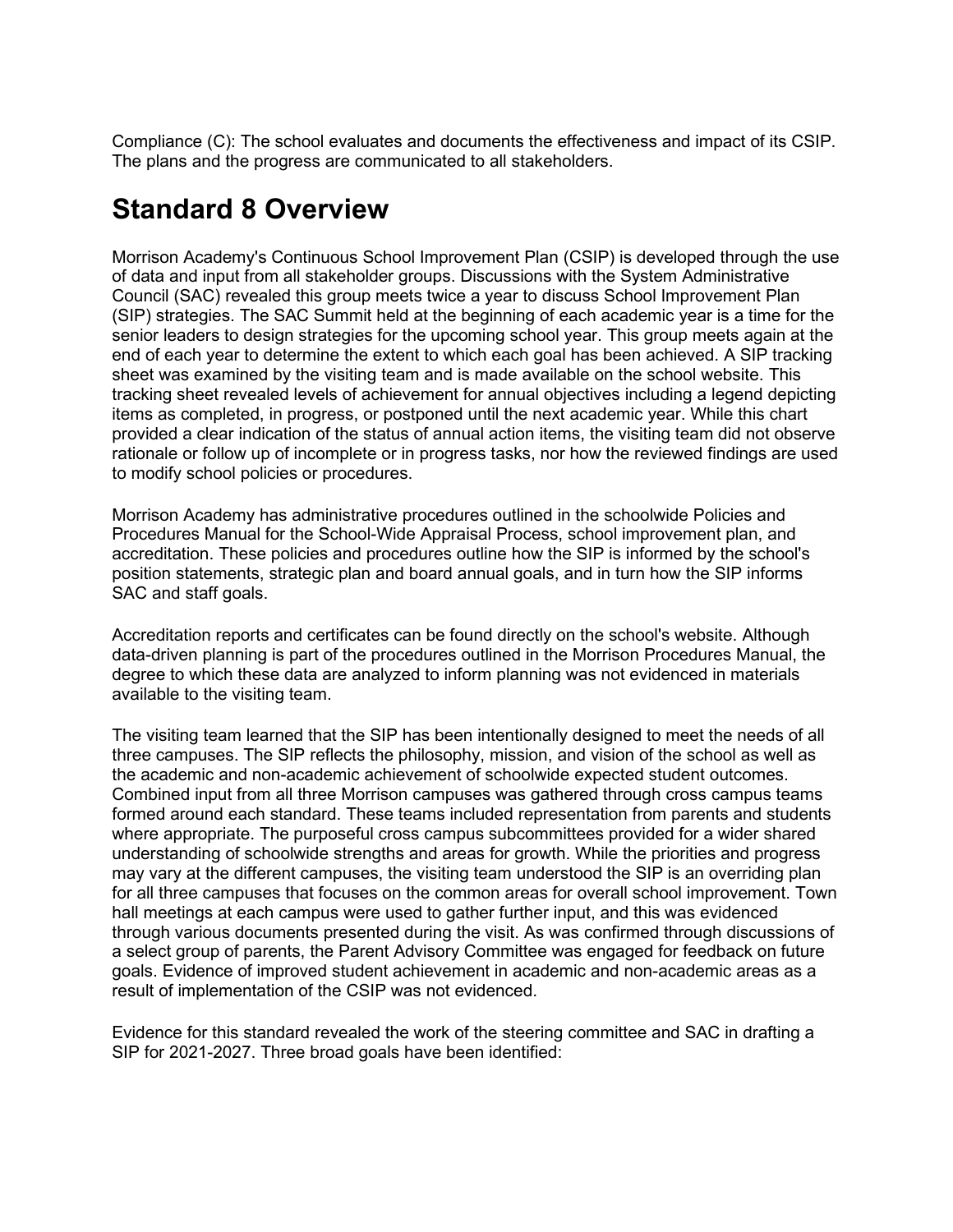- 1. Foster a culture of Christ-centered instruction and spiritual formation that embraces God's ongoing work.
- 2. Strengthen opportunities for robust two-way communication among all stakeholders.
- 3. Analyze learning data to inform instruction and drive school improvement efforts.

Discussions with SAC and other stakeholder groups revealed the SIP planning process is organizationally thorough and comprehensive. Specific, measurable, and achievable goals have been developed; however, these are not always articulated in a way that defines the impact on student learning or the systems that support students. Review of the SIP for 2021-2027 revealed articulated actions for year 1 (2021-2022), but nothing beyond that. In addition, the evidence of progress for the established goals focused on tangible pieces of evidence such as documentation and survey data as opposed to measures of impact for each of the objectives for student achievement.

Morrison Academy has ample evidence related to the SIP, the majority of which is published directly on the school website. Review of the SIP for 2018-2021 as well as the draft for 2021- 2027 clearly revealed action items that generally addressed fiscal, personnel, resource, and time implications. The majority of these items were listed in general terms such as "time," "opportunities," or "finances for PL." Lack of details in these areas made it difficult for the visiting team to verify concise planning, including the realization of the implications of each action item, and the priority for resources.

### **Commendations**

1. The continuous school improvement plan is developed with wide stakeholder input, and comprehensively represents schoolwide goals that drive overall school improvement. (Indicator 8.3)

Discussions with various stakeholders throughout the visit confirmed wide stakeholder involvement across all three Morrison campuses. (interviews with steering committee, faculty, parents, students; feedback on 2021-2017 SIP goals; 2021-27 School Improvement Plan)

2. The continuous school improvement plan and annual follow-up are well communicated through the school website, allowing for transparency in the school's long-term and annual goals and the achievement of each strategy. (Indicator 8.5)

Review of the school's website revealed clearly organized information including the school improvement plan, accreditation annual reports, report archives, SIP goals, mid-term progress review, and the self-study report. There is transparent and deep information available for the whole school community and beyond. (website; interviews with faculty and parents)

#### **Recommendations**

**1. Implement structures to ensure the School Improvement Plan (SIP) is data-based and focused on improved student achievement in all academic and non-academic areas in order to enhance the learning of all students. (Indicator 8.2)**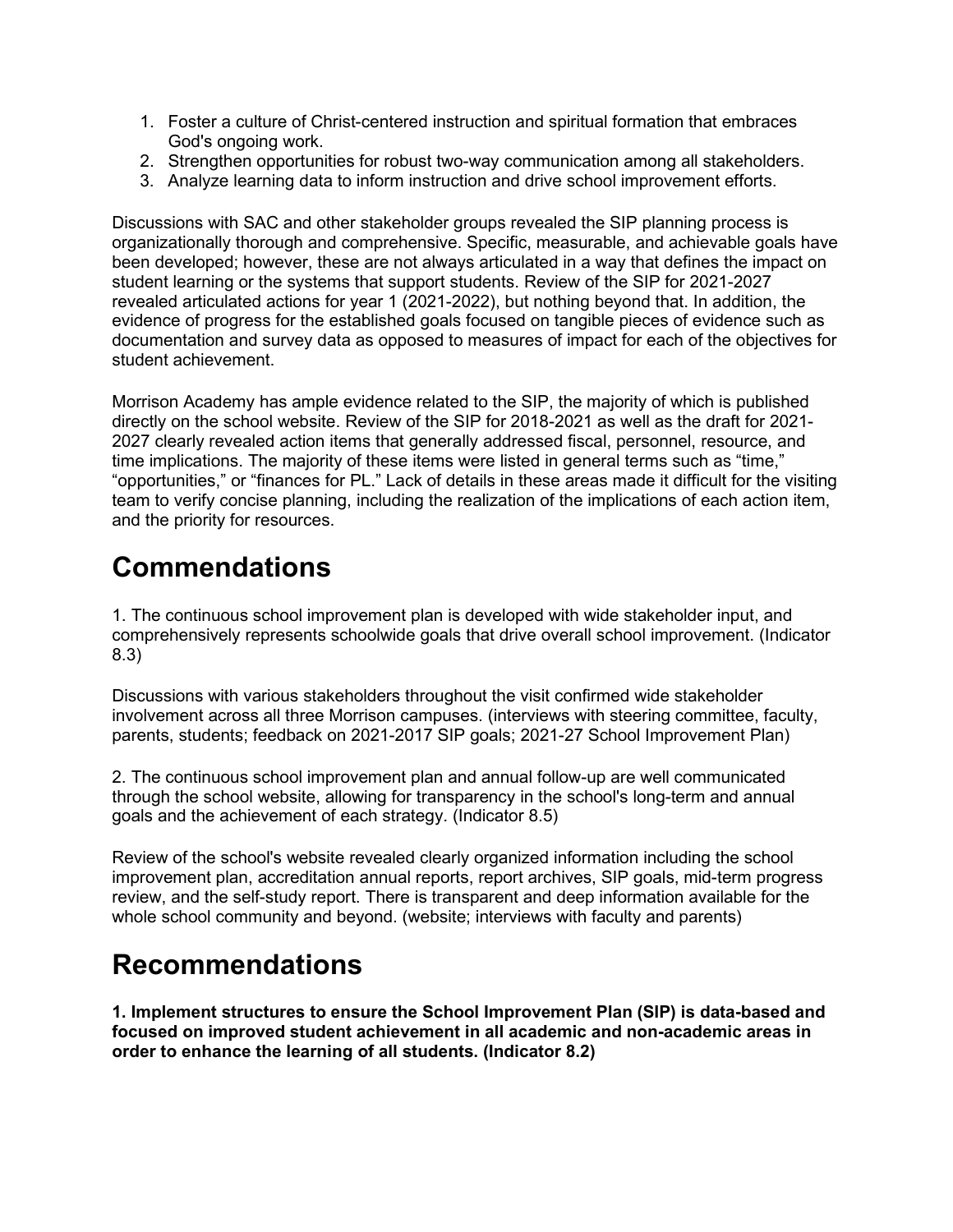**While the visiting team reviewed ample amounts of data, the degree to which these data have been analyzed to inform the SIP was not clear nor evidenced. This is important to inform all areas of student learning and non-academic programming. (SIP 2015-2021, SIP 2021-2027)**

2. Implement a robust system to review and report on annual strategies from the SIP in order to further engage stakeholders in the progress of the school in relation to each action step. (Indicator 8.5)

While the visiting team did observe indications of actions being completed, in progress, or postponed until next year, rationale for these determinations was not found. As well, there was no evidence of how or when in progress or postponed actions are addressed. (SIP, SIP 2015- 2021 tracking chart)

#### **Adherence to the Standard**

C (Compliant)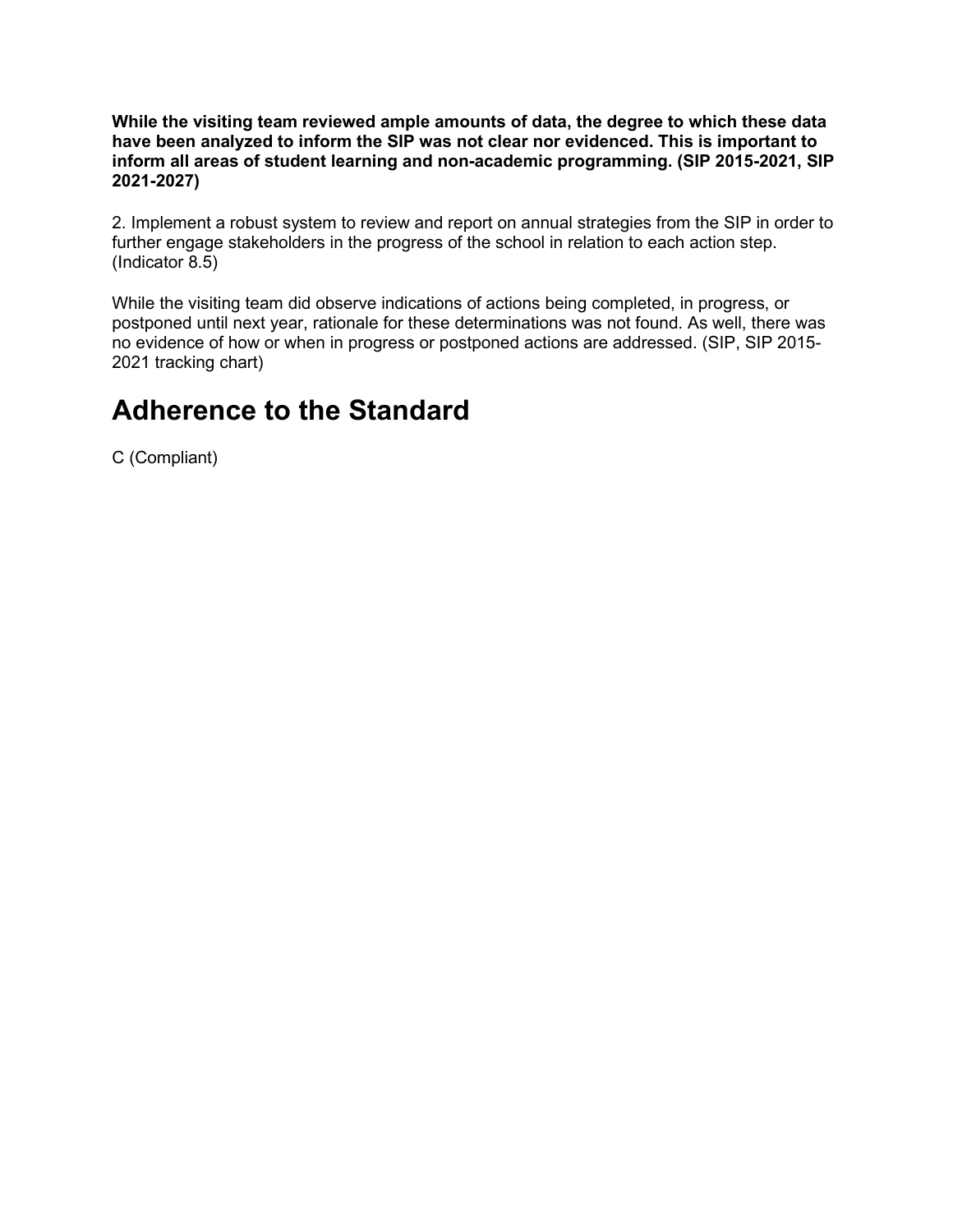# **Major Commendations**

# **Major Commendation # 1**

**Morrison faculty are caring and compassionate towards their students and colleagues; they have created a nurturing environment where students feel safe, listened to, and respected. (Indicators 7.2, 7.3)**

Parents and students consistently say what they like best about Morrison is the caring faculty. Students repeatedly state that their teachers are available for questions and willing to support them. (fall survey 2020-21; interviews with faculty, parents, and students).

# **Major Commendation # 2**

**A strong commitment to safety and security on campus is managed through comprehensive policies, procedures, training, and practices in security, crisis management, and child protection which ensures the safety and protection of all Morrison Academy students. (Indicators 4.3, 6.1, 6.7)**

The school provides effective training for all staff members and outsourced employees on all campuses in order to provide a safe and secure environment for its students. These protections create an environment of safety and trust at the school. Stakeholders feel holistically safe on campus. The board of trustees established proactive policies and procedures related to campus closures which led to a smooth transition during the pandemic to online school when it was necessary. Because students feel safe, they are comfortable taking risks through asking questions and communicating their needs for help and assistance with teachers and staff. This is especially the case during advisory. Students are especially courageous in their learning. This type of safe environment stimulates learning and achievement. A well-implemented child safety program adds an additional safeguard for students. School employees know their roles and responsibilities in preventing and reporting child abuse and they are committed to vigilant child safety and protection. (training documentation; interviews with students, teachers, and parents; documentation of volunteers; procedures 454, 457, 465-467, and 5705; Morrison child-safety website; advisory program guide; crisis management plans)

### **Major Commendation # 3**

**Morrison is financially stable and continues to invest in facilities and programs that promote the achievement of its purpose and Vision for Our Learners (VFOLs). (Indicator 2.7)**

Morrison has a funding model that ensures expenses for the school are covered in full by the revenue generated through school fees. Effective stewardship of excess revenue has allowed them to invest in modern facilities and ongoing updates and enhancements to older buildings and campuses. Further, as a school focused on missionary students, the financial structure and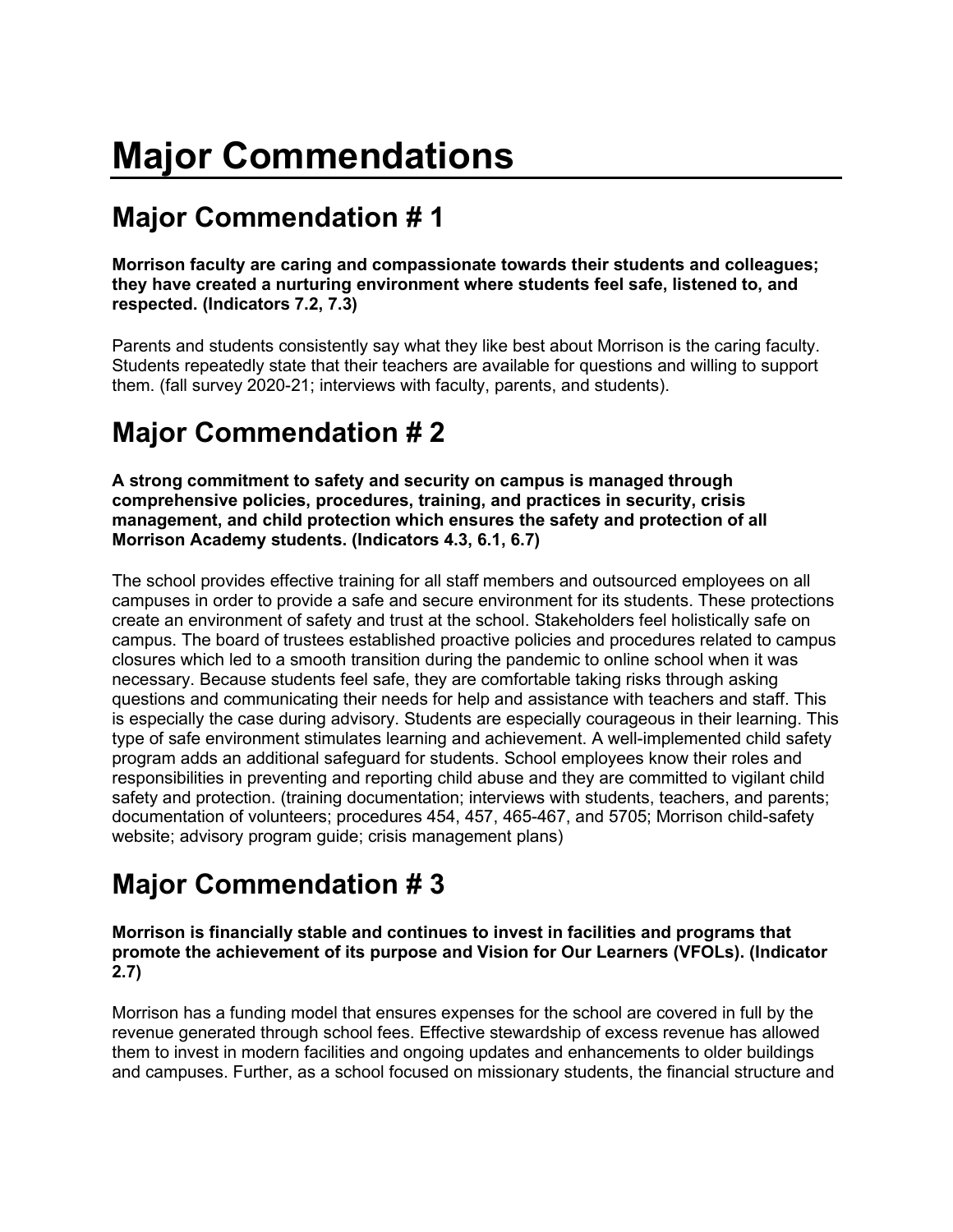HR expenses allow for generous fee reductions for families actively serving Taiwan's population. (self-study evidence; campus tours; board interview; Dir. of Finance interview)

### **Major Commendation # 4**

**Important communications, including the statement of faith, mission, vision, philosophy, core values, and Vision for Our Learners (schoolwide expected student outcomes) are communicated to school constituents and the community in three languages, which helps to ensure that parents and other stakeholders are well informed and can understand and support the school's foundational commitments. (Indicators 1.2, 1.3, 3.4)**

The comprehensive school website clearly communicates the foundational information to parents, students, prospective families, and prospective employees. The foundational documents are provided on the school webpage in English, Mandarin, and Korean. The Parent Advisory Council functions as a place for parents to communicate with the Principals and to discuss joys and difficulties. There is weekly media communication between administration and staff. (annual report; viewbook; website; interviews with faculty, parents, and students).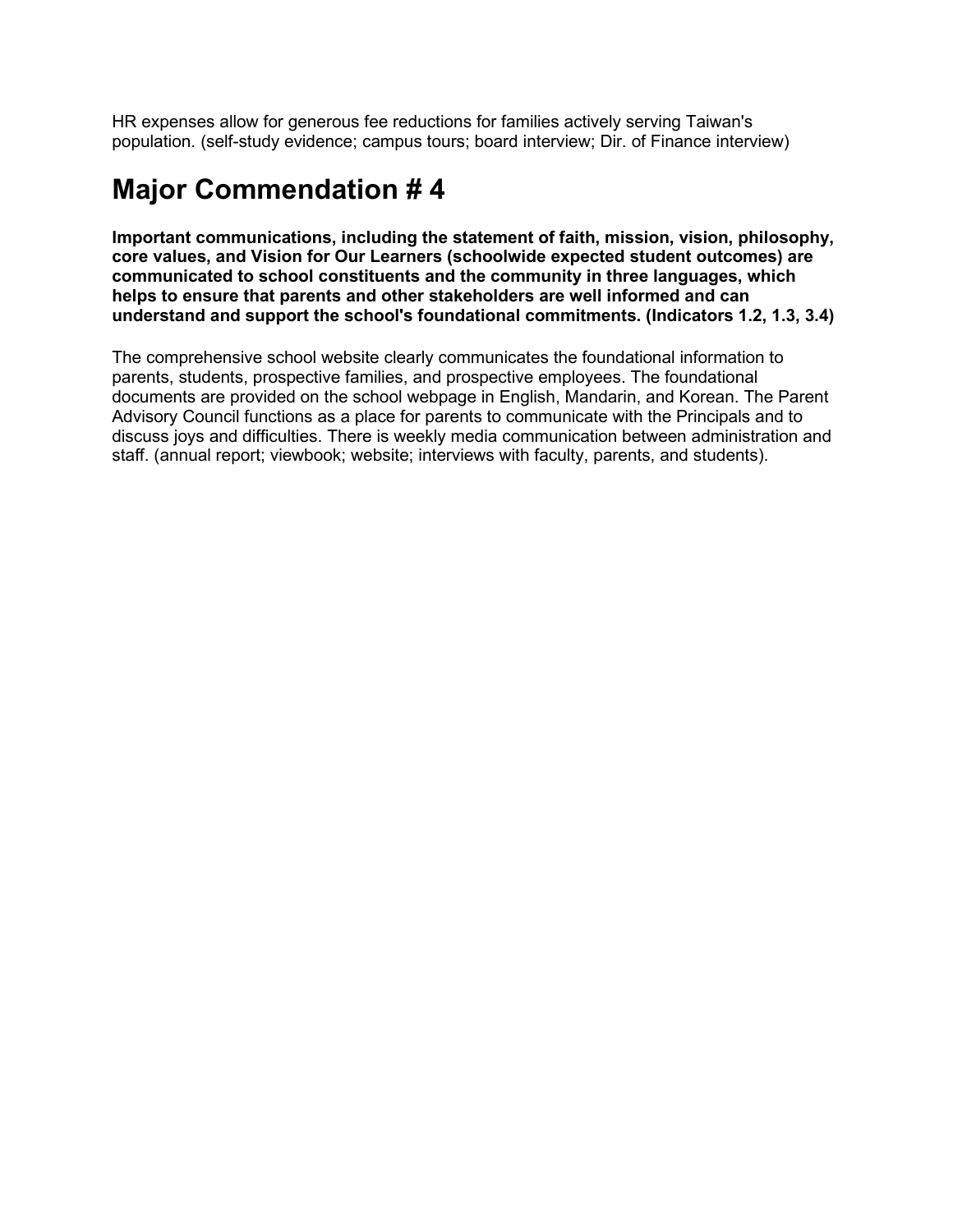# **Major Recommendations**

# **Major Recommendation # 1**

#### **Develop curriculum documents that contain all required elements of Indicator 5.2, consistent across the school for every course taught, to ensure a consistent learning experience for all Morrison students. (Indicators 5.2, 5.3)**

While the school has broad curriculum guides for each subject area, written curriculum requirements provided as evidence for each course are incomplete. Required elements are missing both in the curriculum guides and in the few more focused unit plans evidenced, which are partially written for many of the core subjects. Given such limited curriculum documents, assessment data to reflect on and modify curriculum cannot be done with fidelity. (curriculum guides; curriculum website; interview with Director of Learning)

# **Major Recommendation # 2**

**Implement schoolwide structures and procedures to disaggregate, analyze data, and communicate analyzed results in order to ensure decisions are data based, focused on improved student achievement and overall school improvement. This includes but is not limited to:**

- **Professional learning on strategies and approaches for effective data analysis**
- **Analysis of all standardized assessment data on a regular basis**
- **Multiple means to assess and analyze non-academic expected student outcomes [VFOLs].**
- **Enhancing assessment and analysis of data related to the development of the whole child from a distinctively Christian perspective. (Indicators 1.5, 3.6, 5.6, 5.7, 5.8, 5.9, 7.1, 8.2)**

**The team confirmed that the school collects a large amount of data but was unable to verify that systematic analysis of the data is taking place. There is a procedure in place for assessment, analysis, and decision-making based on data from standardized assessments, the DRA and other VFOL assessments. However, they are analyzed with little disaggregation, discussion of external testing results, and communication to stakeholders. A robust analysis protocol could allow for a more in-depth review of current practices to reveal areas of concern in the learning of all students. (SWA Procedure 010; curriculum guides; annual report; interview with School Improvement Coordinator)**

#### **Major Recommendation # 3**

**Develop and implement a monitoring system for the management of the caseloads of the campus wide learning specialists in order for all students to receive equitable access to the curriculum. (Indicator 3.9)**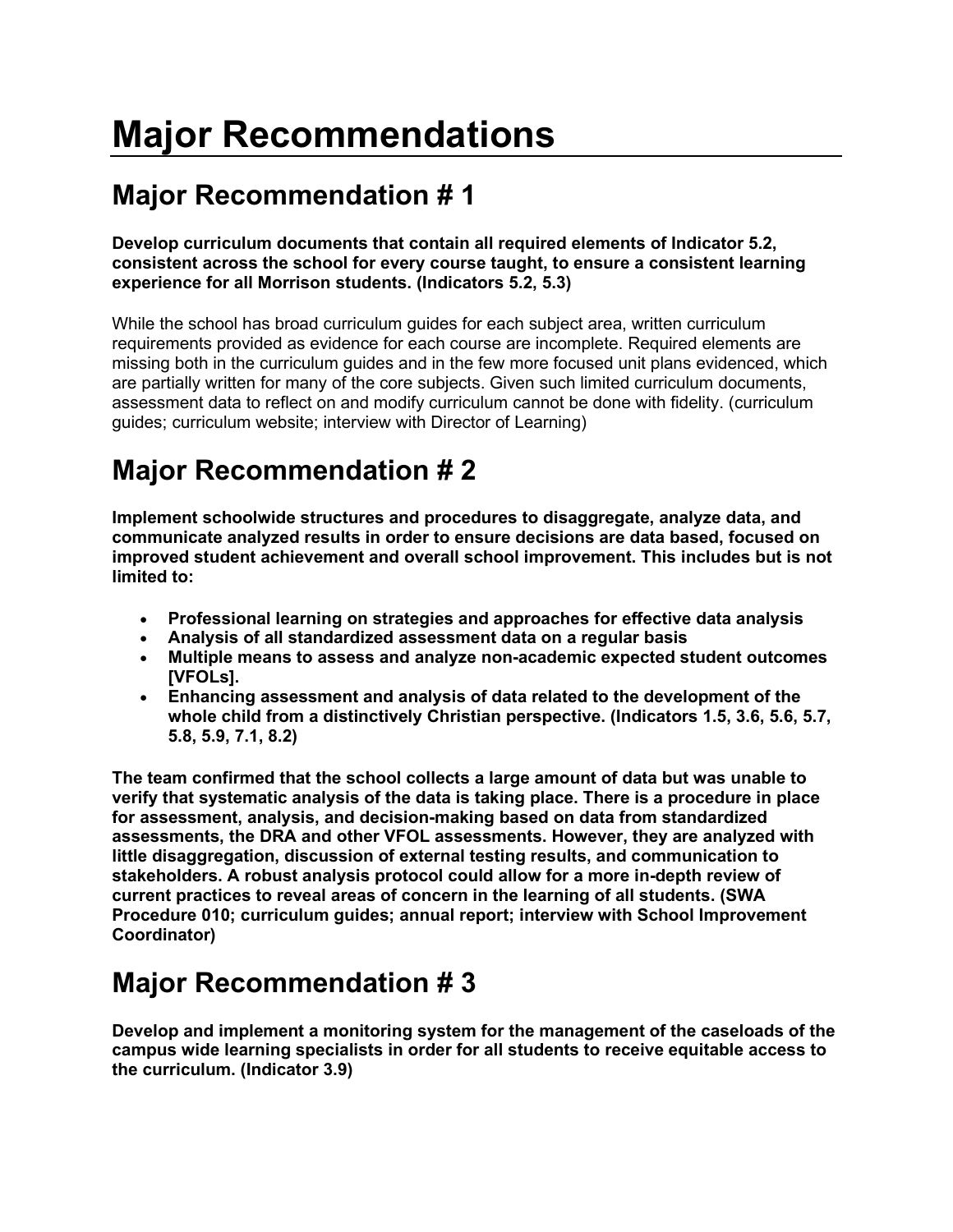The learning specialists are stretched by timetable constraints and the wide range of students with individualized learning plans (ILPs) from KG to 12. Learning specialists expressed the concern that their students may not be receiving equitable access to the learning help they individually need. (interviews with learning specialists and parents; class observations)

## **Major Recommendation # 4**

**Develop, implement, and monitor a system of effective two-way communication between leadership and the school employees and stakeholders to establish a beneficial culture of open and transparent dialogue. (Indicator 2.4)**

The System Administrative Council (SAC) and Board of Trustees have expressed a desire to respond to this identified area of weakness by increasing opportunities for open and transparent communication. While this process has already begun, a continued intentional development of a culture where this type of communication is normative will foster increased buy-in from stakeholders who represent the school, and its mission, in both the classrooms and the community. (self-study report; interviews with SAC and board; survey data)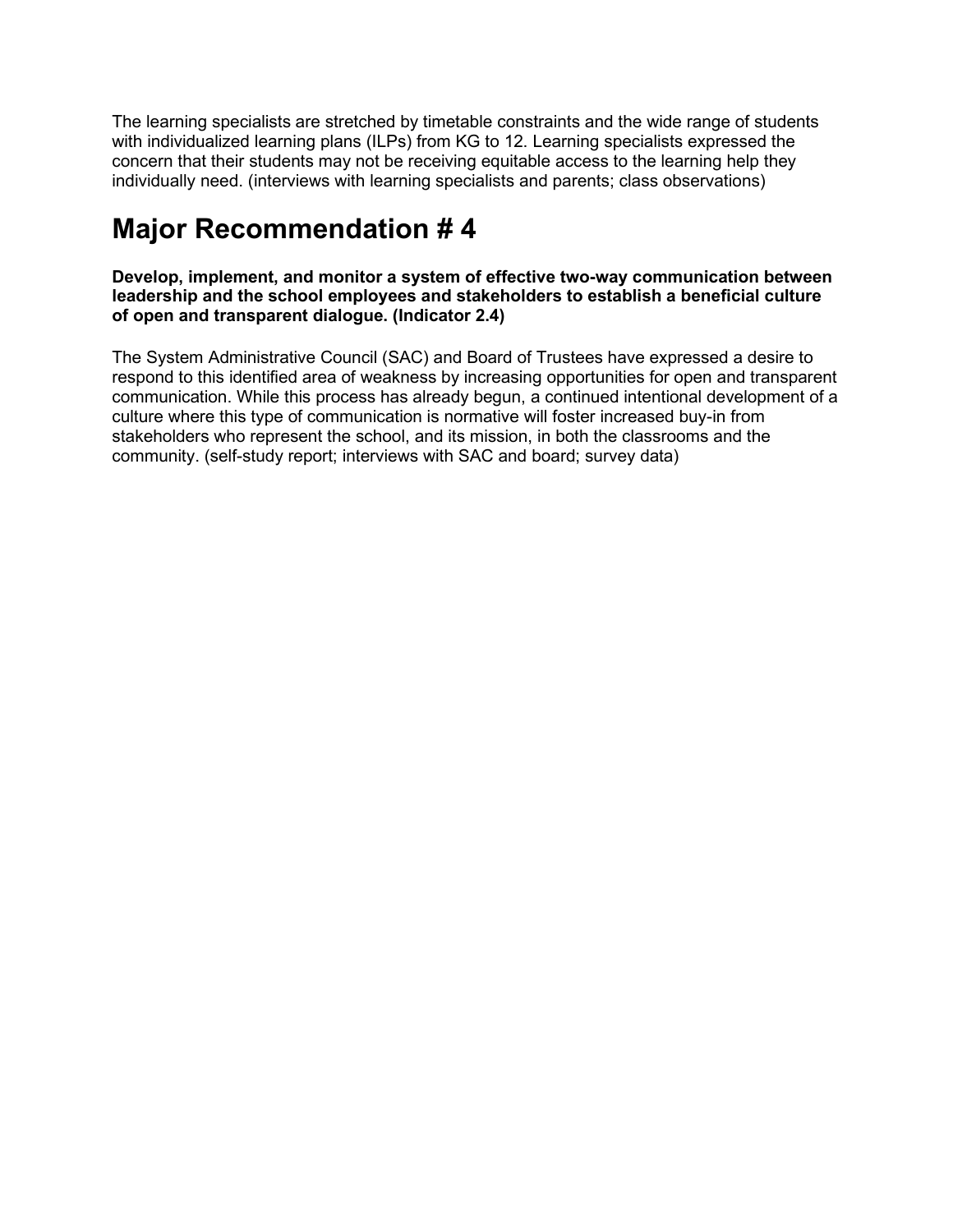# **Summary of the Self-Study Process**

The self-study was prepared by teams that included a variety of stakeholders, organized into groups to respond to the eight ACSI accreditation standards, largely during March 2020 (one year prior to the visit, as reported in the self-study). The visiting team found the self-study to be transparent. Level of detail varied among the standard reports and use of more of the allowable word count in the narratives might have provided the team with more complete information.

The visiting team's interviews and interactions with school personnel suggest that there were appropriate opportunities for all personnel to provide input which was considered in the writing of the reports. The school conducted surveys of stakeholders and made efforts to use data to support conclusions and make future plans. Evidence was organized according to the standards and made available to the team electronically prior to the visit. During the visit, school personnel were open and transparent in interviews and accommodating when asked for additional information.

Morrison Academy leadership, faculty, staff, and community appear to embrace the commitments of accreditation and continuous school improvement and worked diligently to prepare for the visit phase of the reaccreditation process. There is evidence that the school is committed to remain engaged in the ongoing and collaborative process of continuous school improvement.

# **Conclusion Summary**

Morrison Christian Academy is in compliance with the eight ACSI accreditation standards. Most of the critical indicators were met at the compliance level or higher, though three were partially compliant, as detailed earlier in this report. The team made recommendations regarding all indicators that were found to be partially compliant.

The school is to be congratulated for exceeding compliance in four of the critical indicators, and in eight other indicators. As a truly international school with a diverse student body, the nondiscrimination statement is not only published but is clearly evident in the actions, relationships, and programs of the school. Staff members exemplify a passion for Christ, for students, and for Christ-centered education.

Morrison Academy is faithfully fulfilling its purpose "to glorify God by meeting the educational needs of children of Christian missionaries throughout Taiwan." Although the school serves many students beyond the children of Christian missionaries, the primary focus remains the children of missionaries. For this reason, the school opens satellite campuses that can serve students in grades 1 - 8 when needed by missionary families. These satellite campuses are not accredited by ACSI or ACS WASC. The satellite campuses function for a limited period of time (typically 10 - 15 years) and then are closed. Currently, there is a satellite campus in Chiayi.

The school's Christian commitments are clearly evident in their written materials and in their practice. Staff members communicate the desire to serve Christ as they engage in Christ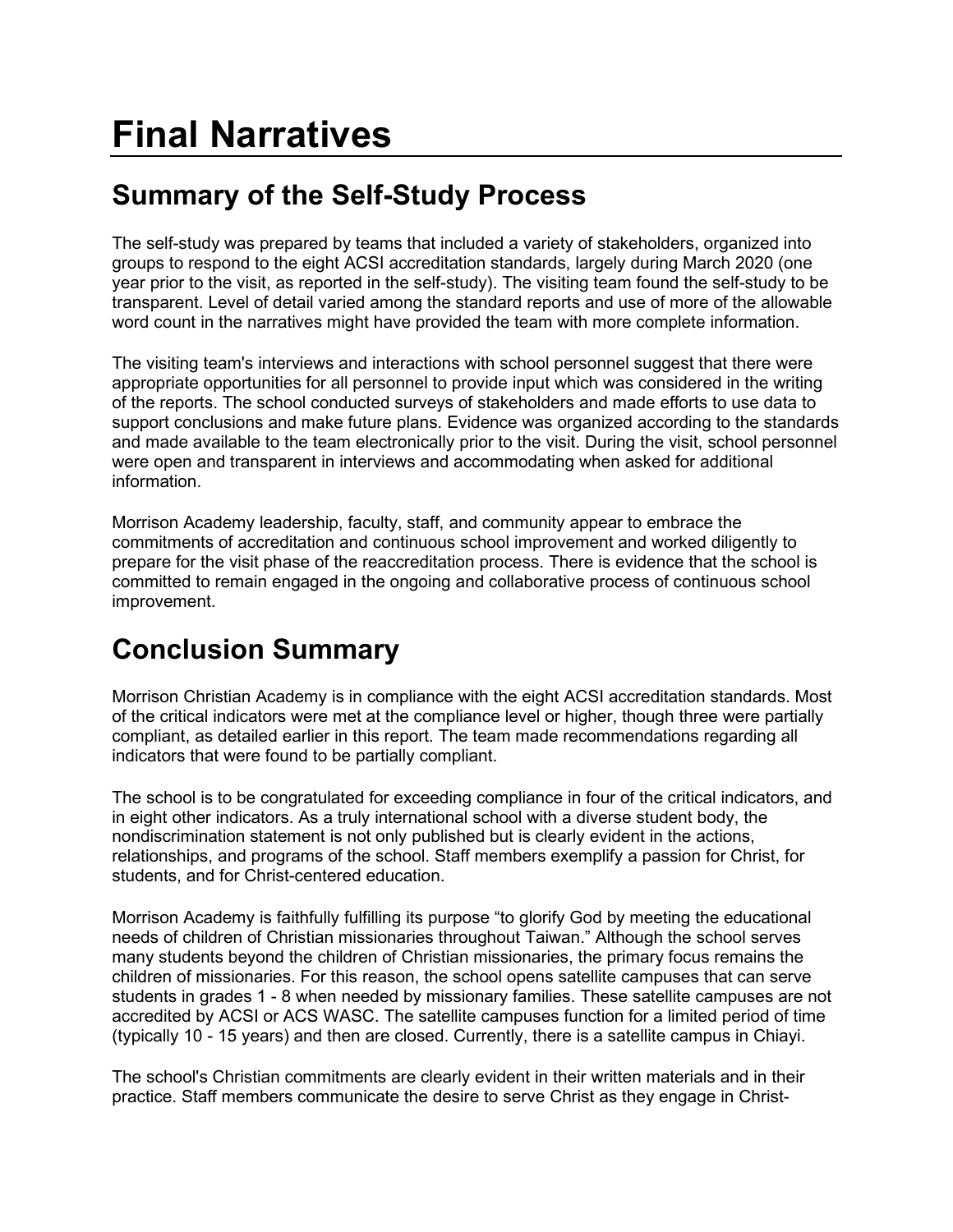centered Christian education. The expected student outcomes, called Vision for Our Learners (VFOL), include both academic and non-academic areas, and are understood and implemented in many areas of the school though the visiting team found understanding to vary among the three campuses. Students at all levels have opportunities for appropriate service and witness to others, both inside and outside the school.

Overall, the visiting team concluded that Morrison Academy is a mature Christian school that meets and, in some areas, exceeds the accreditation standards. It is led by a mission-focused, professional administrative team who are focused on the school's mission, vision, philosophy, and core values. Faculty, staff, and other stakeholders evidence their support for and commitment to the school and its mission.

#### **Statement of Appreciation to the School**

It was the team's pleasure to serve Morrison Academy, and visiting team members are grateful for the opportunity. As a team representing the Association of Christian Schools International (ACSI) and the Western Association of Schools and Colleges (WASC), we express our deep appreciation for Morrison Academy and the school community's commitment to Christian education with excellence. Morrison Academy is a school with impact and influence.

The visiting team was treated with friendliness, cooperation, transparency, and kind hospitality that extended to us in our various locations as we conducted the visit virtually, including sending a package to each team member in advance of the visit with gifts of a Morrison- branded mug, cookies, notebook, and tote bag. The school community did everything it could to facilitate this phase of the accreditation task. School personnel flexed with grace and kindness as we together navigated the unusual circumstances of this visit.

We trust that our report will be a service to Morrison Academy as the school continues its path of continuous school improvement to fulfill its purpose of glorifying God by meeting the educational needs of the children of Christian missionaries throughout Taiwan, and its vision that "every student will experience a quality, biblically-integrated education, so that each one will be equipped to impact the world dynamically for Christ."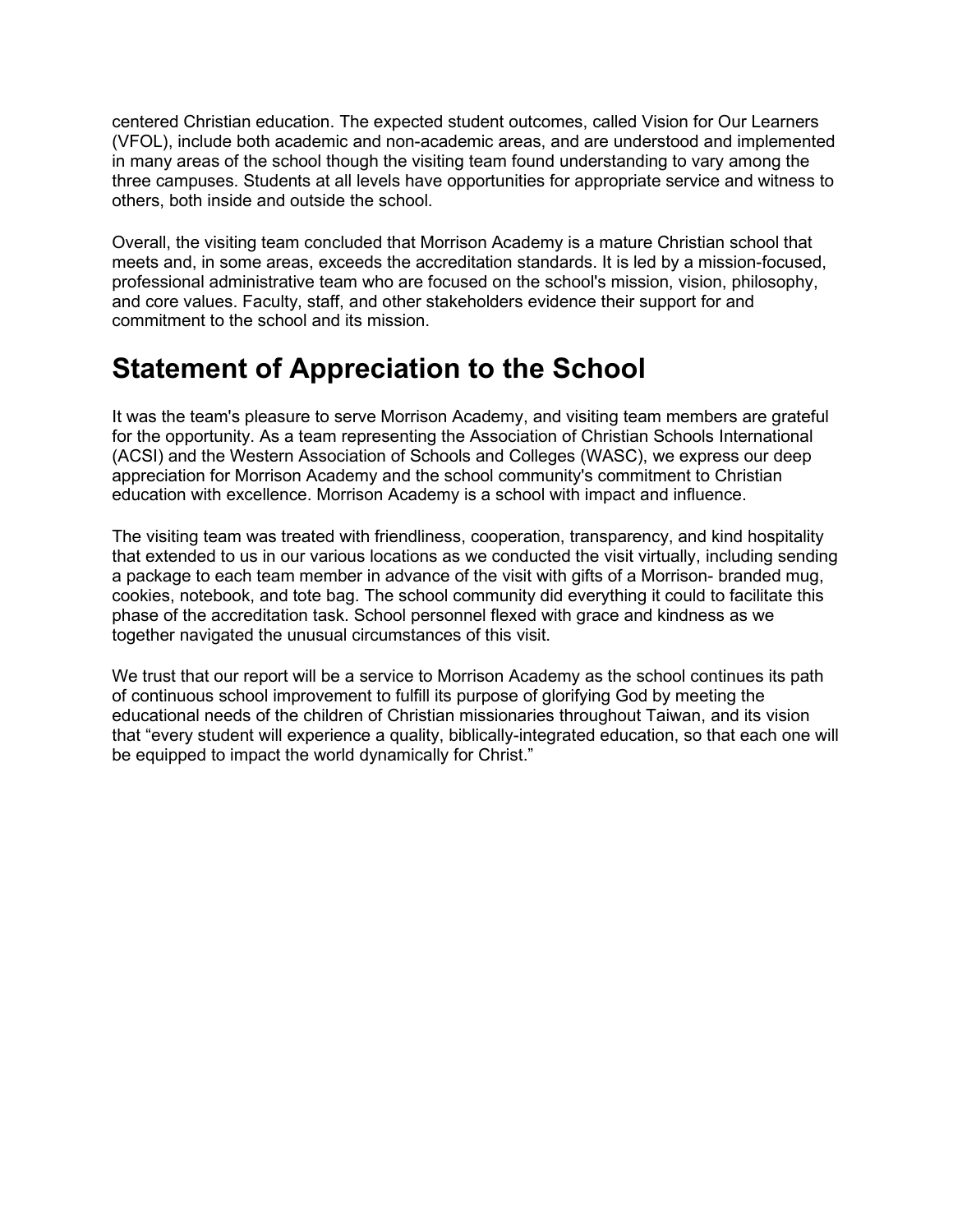# **Next Steps**

The school will receive the visiting team's draft report of the visit. A copy will go to the appropriate regional office for consideration by the regional commission at their next regularly scheduled meeting. Those meetings happen twice a year. The commission may make changes in the report, if deemed necessary. They will determine the accreditation status and terms for the accreditation period.

If the school is working through a dual accreditation process, the self-study and visiting team report are forwarded to the partner association along with any additional documentation required. That association will communicate directly to the school regarding its accreditation decision.

In the period after the final copy of the report is received, the school is expected to review and communicate the findings, address the recommendations, and include them in the school improvement process, continue to report progress on annual reports to ACSI, and maintain accreditation standards.

Accreditation makes a statement about the past, present, and future of a school. In the past, the school has worked hard to meet the standards at a level that shows compliance or above. In the present, accreditation signifies a stamp of approval by ACSI as the accrediting body through the work of a group of peers who know what makes a quality Christian education institution. Finally, accreditation also signifies a commitment to ongoing continuous school improvement as it develops appropriate plans and monitors them for the benefit of student growth and achievement in all areas.